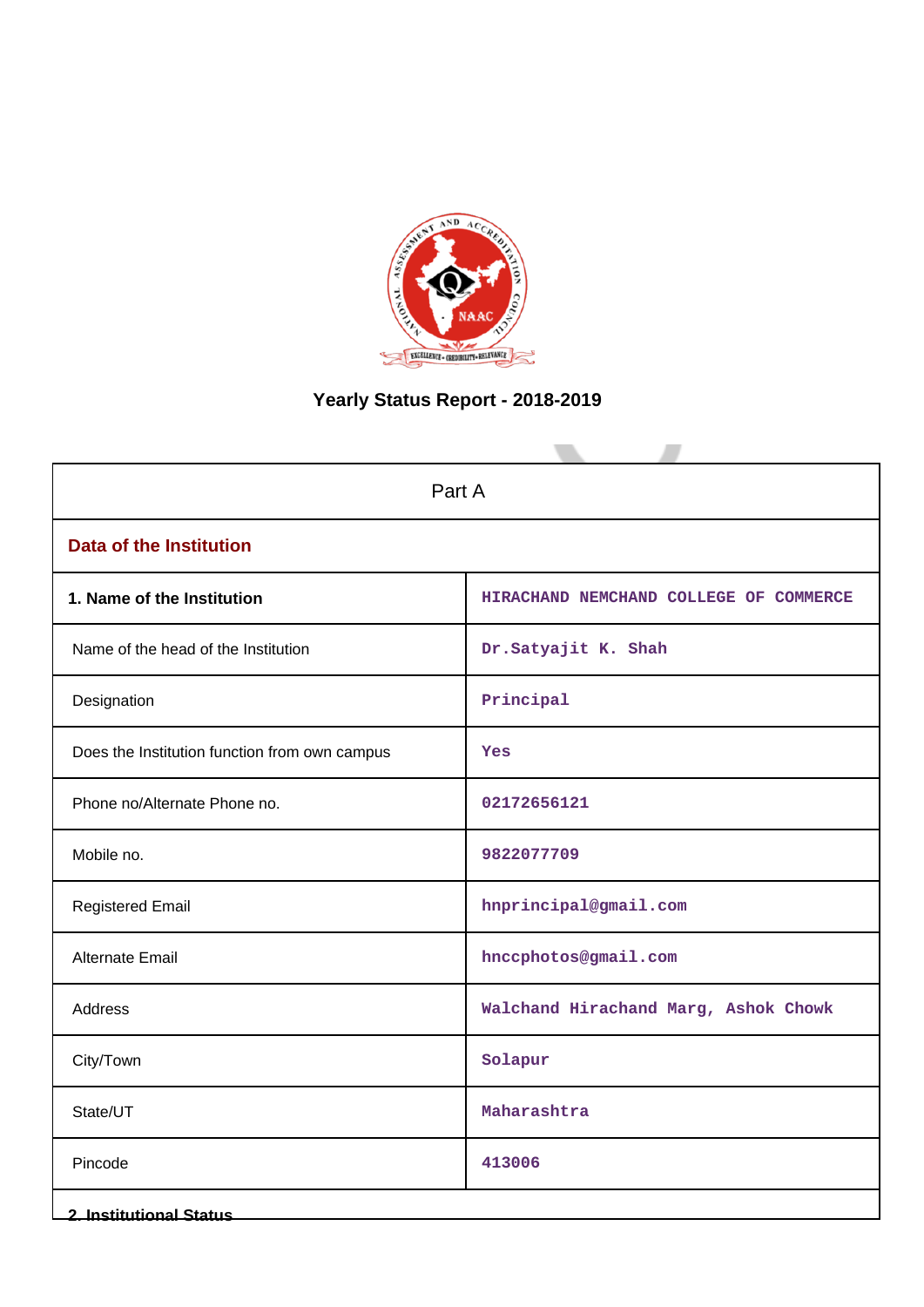| Affiliated                  |
|-----------------------------|
| Co-education                |
| Urban                       |
| state                       |
| Dr.Mrs.Smita Mayekar        |
| 02172656100                 |
| 9423592583                  |
| hnccphotos@gmail.com        |
| smitamayekar@rediffmail.com |
|                             |
|                             |

| Web-link of the AQAR: (Previous Academic Year)                           | http://hnccsolapur.org/wp-content/them<br>es/hncc template/downloads/AOAR%202017-<br>18.pdf |
|--------------------------------------------------------------------------|---------------------------------------------------------------------------------------------|
| 4. Whether Academic Calendar prepared during<br>the year                 | Yes                                                                                         |
| if yes, whether it is uploaded in the institutional website:<br>Weblink: | http://hnccsolapur.org/?page_id=2224                                                        |

### **5. Accrediation Details**

| Cycle | Grade | <b>CGPA</b> | Year of      | Validity           |                   |
|-------|-------|-------------|--------------|--------------------|-------------------|
|       |       |             | Accrediation | Period From        | Period To         |
|       | $B+$  | 76.15       | 2004         | $16 -$ Sep $-2004$ | 15-Sep-2009       |
|       | A     | 3.01        | 2011         | $27 - Mar - 2011$  | $26 - Mar - 2016$ |
|       | А     | 3.21        | 2017         | $23 - Jan - 2017$  | $22 - Jan - 2022$ |

## **6. Date of Establishment of IQAC 24-Jun-2004**

## **7. Internal Quality Assurance System**

| Quality initiatives by IQAC during the year for promoting quality culture |                 |                                       |  |  |  |
|---------------------------------------------------------------------------|-----------------|---------------------------------------|--|--|--|
| Item / Title of the quality initiative by<br>IQAC                         | Date & Duration | Number of participants/ beneficiaries |  |  |  |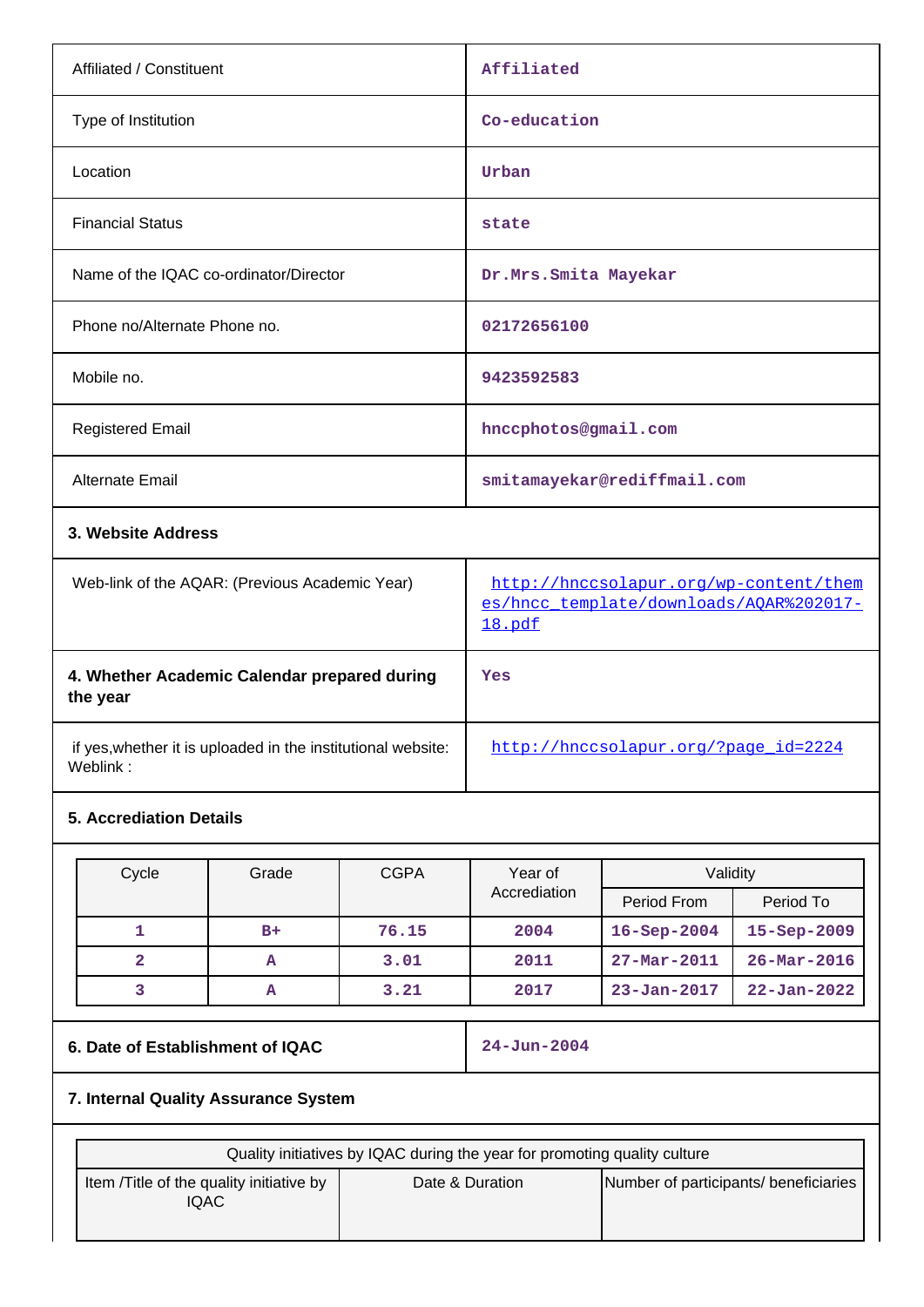| Seminar on Quality<br>Culture Development in<br>Educational Institutes                                                      |                                                                                                        |  |  | 14-Feb-2019<br>1                           |                                | 52     |
|-----------------------------------------------------------------------------------------------------------------------------|--------------------------------------------------------------------------------------------------------|--|--|--------------------------------------------|--------------------------------|--------|
| MS Excel                                                                                                                    | $11 - Dec - 2018$<br>Workshop on Competency in<br>1                                                    |  |  |                                            |                                | 61     |
| National Workshop on I P<br>& Patent Writing                                                                                |                                                                                                        |  |  | $01 - \text{Feb} - 2019$<br>$\overline{2}$ |                                | 59     |
| Courses                                                                                                                     | Motivating students to<br>$01 - Aug - 2018$<br>participate in online and<br>180<br>offline Certificate |  |  |                                            |                                | 229    |
| Motivation to faculty<br>members for participating<br>in seminars and<br>workshops, FDPs                                    |                                                                                                        |  |  | $01 - May - 2018$<br>270                   |                                | 30     |
|                                                                                                                             |                                                                                                        |  |  | View File                                  |                                |        |
| 8. Provide the list of funds by Central/ State Government- UGC/CSIR/DST/DBT/ICMR/TEQIP/World<br><b>Bank/CPE of UGC etc.</b> |                                                                                                        |  |  |                                            |                                |        |
| Institution/Departmen<br>t/Faculty                                                                                          | Scheme                                                                                                 |  |  | Funding Agency                             | Year of award with<br>duration | Amount |
|                                                                                                                             |                                                                                                        |  |  | No Data Entered/Not Applicable!!!          |                                |        |
|                                                                                                                             |                                                                                                        |  |  | No Files Uploaded !!!                      |                                |        |
| 9. Whether composition of IQAC as per latest<br><b>NAAC</b> guidelines:                                                     |                                                                                                        |  |  | Yes                                        |                                |        |
| Upload latest notification of formation of IQAC                                                                             |                                                                                                        |  |  | View File                                  |                                |        |
| 10. Number of IQAC meetings held during the<br>year :                                                                       |                                                                                                        |  |  | 3                                          |                                |        |
| The minutes of IQAC meeting and compliances to the<br>decisions have been uploaded on the institutional<br>website          |                                                                                                        |  |  | Yes                                        |                                |        |
| Upload the minutes of meeting and action taken report                                                                       |                                                                                                        |  |  | View File                                  |                                |        |
| 11. Whether IQAC received funding from any of<br>the funding agency to support its activities<br>during the year?           |                                                                                                        |  |  | Yes                                        |                                |        |
| If yes, mention the amount                                                                                                  |                                                                                                        |  |  | 17000                                      |                                |        |
| Year                                                                                                                        |                                                                                                        |  |  | 2019                                       |                                |        |
| 12. Significant contributions made by IQAC during the current year(maximum five bullets)                                    |                                                                                                        |  |  |                                            |                                |        |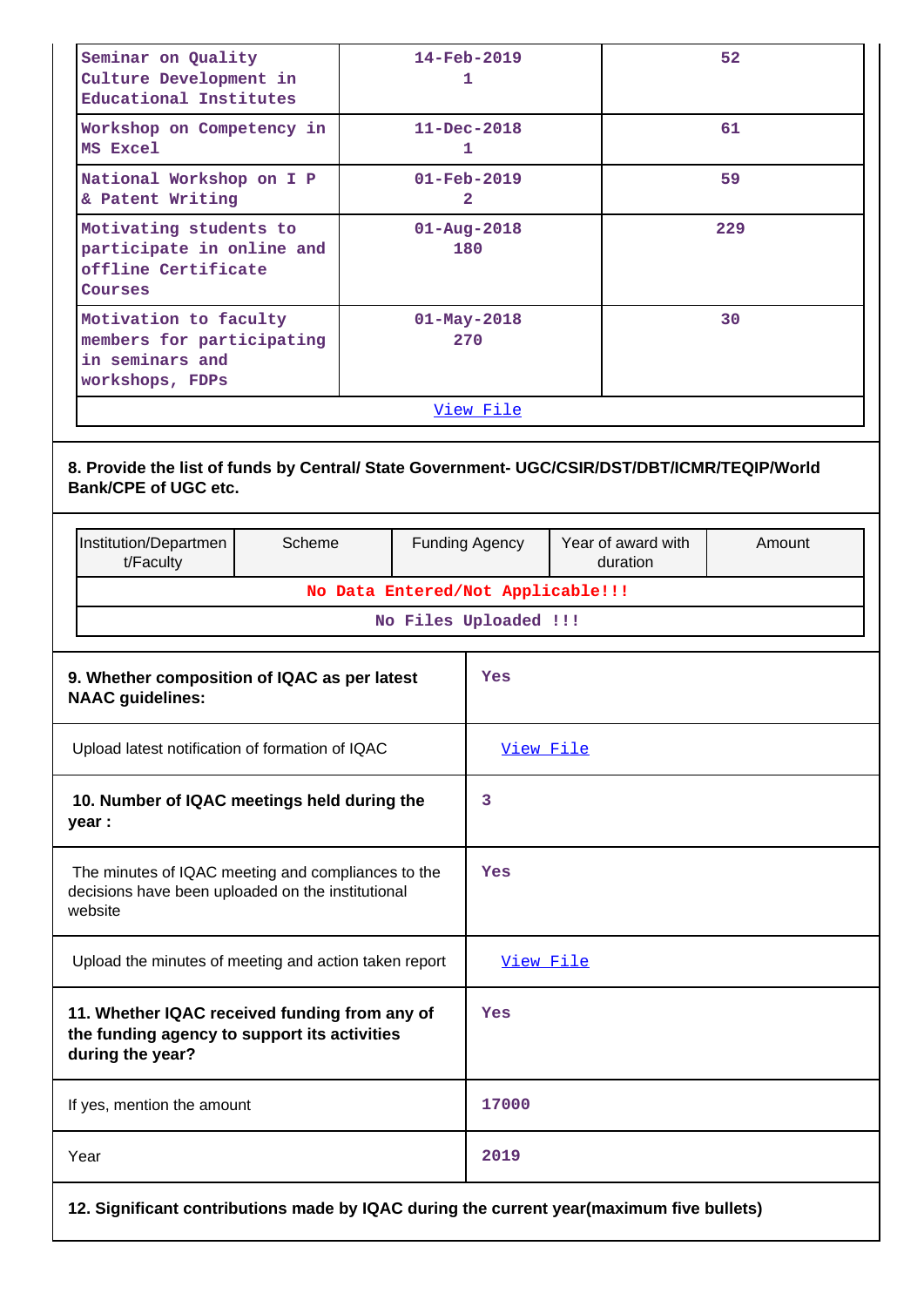**Strengthening Research activities encouraging students to participate in co curricular and extracurricular activities**

**Organising seminars, workshops, guest lectures**

**Encouraging students towards self employment through activities of ED Cell**

**Promoting Industry Institute interaction through activities of IIP Cell**

**Organising programmes aimed at extending voluntary help to fulfill social responsibility**

### [View File](https://assessmentonline.naac.gov.in/public/Postacc/Contribution/3478_Contribution.xlsx)

**13. Plan of action chalked out by the IQAC in the beginning of the academic year towards Quality Enhancement and outcome achieved by the end of the academic year**

| Plan of Action                                                                                                                                                                          | Achivements/Outcomes                                                                                                                                                                                                                                                                                                                                                                                                                                                                                                                                                                                                                                                                                                                                                                                                                                                                                                                                                                                                                                                                                                                                              |
|-----------------------------------------------------------------------------------------------------------------------------------------------------------------------------------------|-------------------------------------------------------------------------------------------------------------------------------------------------------------------------------------------------------------------------------------------------------------------------------------------------------------------------------------------------------------------------------------------------------------------------------------------------------------------------------------------------------------------------------------------------------------------------------------------------------------------------------------------------------------------------------------------------------------------------------------------------------------------------------------------------------------------------------------------------------------------------------------------------------------------------------------------------------------------------------------------------------------------------------------------------------------------------------------------------------------------------------------------------------------------|
| To encourage staff and students to<br>undertake research and enhance the<br>quality of research                                                                                         | 3rd prize in "Paper Presentation"<br>competition at "Dexter Innofest 2018",<br>a National Level Competition organized<br>by Solapur University, Solapur. . Miss.<br>Rima Hibaresecured second position<br>'ANVESHAN' Students' Research<br>Convention(West Zone): . Miss. Rima<br>Hibare and Miss. Pallavi Randive (B<br>ComII) secured Second Prize in Workshop<br>on Entrepreneurship, Globalization and<br>Modern Management . First prize at<br>International, Conference on Innovation<br>Creativity and Entrepreneurship<br>organized by MITWPU Pune. . Six teams<br>of students registered for Avishkar<br>research festival. Two prizes in<br>Humanities and Fine Arts discipline at<br>UG and PG level were won by our<br>students. Miss. Rima Hibare (B com II)<br>First Prize at UG level. Miss. Komal<br>Kasture (M Com I) First Prize at PG<br>level. Faculty Achievements: Prof. V.<br>S. Balgaonkar awarded Best Paper Award<br>At National Conference, BAMU University<br>Sub Centre, Osmanabad. . Number of<br>research papers published in reputed<br>journals. • Faculty member awarded<br>PhD-Dr Suhas Khandal, .Three PhDs under<br>process. |
| To organize and encourage students to<br>participate in cocurricular and<br>extracurricular progammes -and<br>activities for academic excellence and<br>overall development of students | Six students in University Merit List .<br>26 enrolled in the CA CPT Professional<br>Coaching batch cracked the CPT exam .<br>First Prize for college magazine HIRA<br>with 29 individual prizes . Prize in                                                                                                                                                                                                                                                                                                                                                                                                                                                                                                                                                                                                                                                                                                                                                                                                                                                                                                                                                       |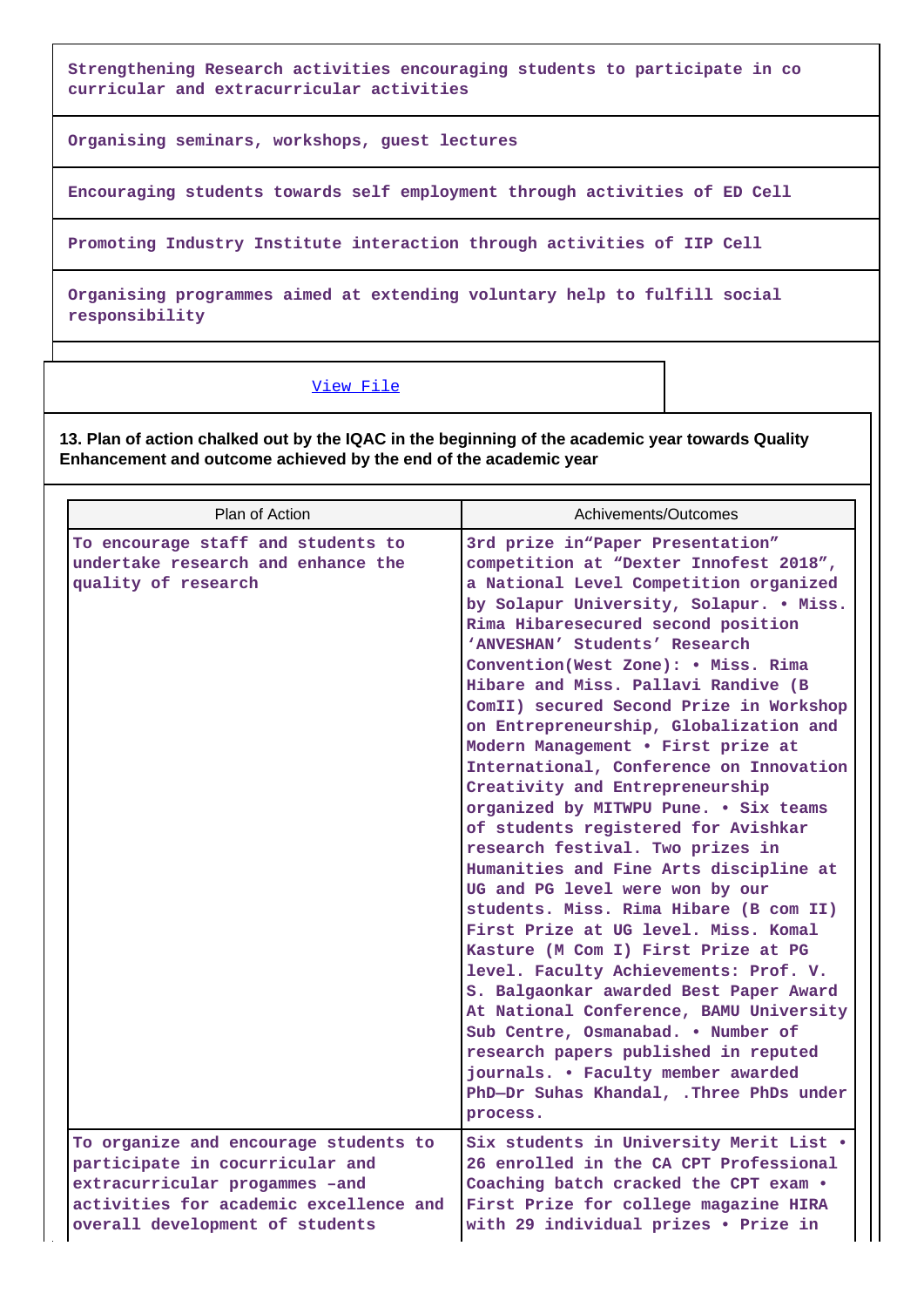|                                                                       | Sugam Sangeet Category Yuva Mohotsav .<br>Remarkable Achievements in different<br>sports competitions at state and<br>national level in addition to<br>university. players participated in<br>Maharashtra State level Sports<br>Championship, players represented<br>Maharashtra State Team in National<br>Sports Championship, Players<br>represented Solapur University Team in<br>National Inter University Games .<br>Participation in National Level<br>Competition 'Dexter Innofest' organized<br>by P.A.H. Solapur University, Solapur -<br>Won prizes in Paper Presentations -<br>Kanchana Mergu Sudha Mhetre (BCA II)<br>(Runner up) and Pooja Posa (BCA II)<br>(Consolation) . C Programming Aptitude<br>Competition conducted by Galaxy<br>Institute Pune for BCA Students Winner<br>were awarded Lenovo Laptop (Ms. Samiksha<br>Jagdhane BCA I, Secured out of out<br>marks in test), J2 Samsung (Mr.Ambadas<br>Suryepalli BCA III) and Oppo F9 Pro<br>(Ms.Samiksha Jagdhane BCA I). .<br>Participation of BBA students in<br>Business Idea Competition at WITchar<br>2019, organised at WIT, Solapur -<br>Mr.Anmol Vadera Won Second Prize                                     |
|-----------------------------------------------------------------------|---------------------------------------------------------------------------------------------------------------------------------------------------------------------------------------------------------------------------------------------------------------------------------------------------------------------------------------------------------------------------------------------------------------------------------------------------------------------------------------------------------------------------------------------------------------------------------------------------------------------------------------------------------------------------------------------------------------------------------------------------------------------------------------------------------------------------------------------------------------------------------------------------------------------------------------------------------------------------------------------------------------------------------------------------------------------------------------------------------------------------------------------------------------------------------------------|
| To organise programmes to encourage<br>students towadsself employment | Trade fair Udyamdeep was organized in<br>order to give first hand experience of<br>trading to the students and to promote<br>entrepreneural skills among students.<br>60 Stalls by students - 2000 footfall<br>in a day with more than 2 Lacs<br>turnover. . In order to instill the<br>marketing skills of students Food Melas<br>Kommerze Arena and Food Junction<br>organized by E D Cell and Commerce<br>Association. Awards were given to Best<br>Stall, Best Promotion, Best Taste,<br>Innovative dish, Highest Profit making<br>stalls. Students prepared videos to<br>market their products. . Workshop on<br>Cake Making and Icing conducted on. 50<br>students participated • Students<br>Participated in Electronics Sales<br>Exhibition 'Electro 2019' for Handson<br>Sales experience. Nearly 150 students<br>volunteered for the exhibition and<br>gained experience. . Commerce Lab -<br>Conducted Handson training sessions for<br>All students of BBA, BCA and MBA<br>regarding practical applications of<br>Banking Rates and Monetary Policy and<br>Online Banking. . 2 days workshop on<br>'Presentation Skills and Effective<br>Communication' 40 students benefitted. |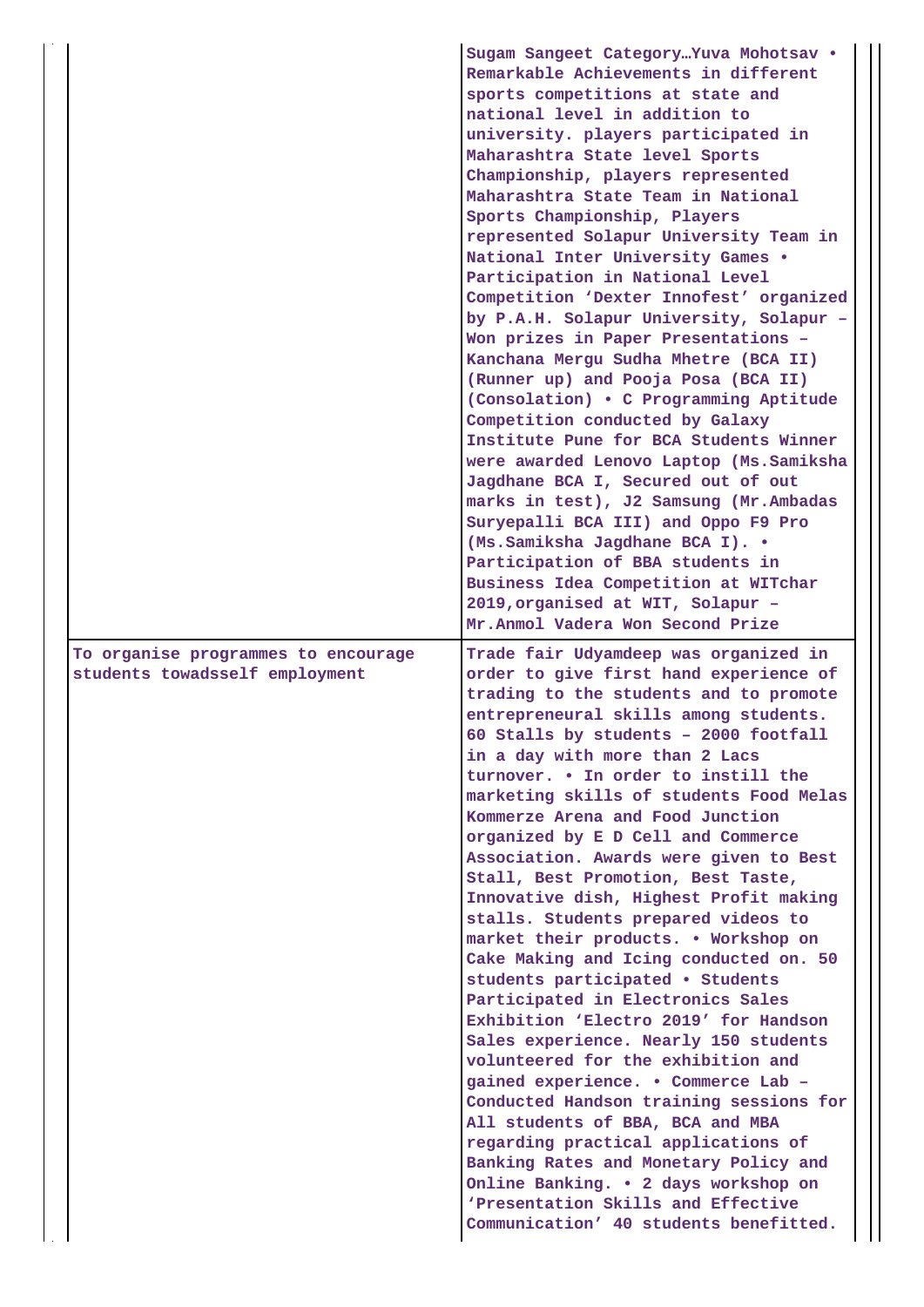|                                                                                                             | • Undertaken Market Survey for<br>Propbrowser Reality India Pvt. Ltd.<br>with more than 350 respondents in<br>Business and consumer segments and for<br>SK Advertisement Agency regarding<br>Market Potential for Digital<br>Advertising. . Students Participated in<br>Sales Promotion of 'Nuts' in festive<br>season of RakshaBandhan. .<br>Participation in industry Exhibitions<br>viz. Sthapatya, Electro, etc. for<br>handson sales experience.                                                                                                                                                                                                                                                                                                                                                                                                                                                                                                                                                                                                                                                                                                                                                                                                                                                          |
|-------------------------------------------------------------------------------------------------------------|----------------------------------------------------------------------------------------------------------------------------------------------------------------------------------------------------------------------------------------------------------------------------------------------------------------------------------------------------------------------------------------------------------------------------------------------------------------------------------------------------------------------------------------------------------------------------------------------------------------------------------------------------------------------------------------------------------------------------------------------------------------------------------------------------------------------------------------------------------------------------------------------------------------------------------------------------------------------------------------------------------------------------------------------------------------------------------------------------------------------------------------------------------------------------------------------------------------------------------------------------------------------------------------------------------------|
| To organize programmes aimed at<br>extending voluntary help to society and<br>fulfill social responsibility | Hirachand Nemchand College of Commerce<br>and Bank of India (Zonal Office,<br>Solapur) jointly organized Financial<br>Literacy Camp in Shelgaon -R. 50<br>students participated under the<br>guidance of two faculty members.<br>various activities were conducted to<br>create awareness among villagers about<br>digital banking. These included Rally,<br>door to door campaigning. Paper<br>Presentation and interaction with<br>members of Mahila Bachat Gat, Small<br>Business owners and villagers, Survey<br>in Village related Banking Awareness<br>was conducted. App installation and<br>Demo of Paper less banking through UID<br>i.e. aadhar Card was done. . 48<br>Students supported and participated in<br>the Road Traffic Flow Survey of Solapur<br>Municipal Corporation in association<br>with Traffic Police and RTO, Solapur. .<br>BCA students celebrated Independence<br>Day in Shantai Orphanage. Students<br>conducted games for children,<br>distributes stationary food. . Created<br>voters awareness through street plays,<br>debates for voters awareness and<br>organised Voter Registration Special<br>Camp by Election Literacy Club .<br>Students Encouraged to donate blood<br>Blood donation camp . Extending Library<br>Services to Senior citizens Annual Camp<br>(NSS) |
| To introduce online courses to<br>encourage e learning                                                      | The college received recognition as<br>NPTEL Local Chapter Implemented 28<br>Courses and enrolled 85 candidates.<br>'Developing Soft Skills and<br>Personality' - 28 Students completed<br>successfully undertaken by IIT, Kanpur.<br>'Speaking Effectively' 11 students<br>undergoing the course undertaken by<br>IIT, Kharagpur.                                                                                                                                                                                                                                                                                                                                                                                                                                                                                                                                                                                                                                                                                                                                                                                                                                                                                                                                                                             |
| To encourage Faculty to participate in<br>FDPs, conferences and publications                                | A total number of 12 research papers<br>were published in reputed and UGC<br>recognized journals. Faculty                                                                                                                                                                                                                                                                                                                                                                                                                                                                                                                                                                                                                                                                                                                                                                                                                                                                                                                                                                                                                                                                                                                                                                                                      |

 $\mathbf{I}$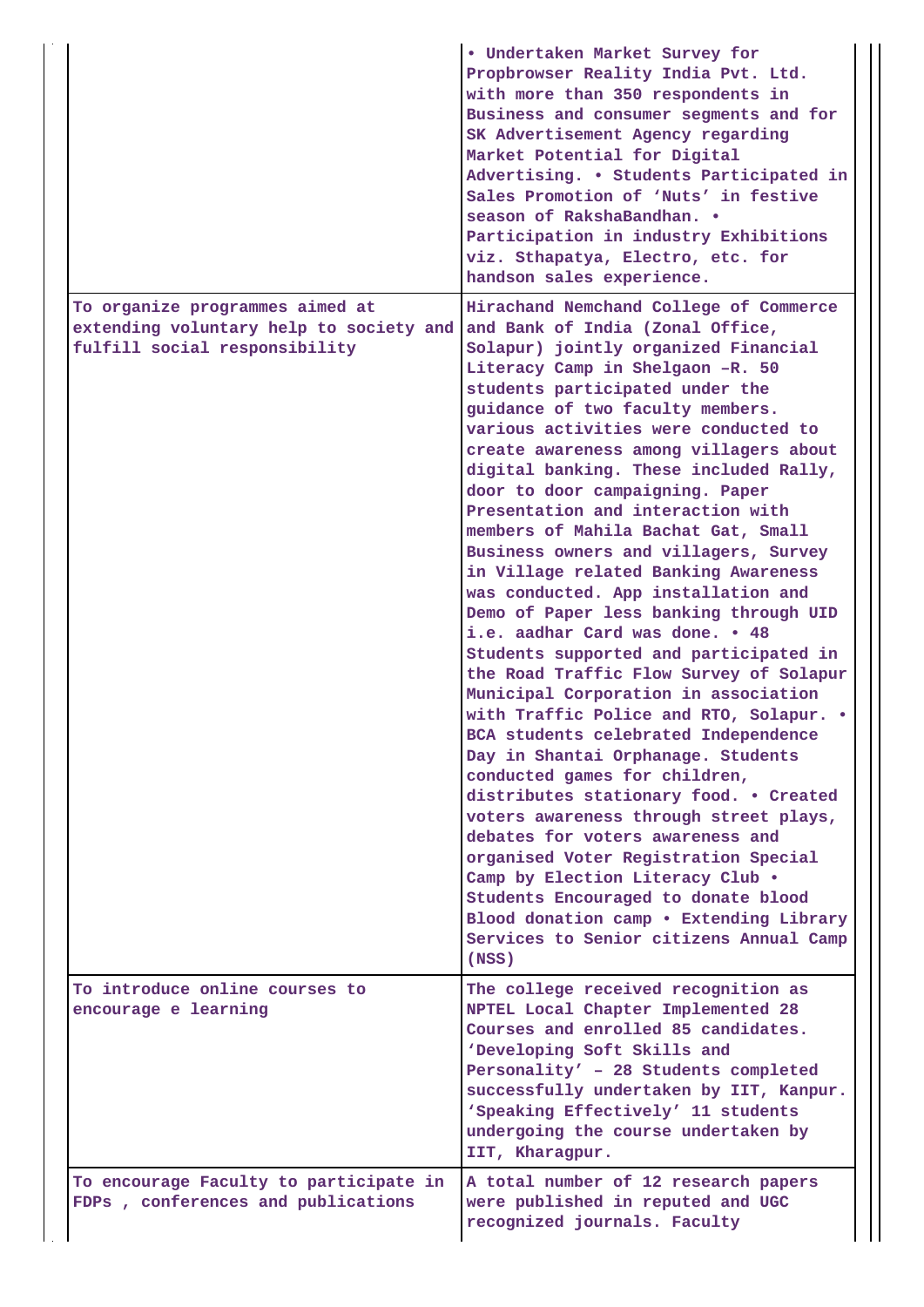|                                                                                                       | Participation in FDP-Dr. S. M. Mayekar<br>, Dr. S.A. Pataskar, Mr.A.S. Irabatti<br>and Mr.S.P.Kasturkar. Dr. S. S. Jagtap<br>and Dr. N. G. Kaldate had Participated<br>in Refresher Course. Dr K P Chaugule<br>attended UGC Short Term Course Mrs M L<br>Kanade.attended, Orientation Prog Dr. K.<br>P. Galani Conducted in all 15<br>'Investment Awareness Program' in<br>various educational institutes in<br>Solapur city on behalf of BSE. Faculty<br>Dr.S.S. Khandal, Mr.P.B. Bajaj have<br>worked as Resource person for various<br>employee development activities at<br>Lokmangal Multistate Cooperative<br>Society, Solapur. Resource person for<br>'Effective Use of IT in Office' at<br>Lokmangal Multistate Cooperative<br>Society, Solapur. Dr. S. V. Kadadi, Dr.<br>S. D. Godbole Completed NPTEL<br>Certificate Courses Prof. Bajaj P. B.<br>Dr Dolas Awarded 'Ideal Teacher' award<br>from Lions Club . Mr. V.S. Balgaonkar<br>Published two books on the title of<br>"Alcoholism and Women" and "Migration<br>and Migrants Dependent" from Scholar's<br>Press (Germany) and LAP Lambert<br>publishers (UK) . Mr.V.S. Balgaonkar<br>Completed a certificate course on<br>competency mapping from Harvard<br>University |  |
|-------------------------------------------------------------------------------------------------------|----------------------------------------------------------------------------------------------------------------------------------------------------------------------------------------------------------------------------------------------------------------------------------------------------------------------------------------------------------------------------------------------------------------------------------------------------------------------------------------------------------------------------------------------------------------------------------------------------------------------------------------------------------------------------------------------------------------------------------------------------------------------------------------------------------------------------------------------------------------------------------------------------------------------------------------------------------------------------------------------------------------------------------------------------------------------------------------------------------------------------------------------------------------------------------------------------------------------------------------|--|
| To conduct Skills Development and<br>vocational training Programes                                    | Conducted Impact-soft skill development<br>Programme for final year students of<br>the institute -50 students enrolled .<br>Art Workshop on developing Artistic<br>Skills conducted . Workshop on Soft<br>skills personality Development,<br>Personal Grooming and Communication<br>Skills. • Girl students participated in<br>Self Defence Training Camp where they<br>were taught defence techniques.                                                                                                                                                                                                                                                                                                                                                                                                                                                                                                                                                                                                                                                                                                                                                                                                                                |  |
| To conduct gender<br>sensitatisationprogrames                                                         | Hemoglobin Checkup Camp for girls,<br>Health checkup camps for students Self<br>Defense Training Camp for Girls, Guest<br>lectures on laws for protection of<br>women and health nutrition, Workshop on<br>Stress Management through Meditation                                                                                                                                                                                                                                                                                                                                                                                                                                                                                                                                                                                                                                                                                                                                                                                                                                                                                                                                                                                        |  |
| Placement cell                                                                                        | 87 Students got placed in different<br>companies in on campus and off campus<br>drives                                                                                                                                                                                                                                                                                                                                                                                                                                                                                                                                                                                                                                                                                                                                                                                                                                                                                                                                                                                                                                                                                                                                                 |  |
| To promote consultancy activities,<br>training courses for industry through<br>activities of IIP Cell | Training programme were conducted for<br>100 plus employees by Dr. Suhas Khandal<br>Prof. Pravin Bajaj at Lokmangal<br>Multistate Cooperative Bank, Solapur.<br>Training Session conducted by Prof.V.S.<br>Balgaonkar on Tele calling for 30                                                                                                                                                                                                                                                                                                                                                                                                                                                                                                                                                                                                                                                                                                                                                                                                                                                                                                                                                                                           |  |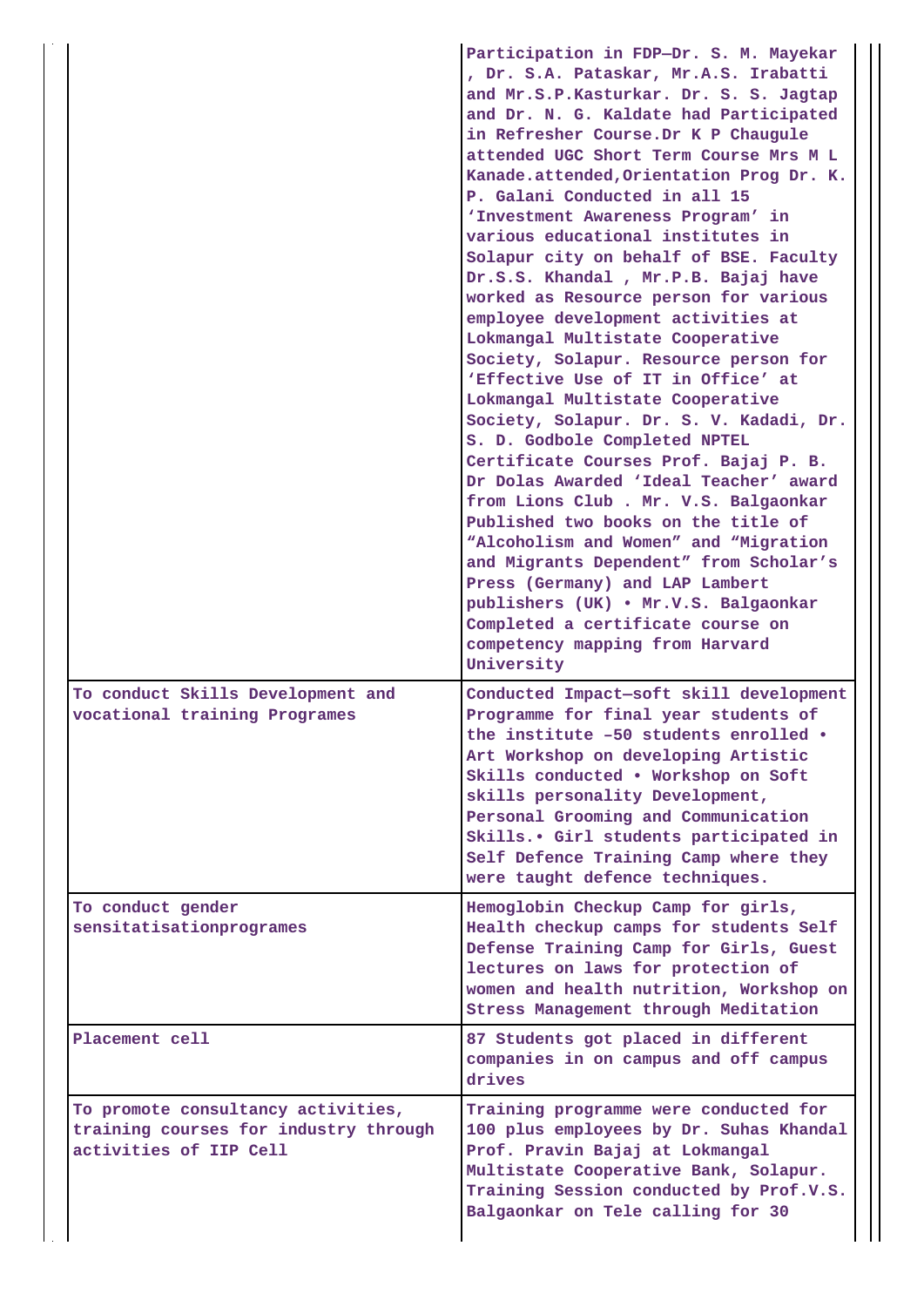|                                                                                                                      | employees of Chavan Automobile,<br>Solapur.                                                                                                                                                                                                                                                                                                                                                                                                                                                                                                                                                                                                                                                                                                                                                                                                                                                                                                                                                                                                                                                                                                                                                  |
|----------------------------------------------------------------------------------------------------------------------|----------------------------------------------------------------------------------------------------------------------------------------------------------------------------------------------------------------------------------------------------------------------------------------------------------------------------------------------------------------------------------------------------------------------------------------------------------------------------------------------------------------------------------------------------------------------------------------------------------------------------------------------------------------------------------------------------------------------------------------------------------------------------------------------------------------------------------------------------------------------------------------------------------------------------------------------------------------------------------------------------------------------------------------------------------------------------------------------------------------------------------------------------------------------------------------------|
|                                                                                                                      | View File                                                                                                                                                                                                                                                                                                                                                                                                                                                                                                                                                                                                                                                                                                                                                                                                                                                                                                                                                                                                                                                                                                                                                                                    |
| 14. Whether AQAR was placed before statutory<br>body?                                                                | Yes                                                                                                                                                                                                                                                                                                                                                                                                                                                                                                                                                                                                                                                                                                                                                                                                                                                                                                                                                                                                                                                                                                                                                                                          |
| Name of Statutory Body                                                                                               | <b>Meeting Date</b>                                                                                                                                                                                                                                                                                                                                                                                                                                                                                                                                                                                                                                                                                                                                                                                                                                                                                                                                                                                                                                                                                                                                                                          |
| COLLEGE DEVELOPMENT COMMITTEE CDC                                                                                    | $22 - Nov - 2019$                                                                                                                                                                                                                                                                                                                                                                                                                                                                                                                                                                                                                                                                                                                                                                                                                                                                                                                                                                                                                                                                                                                                                                            |
| 15. Whether NAAC/or any other accredited<br>body(s) visited IQAC or interacted with it to<br>assess the functioning? | <b>No</b>                                                                                                                                                                                                                                                                                                                                                                                                                                                                                                                                                                                                                                                                                                                                                                                                                                                                                                                                                                                                                                                                                                                                                                                    |
| 16. Whether institutional data submitted to<br>AISHE:                                                                | Yes                                                                                                                                                                                                                                                                                                                                                                                                                                                                                                                                                                                                                                                                                                                                                                                                                                                                                                                                                                                                                                                                                                                                                                                          |
| Year of Submission                                                                                                   | 2019                                                                                                                                                                                                                                                                                                                                                                                                                                                                                                                                                                                                                                                                                                                                                                                                                                                                                                                                                                                                                                                                                                                                                                                         |
| Date of Submission                                                                                                   | $04 - Feb - 2019$                                                                                                                                                                                                                                                                                                                                                                                                                                                                                                                                                                                                                                                                                                                                                                                                                                                                                                                                                                                                                                                                                                                                                                            |
| 17. Does the Institution have Management<br><b>Information System?</b>                                               | Yes                                                                                                                                                                                                                                                                                                                                                                                                                                                                                                                                                                                                                                                                                                                                                                                                                                                                                                                                                                                                                                                                                                                                                                                          |
| If yes, give a brief descripiton and a list of modules<br>currently operational (maximum 500 words)                  | The college has a well set Management<br>Information System which works as the<br>central data repository for gathering<br>and storing data. Softwares installed<br>in the Library and office are used for<br>processing, analyzing and generating<br>various reports for ready reference of<br>the concerned administrative unit and<br>stake holders and is used to generate<br>record required for AISHE, NIRF, NAAC,<br>State Govt. and affiliating university<br>. College Management System (CMS)<br>software is installed and is available<br>to store and filter Information related<br>to finance, accounts, admission,<br>scholarships, student database. The<br>database with detailed student profile<br>is used for processing, analyzing and<br>generating various reports for<br>maintaining records of admissions to<br>different programmes. Payroll software<br>of CMS is available for preparing<br>salary sheets and updating salary<br>records. For calculation of income tax<br>of employees TDS pro software is<br>used. In addition, the software CMS<br>Account is used to to create cashbook,<br>bank book, balance sheets, trial<br>balance, receipts and payment |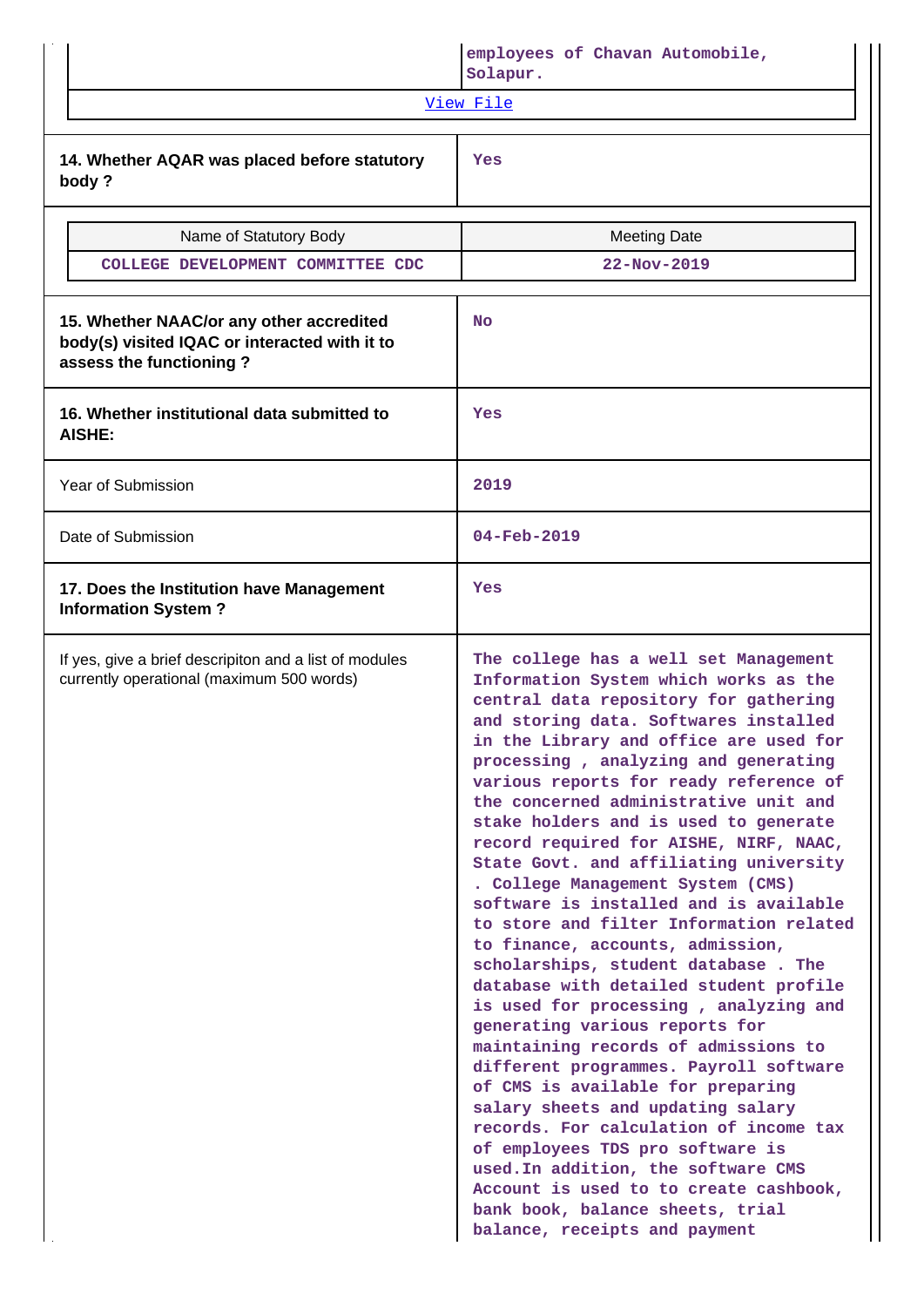**statements. Admission process is carried out using softwares like CMS, MKCL and other online resources provided by PunyashlokAhilyadeviHolkar Solapur University, Solapur.Placement record is maintained by placement cell using Microsoft Excel.Onlinesoftwares like MahaDBT, SCHOLORSHIP, Freeship provided by Government of Maharashtra are used for disbursement of scholarships to students and maintaing information related to student welfare . . To provide maximum access to resources in the library uses Library Management Software (LIBMAN). The system is quite userfriendly and efficient. It consists in Acquisition and cataloguing, Circulation Serial controls and MIS Analysis report module. Online Public Access Catalogue (OPAC) facility is provided for quick access. Online bibliography and reading list is available through OPAC system. Inhouse and remote access to eresources INFLIBNET, JGATE digital library consortium is available for inhouse access within the campus while DELNET provides remote access through separate login IDs.. INFLIBNET is used as resource sharing network and the students can have an access to the ebooks/journals through INFLIBNET, ILL (Inter Library Loan) Service is implemented and is effectively functional. Information is collected through reports and photographs from each department and committee in the areas of curricular, curricular and extracurricular. It is submitted to IQAC. The database is used for college magazine. The data base of Faculty and Staff is maintained in hard and soft forms. At the end of every semester of academic year all the faculty members, Coordinators of various committees submit the report along with photographs to IQAC. The information of activities conducted in the college is uploaded on the college website.**

# **Part B**

### **CRITERION I – CURRICULAR ASPECTS**

#### **1.1 – Curriculum Planning and Implementation**

 1.1.1 – Institution has the mechanism for well planned curriculum delivery and documentation. Explain in 500 words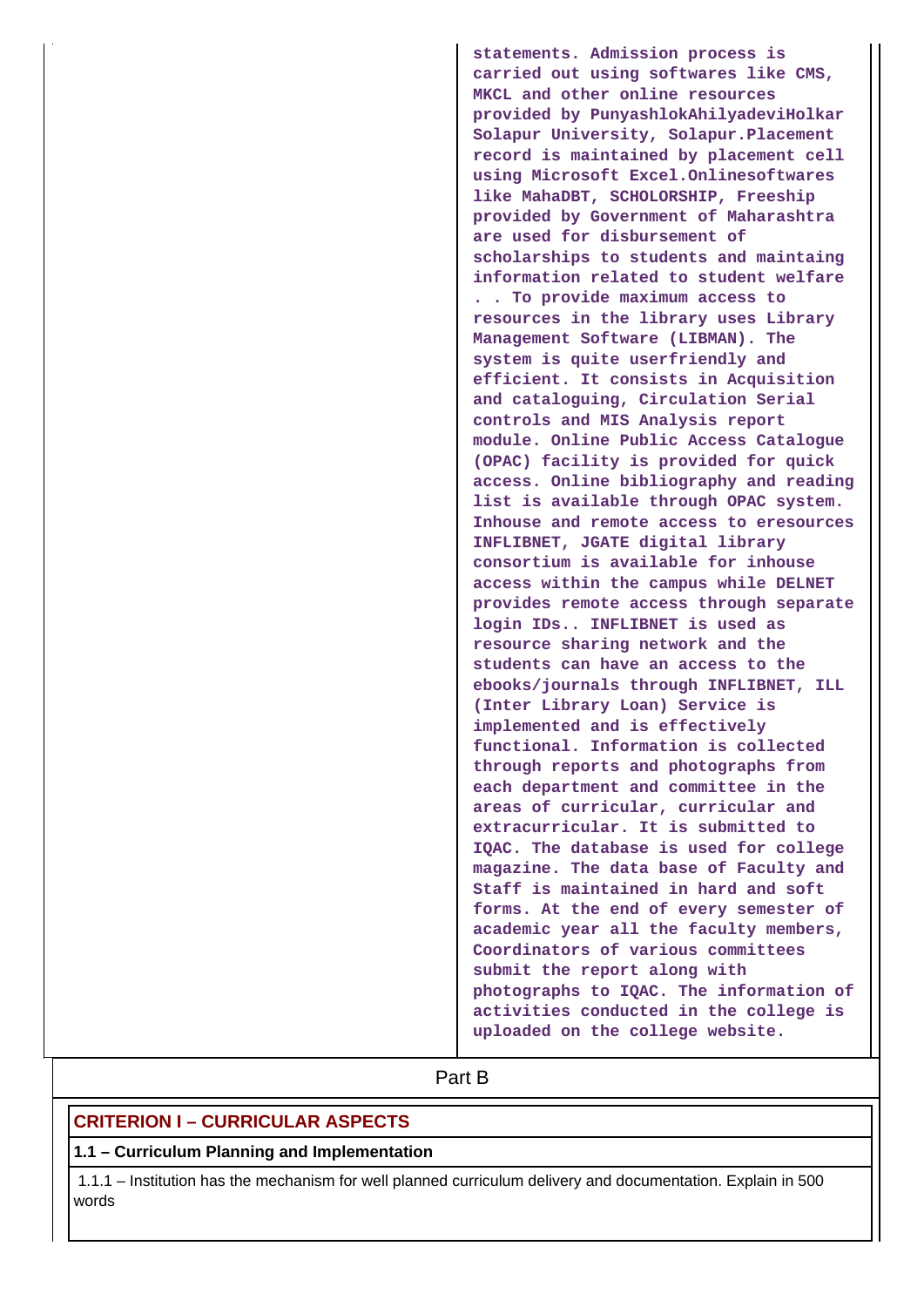**The College implements the Curricula designed by PAH Solapur University for the different programs offered at U G and PG Level. For effective curriculum deliveries following steps are taken by the college. The academic calendar is prepared well in advance of next academic session. As the start and end dates of the academic year of B com and M Com, BBA, BCA and MBA programmes are different, separate academic calenders are prepared for these programmes. The Academic Calenders carry approximate schedules regarding teaching, examination, curricular activities, extra-curricular activities and other details of each semester and also include the institutional programmes. Teaching plan is prepared by individual teachers from each department in consultation with Heads and subject teachers. The teaching plan carries details regarding month-wise details of units to be covered . Efforts are taken to adhere to teaching plan and complete curriculum within defined time as prescribed by Solapur University, Solapur. To ensure outcome based education, Programme Outcomes, Programme Specific Outcomes and Course Outcomes have been prepared and same are displayed on the college website for all stake holders. Efforts for curriculum delivery are taken through regular lectures conducted as per the time table by subject teachers. Guest lectures, workshops, interactive sessions of Experts, Alumni interaction are arranged to ensure that these students get the added knowledge about topics in the curriculum. Practical exposure is given to students through co-curricular activities conducted in class and beyond classroom boundaries. All theoretical concepts outlined in the curriculum are put into practice through activities of the different departmental associations, the Entrepreneurship Development Cell, The Indusrty Institute Participation Cell, Interactive Forum. Various associations, as per students' area of specialization and areas of interest, are formed to conduct contests, share knowledge and receive industry inputs, develop and enrich the knowledge of students in different areas. Under this concept, the Marketing Association-MASTERS, HR Association – SAHARA, Finance Association-FINSIA and IB Association-SPARK, Commerce Association , Interactive Forum, Economics Forum , conduct activities like industrial visits, study tours, field based research studies, report writing etc. to provide them necessary exposure in the related subject of study. Bridging of knowledge gap of newly enrolled students is done by employing various approaches to enable them to cope with the programme of their choice. Syllabus, reference books, question papers and related updates are made available in library for reference. ICT facilities and media like computers, laptops, internet connection, LCD projectors, smart classroom, language laboratory etc are made available to faculty members to facilitate and help transition of the curriculum to students. Record of curriculum delivery is maintained through syllabus completion report submitted to the Head of the department and Staff Secretary who are members of IQAC. Achievement of the objectives of the curriculum is measured in terms of the performance of students in the University exams. The performance of students is monitored through class tests and class activities. To evaluate the effective delivery of curriculum, result analysis is done at the end of every academic year.**

| Certificate                             | Diploma Courses | Dates of<br>Introduction | <b>Duration</b> | Focus on employ<br>ability/entreprene<br>urship | Skill<br>Development |
|-----------------------------------------|-----------------|--------------------------|-----------------|-------------------------------------------------|----------------------|
| Certificate<br>Course in<br>Tally ERP 9 | <b>NA</b>       | 01/08/2018               | 180             | Employabilit<br>У                               | Skill<br>Developemnt |
| NPTEL Certif<br>ication                 | <b>NA</b>       | 28/08/2018               | 180             | Employabilit<br>У                               | Skill<br>Developemnt |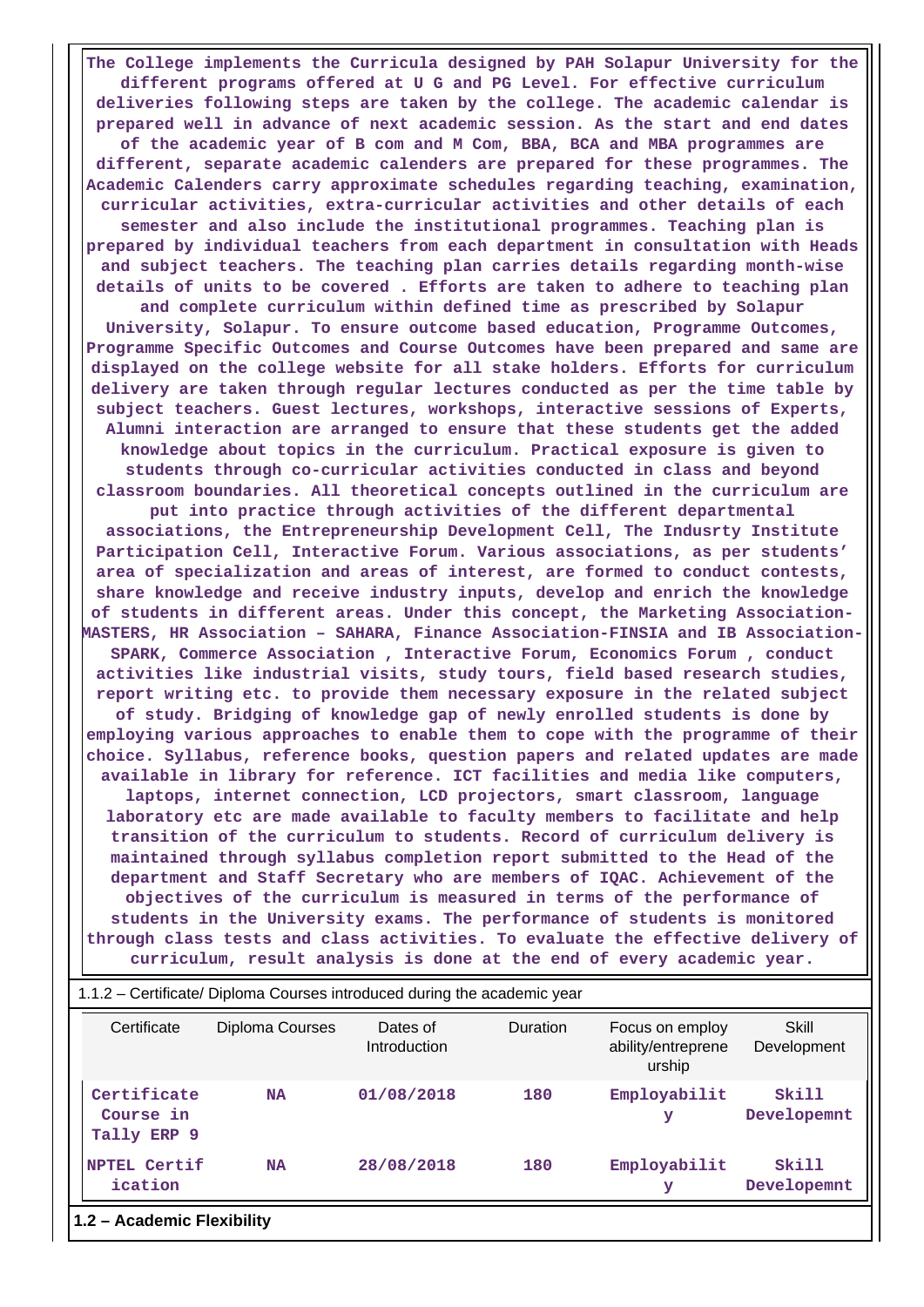| 1.2.1 - New programmes/courses introduced during the academic year                                                                                                       |                                                                                                                             |                                                              |  |  |  |  |  |  |  |  |
|--------------------------------------------------------------------------------------------------------------------------------------------------------------------------|-----------------------------------------------------------------------------------------------------------------------------|--------------------------------------------------------------|--|--|--|--|--|--|--|--|
| Dates of Introduction<br>Programme/Course<br>Programme Specialization                                                                                                    |                                                                                                                             |                                                              |  |  |  |  |  |  |  |  |
|                                                                                                                                                                          | No Data Entered/Not Applicable !!!                                                                                          |                                                              |  |  |  |  |  |  |  |  |
| No file uploaded.                                                                                                                                                        |                                                                                                                             |                                                              |  |  |  |  |  |  |  |  |
| 1.2.2 - Programmes in which Choice Based Credit System (CBCS)/Elective course system implemented at the<br>affiliated Colleges (if applicable) during the academic year. |                                                                                                                             |                                                              |  |  |  |  |  |  |  |  |
| Name of programmes adopting<br>Date of implementation of<br>Programme Specialization<br><b>CBCS</b><br><b>CBCS/Elective Course System</b>                                |                                                                                                                             |                                                              |  |  |  |  |  |  |  |  |
| <b>MCom</b>                                                                                                                                                              | Costing                                                                                                                     | 13/06/2018                                                   |  |  |  |  |  |  |  |  |
| 1.2.3 - Students enrolled in Certificate/ Diploma Courses introduced during the year                                                                                     |                                                                                                                             |                                                              |  |  |  |  |  |  |  |  |
|                                                                                                                                                                          | Certificate<br>Diploma Course                                                                                               |                                                              |  |  |  |  |  |  |  |  |
| <b>Number of Students</b>                                                                                                                                                | 99                                                                                                                          | $\mathbf 0$                                                  |  |  |  |  |  |  |  |  |
| 1.3 - Curriculum Enrichment                                                                                                                                              |                                                                                                                             |                                                              |  |  |  |  |  |  |  |  |
| 1.3.1 – Value-added courses imparting transferable and life skills offered during the year                                                                               |                                                                                                                             |                                                              |  |  |  |  |  |  |  |  |
| <b>Value Added Courses</b>                                                                                                                                               | Date of Introduction                                                                                                        | Number of Students Enrolled                                  |  |  |  |  |  |  |  |  |
| <b>NPTEL</b>                                                                                                                                                             | 28/08/2018                                                                                                                  | 85                                                           |  |  |  |  |  |  |  |  |
| IIT Bombay - Spoken<br>Tutorials                                                                                                                                         | 01/08/2018<br>50                                                                                                            |                                                              |  |  |  |  |  |  |  |  |
| <b>PMKVY</b>                                                                                                                                                             | 25                                                                                                                          |                                                              |  |  |  |  |  |  |  |  |
| Certificate Course in<br>Soft Skills and<br>Personality Development                                                                                                      | 01/08/2018                                                                                                                  | 50                                                           |  |  |  |  |  |  |  |  |
| Certificate Course in<br>Communication                                                                                                                                   | 01/08/2018                                                                                                                  | 12                                                           |  |  |  |  |  |  |  |  |
| Certificate Course in<br>Spoken English                                                                                                                                  | 01/08/2018                                                                                                                  | 5.                                                           |  |  |  |  |  |  |  |  |
| Certificate Course in<br>Tally                                                                                                                                           | 01/08/2018                                                                                                                  | 14                                                           |  |  |  |  |  |  |  |  |
|                                                                                                                                                                          | View File                                                                                                                   |                                                              |  |  |  |  |  |  |  |  |
| 1.3.2 - Field Projects / Internships under taken during the year                                                                                                         |                                                                                                                             |                                                              |  |  |  |  |  |  |  |  |
| Project/Programme Title                                                                                                                                                  | Programme Specialization                                                                                                    | No. of students enrolled for Field<br>Projects / Internships |  |  |  |  |  |  |  |  |
| <b>MCom</b>                                                                                                                                                              | <b>Advanced Costing</b>                                                                                                     | 71                                                           |  |  |  |  |  |  |  |  |
| <b>BBA</b>                                                                                                                                                               | Financial Management &<br>Marketing Management                                                                              | 60                                                           |  |  |  |  |  |  |  |  |
| <b>BCA</b>                                                                                                                                                               | 47<br>Data Ware House and Data<br>Mining, Cryptography and<br>N/W Security, Theory of<br>Computation, System<br>Programming |                                                              |  |  |  |  |  |  |  |  |
| <b>MBA</b>                                                                                                                                                               | Marketing, Finance, HRM,<br>Int.Business                                                                                    | 107                                                          |  |  |  |  |  |  |  |  |
|                                                                                                                                                                          | View File                                                                                                                   |                                                              |  |  |  |  |  |  |  |  |
|                                                                                                                                                                          |                                                                                                                             |                                                              |  |  |  |  |  |  |  |  |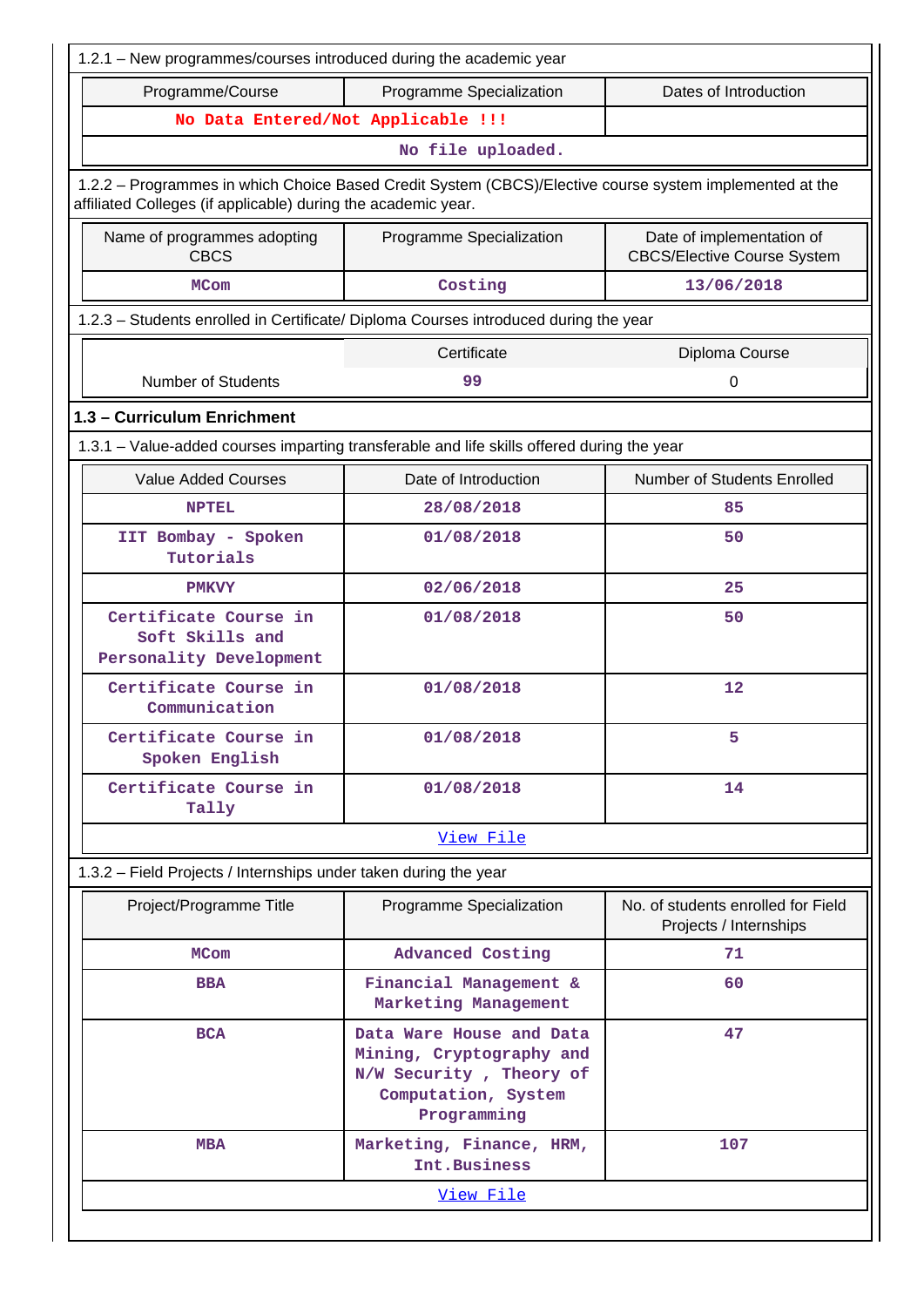| 1.4 – Feedback System                                                   |     |  |  |  |  |  |
|-------------------------------------------------------------------------|-----|--|--|--|--|--|
| 1.4.1 – Whether structured feedback received from all the stakeholders. |     |  |  |  |  |  |
| <b>Students</b>                                                         | Yes |  |  |  |  |  |
| Teachers                                                                | Yes |  |  |  |  |  |
| Employers                                                               | Yes |  |  |  |  |  |
| Alumni                                                                  | Yes |  |  |  |  |  |
| Parents                                                                 | Yes |  |  |  |  |  |

 1.4.2 – How the feedback obtained is being analyzed and utilized for overall development of the institution? (maximum 500 words)

Feedback Obtained

**The Institute encourages multidirectional communication with its stake holders –upward, horizontal and downward in order to provide value and improve quality of Higher Educational Institute. Upward communication in the form of feedback is taken to evaluate the satisfaction level of the stakeholders regarding the institution and the teaching learning process. In the college, Feedback regarding the teaching learning process is obtained from Students offline and online. Students' feedback about Teachers : Online feedback about Teachers from students is taken from the students to evaluate individual teacher's performance. Teachers' performance is analysed on the basis of various questions asked in the feedback form. The feedback highlights evaluation parameters in the form of punctuality, accessibility, sincerity, time devotion, power of explanation, subject knowledge, method of teaching, completion of syllabus, practice, tests. The points are calculated according to the score given by the students in various criteria. The Average and percentage of various criteria are calculated. The strong points and weak points are noted by the Principal/HOD for each teacher and the same is conveyed orally to all the teachers. In the analysis of feedback for teachers by students, all the average satisfactory level was above 75 in teaching learning and evaluation. As an outcome of the feedback it was found that the students were very happy with the present educational and academic system in the college. In the analysis of satisfaction of students about institute it was found that students are also satisfied with respect to college teachers, their teaching methods, evaluation system in the institute. The performance of students in the university exams as reflected in the results speaks about the satisfaction of students. The average result of all the programmes of the college is 83.36. As an outcome of feedback analysis teachers are motivated for the use of ICT tools, participative teaching and use of social media for communication. Parent's and Alumni Feedback: Feedback is collected from the parents during Parent Teacher Ward Interaction . Feedback is obtained during parent meets in the form of oral suggestions which are used for improving teaching-learning process. On analysis of responses it was found that parents are satisfied with the security system in the college , the teaching learning process especially the activities conducted for all round development of students. Suggestions given for improvement in facilities have also been taken into account for satisfaction of stakeholders .Central RO drinking water facility, additional books in the library as per requisition of faculty, programmes conducted by Women centre, activities of TS-SAF , Alumni. The initiative to give Ideal Student Award at the Annual PD function to students of every programme was the outcome of suggestion and sponsorship of Alumni of the college. Teachers Feedback: The different areas where improvements are required are discussed in meetings of respective committees/departments. The proposals given by the members of different committees and departments are discussed in meetings of the college for necessary action**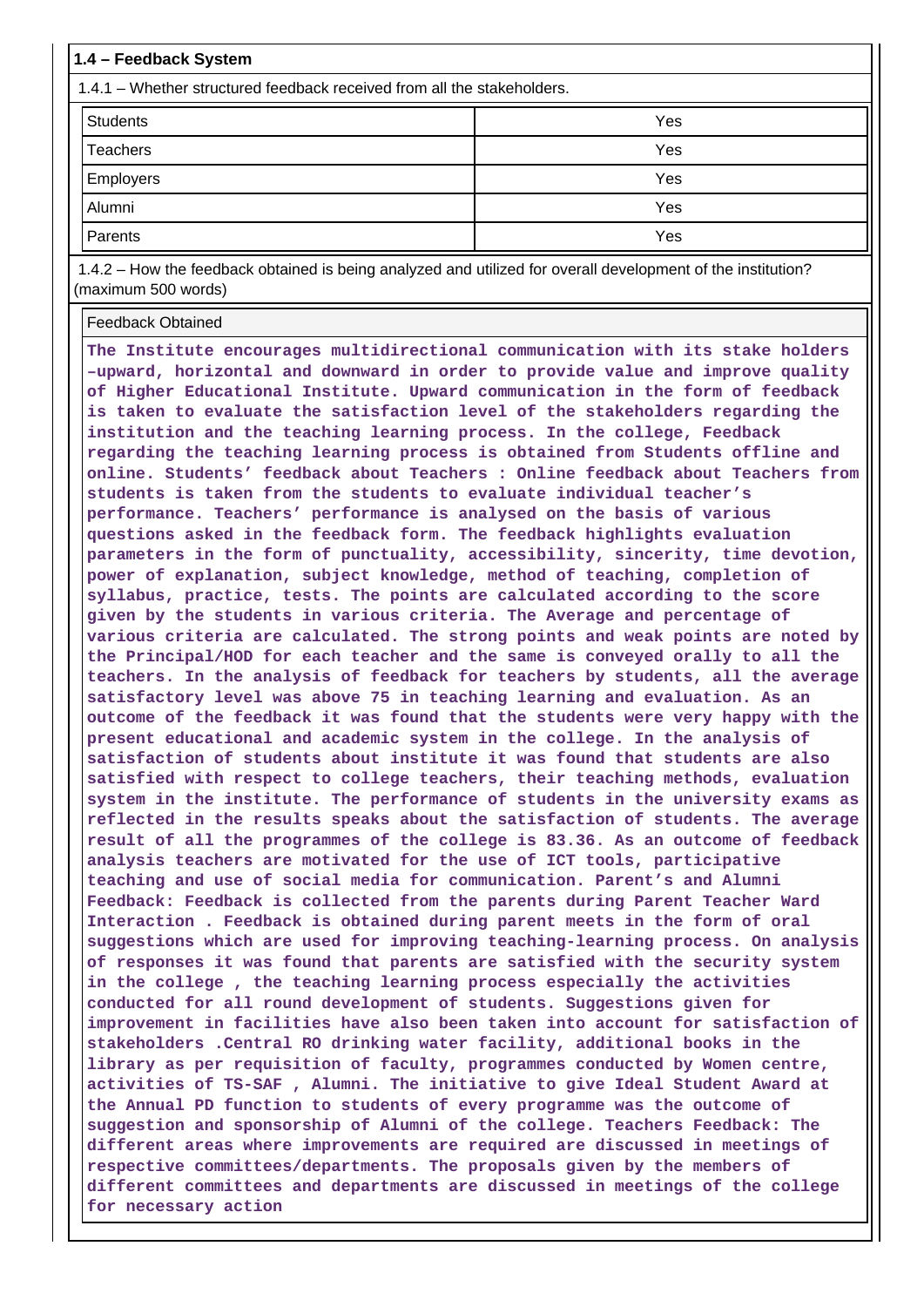| <b>CRITERION II - TEACHING- LEARNING AND EVALUATION</b>                                                                                                   |                                                              |                                                                                                                                        |                                                              |                                                                                                  |      |                                                                                                  |                                                             |  |
|-----------------------------------------------------------------------------------------------------------------------------------------------------------|--------------------------------------------------------------|----------------------------------------------------------------------------------------------------------------------------------------|--------------------------------------------------------------|--------------------------------------------------------------------------------------------------|------|--------------------------------------------------------------------------------------------------|-------------------------------------------------------------|--|
| 2.1 - Student Enrolment and Profile                                                                                                                       |                                                              |                                                                                                                                        |                                                              |                                                                                                  |      |                                                                                                  |                                                             |  |
| 2.1.1 - Demand Ratio during the year                                                                                                                      |                                                              |                                                                                                                                        |                                                              |                                                                                                  |      |                                                                                                  |                                                             |  |
| Name of the<br>Programme                                                                                                                                  | Programme<br>Specialization                                  |                                                                                                                                        | Number of seats<br>available                                 |                                                                                                  |      | Number of<br>Application received                                                                | <b>Students Enrolled</b>                                    |  |
| <b>BCA</b>                                                                                                                                                |                                                              | Data Ware House<br>and Data<br>Mining,<br>Cryptography<br>and $N/W$<br>Security,<br>Theory of<br>Computation,<br>System<br>Programming |                                                              | 60                                                                                               |      | 178                                                                                              | 60                                                          |  |
| <b>BBA</b>                                                                                                                                                | Marketing and<br>Finance                                     |                                                                                                                                        | 60                                                           |                                                                                                  |      | 262                                                                                              | 72                                                          |  |
| <b>MBA</b>                                                                                                                                                | Marketing.<br>Finance, HRM,<br>Int.Busi.                     |                                                                                                                                        | 120                                                          |                                                                                                  |      | 120                                                                                              | 120                                                         |  |
| <b>MCom</b>                                                                                                                                               | Advanced<br>Costing                                          |                                                                                                                                        | 100                                                          |                                                                                                  |      | 237                                                                                              | 130                                                         |  |
| <b>BCom</b>                                                                                                                                               | Advanced<br>Accounting and<br>Auditing                       |                                                                                                                                        | 397                                                          |                                                                                                  | 1109 |                                                                                                  | 397                                                         |  |
|                                                                                                                                                           |                                                              |                                                                                                                                        |                                                              | View File                                                                                        |      |                                                                                                  |                                                             |  |
| 2.2 - Catering to Student Diversity                                                                                                                       |                                                              |                                                                                                                                        |                                                              |                                                                                                  |      |                                                                                                  |                                                             |  |
| 2.2.1 - Student - Full time teacher ratio (current year data)                                                                                             |                                                              |                                                                                                                                        |                                                              |                                                                                                  |      |                                                                                                  |                                                             |  |
| Year                                                                                                                                                      | Number of<br>students enrolled<br>in the institution<br>(UG) |                                                                                                                                        | Number of<br>students enrolled<br>in the institution<br>(PG) | Number of<br>fulltime teachers<br>available in the<br>institution<br>teaching only UG<br>courses |      | Number of<br>fulltime teachers<br>available in the<br>institution<br>teaching only PG<br>courses | Number of<br>teachers<br>teaching both UG<br>and PG courses |  |
| 2018                                                                                                                                                      | 1395                                                         |                                                                                                                                        | 434                                                          | 17                                                                                               |      | 14                                                                                               | 3                                                           |  |
| 2.3 - Teaching - Learning Process                                                                                                                         |                                                              |                                                                                                                                        |                                                              |                                                                                                  |      |                                                                                                  |                                                             |  |
| 2.3.1 - Percentage of teachers using ICT for effective teaching with Learning Management Systems (LMS), E-<br>learning resources etc. (current year data) |                                                              |                                                                                                                                        |                                                              |                                                                                                  |      |                                                                                                  |                                                             |  |
| Number of<br><b>Teachers on Roll</b>                                                                                                                      | Number of<br>teachers using<br>ICT (LMS, e-<br>Resources)    |                                                                                                                                        | <b>ICT Tools and</b><br>resources<br>available               | Number of ICT<br>enabled<br>Classrooms                                                           |      | Numberof smart<br>classrooms                                                                     | E-resources and<br>techniques used                          |  |
| 35                                                                                                                                                        | 35                                                           |                                                                                                                                        | 17                                                           | 9                                                                                                |      | 8                                                                                                | 3                                                           |  |
|                                                                                                                                                           |                                                              |                                                                                                                                        | View File of ICT Tools and resources                         |                                                                                                  |      |                                                                                                  |                                                             |  |
|                                                                                                                                                           |                                                              |                                                                                                                                        |                                                              |                                                                                                  |      | View File of E-resources and techniques used                                                     |                                                             |  |
| 2.3.2 - Students mentoring system available in the institution? Give details. (maximum 500 words)                                                         |                                                              |                                                                                                                                        |                                                              |                                                                                                  |      |                                                                                                  |                                                             |  |

 Students Mentoring System is available in the college for building a rapport between students and teachers. Even though this system is implemented in different ways for different programmers run by the college, the main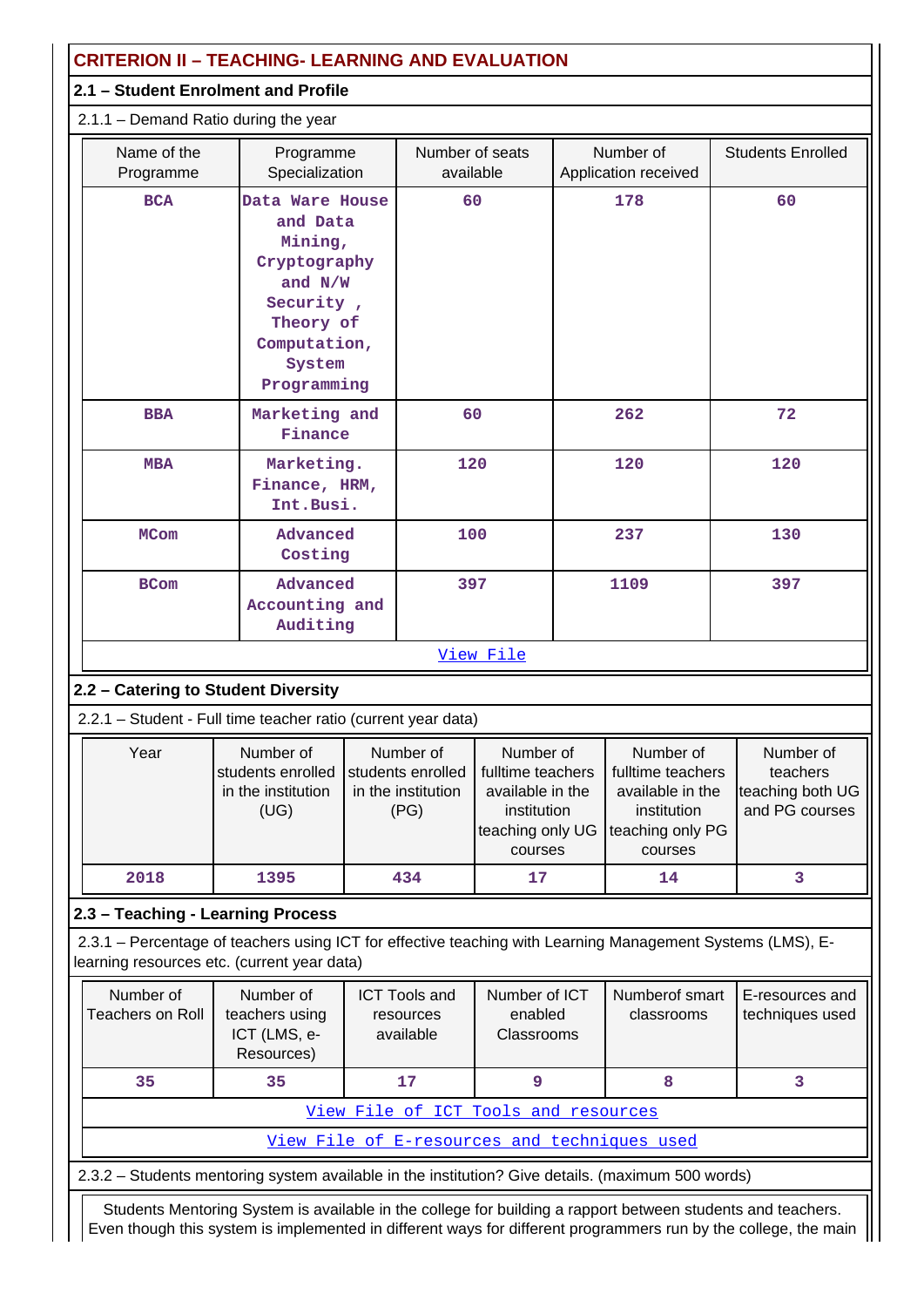objective is the academic and personal development of students. The difficulty or challenge for implementing this system for conventional B Com courses has a large number of students enrolled. Taking into consideration the large number of students enrolled for the B Com each faculty member works as a mentor of one division which .07 teachers are working as mentors for students of B Com I class. Academic assistance was given to all the students. Students were motivated to take admission to the different courses offered by the college. The mentors also recommend the name of their class students for financial assistance under TS-SAF scheme. The mentor encourages students of the class allotted to him/ her to participate in the different curricular and co-curricular activities. Class representatives are encouraged to enroll students as members of Commerce association, a body of students working under the guidance of faculty. The role of the class mentor is very important in encouraging regular students to take part in events- either group or individual. The reason for the absentee of the mentee is determined by the mentors during the student meet before filling exam forms. It is found that students who come from economically weak backgrounds are irregular on account of their jobs. Advance learners are also identified and guidance is given to them to participate in research activities, organize and coordinate events, etc. It is a matter of satisfaction to see the students develop after being groomed by their mentors. The mentoring system for MBA programmers begins with the commencement of the academic year. Each faculty serves as mentor for approximately 15-20 students and is responsible for looking after the academic and personality development of the student.

| Number of students enrolled in the<br>institution | Number of fulltime teachers | Mentor : Mentee Ratio |  |  |
|---------------------------------------------------|-----------------------------|-----------------------|--|--|
| 1829                                              |                             | 1:59                  |  |  |

### **2.4 – Teacher Profile and Quality**

2.4.1 – Number of full time teachers appointed during the year

| No. of sanctioned<br>positions | No. of filled positions | Vacant positions | <b>Positions filled during</b><br>the current year | No. of faculty with<br>Ph.D |
|--------------------------------|-------------------------|------------------|----------------------------------------------------|-----------------------------|
|                                |                         |                  | 20                                                 |                             |

 2.4.2 – Honours and recognition received by teachers (received awards, recognition, fellowships at State, National, International level from Government, recognised bodies during the year )

| Year of Award | Name of full time teachers<br>receiving awards from<br>state level, national level,<br>international level | Designation                             | Name of the award,<br>fellowship, received from<br>Government or recognized<br>bodies |  |  |  |  |  |
|---------------|------------------------------------------------------------------------------------------------------------|-----------------------------------------|---------------------------------------------------------------------------------------|--|--|--|--|--|
| 2018          | Dr Pankaj Dolas                                                                                            | Associate Professor Ideal Teacher Award |                                                                                       |  |  |  |  |  |
| 2018          | Mr Praveen Bajaj                                                                                           | Lecturer                                | Ideal teacher Award                                                                   |  |  |  |  |  |
| 2018          | Mr Vilas Balgaonkar                                                                                        | Lecturer                                | Best Research Paper<br>Award                                                          |  |  |  |  |  |
| View File     |                                                                                                            |                                         |                                                                                       |  |  |  |  |  |

### **2.5 – Evaluation Process and Reforms**

 2.5.1 – Number of days from the date of semester-end/ year- end examination till the declaration of results during the year

| Programme Name | Programme Code   | Semester/year | Last date of the last<br>semester-end/year-<br>end examination | Date of declaration of<br>results of semester-<br>end/year-end<br>examination |
|----------------|------------------|---------------|----------------------------------------------------------------|-------------------------------------------------------------------------------|
| <b>MCom</b>    | M Com 2          | Final Year    | 02/05/2019                                                     | 17/07/2019                                                                    |
| <b>BCA</b>     | BCA <sub>3</sub> | Final Year    | 24/04/2019                                                     | 22/05/2019                                                                    |
| <b>MBA</b>     | MBA <sub>2</sub> | Final Year    | 25/05/2019                                                     | 20/07/2019                                                                    |
| <b>BBA</b>     | BBA <sub>3</sub> | FinalYear     | 25/04/2019                                                     | 23/05/2019                                                                    |
| <b>BCom</b>    | B Com 3          | Final Year    | 26/03/2019                                                     | 10/05/2019                                                                    |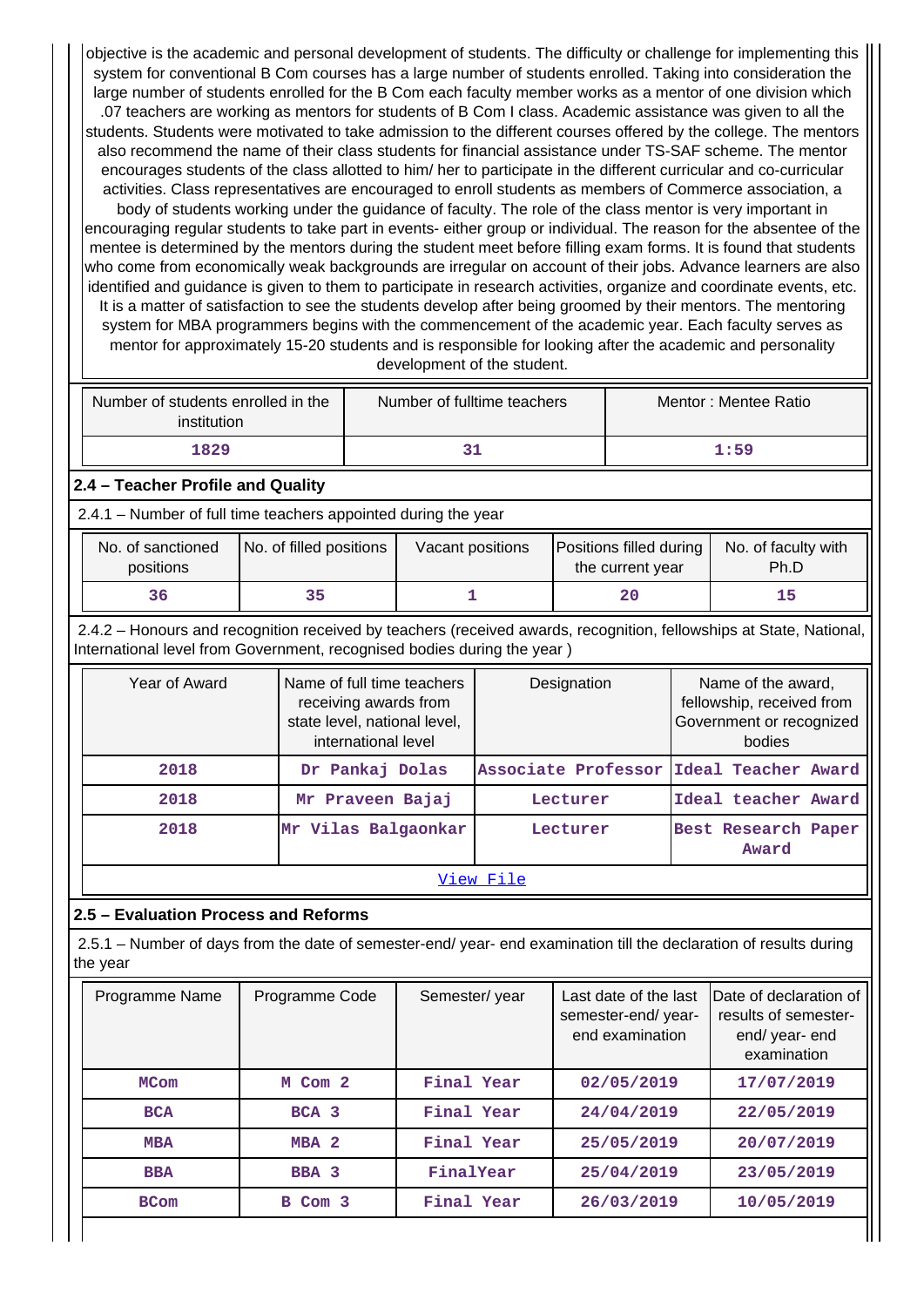#### [View File](https://assessmentonline.naac.gov.in/public/Postacc/Evaluation/3478_Evaluation_1580959670.xlsx)

2.5.2 – Reforms initiated on Continuous Internal Evaluation(CIE) system at the institutional level (250 words)

 **The institution adopts CIE System to assess all aspects of student's development on a continuous basis throughout the year. In addition to following the 70-30 pattern of Evaluation laid by the University, College follows a unique system of Internal Evaluation with subject teachers monitoring the performance of students in the classroom as well as beyond classroom boundaries. Students are made aware of the evaluation process through the orientation programs at the beginning of the new academic year, Academic Calendar and College Notice Board. Internal exam of 30 marks is conducted at college level by subject teachers. The college Examination committee prepares schedules of internal exam which is included in Academic Calendar. The result is discussed with students in the classroom by the respective subject teacher. Marks are displayed on the college notice board and doubts, if any, are cleared before uploading marks on university portal. In addition, performance of students is evaluated through activities conducted in classroom and beyond, under the banner of different associations, set up as per students' area of specialization and areas of interest. Teachers help students to identify their core competencies by encouraging them to participate in activities, to conduct contests, share knowledge, receive industry inputs, develop and enrich the knowledge of students in different events. Students are also evaluated through organizing debates, extempore, group discussion, seminar presentation etc. This method of CIE helps college to identify advanced and slow learners and motivate them to harness their talent and overcome weaknesses respectively.**

 2.5.3 – Academic calendar prepared and adhered for conduct of Examination and other related matters (250 words)

 **The academic calendar is prepared well in advance of next academic session.As the start and end dates of the academic year of Commerce department programmes and Management Department programmes are different, separate academic calenders are prepared. The Academic Calenders carry approximate schedules regarding teaching, examination, curricular activities, extra-curricular activities and other details of each semester and also include the institutional programmes. During the term-end meeting, plan of action for the new academic year is discussed. Suggestions are invited from staff and units in charge and committee coordinators . These are also discussed by IQAC and the Academic Calender is finalized, prepared and displayed on College website for reference of students , teachers and other stake holders. Principal and Coordinators make sure that all activities are conducted for CIE as per the schedule in the Academic Calender.**

#### **2.6 – Student Performance and Learning Outcomes**

 2.6.1 – Program outcomes, program specific outcomes and course outcomes for all programs offered by the institution are stated and displayed in website of the institution (to provide the weblink)

#### [http://hnccsolapur.org/?page\\_id=26](http://hnccsolapur.org/?page_id=26)

2.6.2 – Pass percentage of students

| Programme<br>Code | Programme<br>Name | Programme<br>Specialization | Number of<br>students<br>appeared in the<br>final year<br>examination | Number of<br>students passed<br>in final year<br>examination | Pass Percentage |
|-------------------|-------------------|-----------------------------|-----------------------------------------------------------------------|--------------------------------------------------------------|-----------------|
| BCA 3             | <b>BCA</b>        | <b>NA</b>                   | 49                                                                    | 44                                                           | 90              |
| BBA 3             | <b>BBA</b>        | <b>NA</b>                   | 54                                                                    | 43                                                           | 81.33           |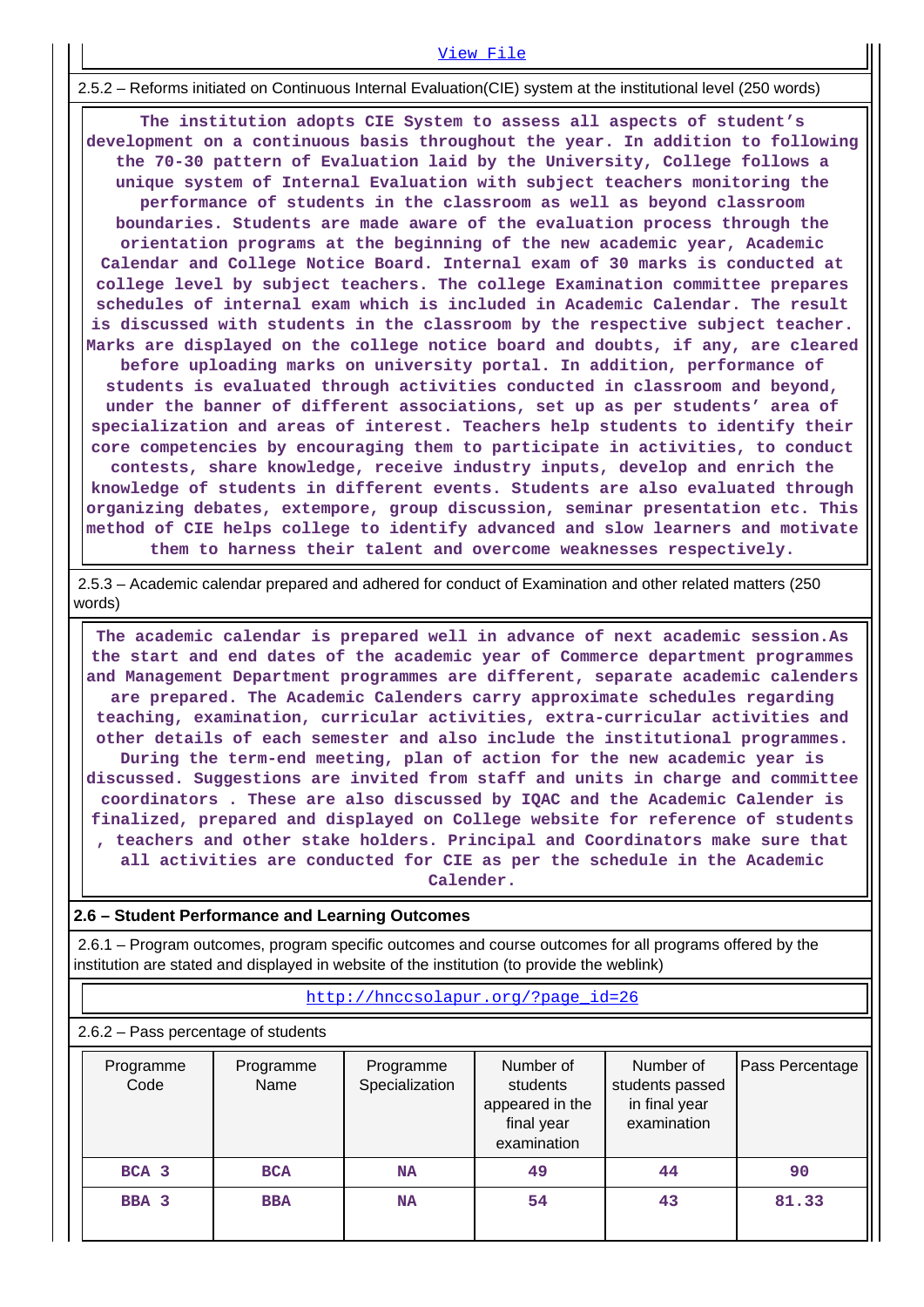| MBA <sub>2</sub>                                                        | <b>MBA</b>                                                                                                                                                                |  | <b>NA</b>                                                                   | 107                                  |            | 96                        | 89.72                                                                                                       |  |  |
|-------------------------------------------------------------------------|---------------------------------------------------------------------------------------------------------------------------------------------------------------------------|--|-----------------------------------------------------------------------------|--------------------------------------|------------|---------------------------|-------------------------------------------------------------------------------------------------------------|--|--|
| MCom <sub>2</sub>                                                       | <b>MCom</b>                                                                                                                                                               |  | Costing                                                                     | 75                                   |            | 50                        | 66.67                                                                                                       |  |  |
| BCom 3                                                                  | <b>BCom</b>                                                                                                                                                               |  | Advanced<br>Accounting                                                      | 317                                  |            | 244                       | 76.98                                                                                                       |  |  |
|                                                                         |                                                                                                                                                                           |  |                                                                             | View File                            |            |                           |                                                                                                             |  |  |
| 2.7 - Student Satisfaction Survey                                       |                                                                                                                                                                           |  |                                                                             |                                      |            |                           |                                                                                                             |  |  |
|                                                                         | 2.7.1 – Student Satisfaction Survey (SSS) on overall institutional performance (Institution may design the<br>questionnaire) (results and details be provided as weblink) |  |                                                                             |                                      |            |                           |                                                                                                             |  |  |
|                                                                         |                                                                                                                                                                           |  |                                                                             | http://hnccsolapur.org/?page_id=2124 |            |                           |                                                                                                             |  |  |
|                                                                         | <b>CRITERION III - RESEARCH, INNOVATIONS AND EXTENSION</b>                                                                                                                |  |                                                                             |                                      |            |                           |                                                                                                             |  |  |
|                                                                         | 3.1 - Resource Mobilization for Research                                                                                                                                  |  |                                                                             |                                      |            |                           |                                                                                                             |  |  |
|                                                                         | 3.1.1 - Research funds sanctioned and received from various agencies, industry and other organisations                                                                    |  |                                                                             |                                      |            |                           |                                                                                                             |  |  |
| Nature of the Project                                                   | Duration                                                                                                                                                                  |  | Name of the funding<br>agency                                               |                                      |            | Total grant<br>sanctioned | Amount received<br>during the year                                                                          |  |  |
|                                                                         |                                                                                                                                                                           |  |                                                                             | No Data Entered/Not Applicable !!!   |            |                           |                                                                                                             |  |  |
|                                                                         |                                                                                                                                                                           |  |                                                                             | No file uploaded.                    |            |                           |                                                                                                             |  |  |
| 3.2 - Innovation Ecosystem                                              |                                                                                                                                                                           |  |                                                                             |                                      |            |                           |                                                                                                             |  |  |
| practices during the year                                               |                                                                                                                                                                           |  |                                                                             |                                      |            |                           | 3.2.1 - Workshops/Seminars Conducted on Intellectual Property Rights (IPR) and Industry-Academia Innovative |  |  |
| Title of workshop/seminar                                               |                                                                                                                                                                           |  | Name of the Dept.                                                           |                                      |            |                           | Date                                                                                                        |  |  |
| State Level Workshop on<br>Recent Trends in<br>Accounting and Finance'  |                                                                                                                                                                           |  | Commerce                                                                    |                                      |            |                           | 16/02/2019                                                                                                  |  |  |
| National Level Workshop<br>on IP Patent Writing                         |                                                                                                                                                                           |  |                                                                             | Commerce and Management              |            |                           | 01/02/2019                                                                                                  |  |  |
| Seminar on Business<br>Perspectives of IPR                              |                                                                                                                                                                           |  | Management - MBA                                                            |                                      |            |                           | 02/02/2019                                                                                                  |  |  |
| Seminar on Personality<br>Insights - Stepping<br>towards success        |                                                                                                                                                                           |  | Management - BBA                                                            |                                      |            |                           | 31/07/2018                                                                                                  |  |  |
| Seminar on Hospitality<br>and Tourism Industry-<br>Growth and Potential |                                                                                                                                                                           |  | Management - BBA                                                            |                                      |            |                           | 12/01/2019                                                                                                  |  |  |
| Seminar on IoT                                                          |                                                                                                                                                                           |  |                                                                             | Management - BCA                     |            |                           | 29/01/2019                                                                                                  |  |  |
|                                                                         | 3.2.2 - Awards for Innovation won by Institution/Teachers/Research scholars/Students during the year                                                                      |  |                                                                             |                                      |            |                           |                                                                                                             |  |  |
| Title of the innovation                                                 | Name of Awardee                                                                                                                                                           |  | Awarding Agency                                                             |                                      |            | Date of award             | Category                                                                                                    |  |  |
| C Aptitude<br>Competition                                               | Ms Jagdhane<br>Samiksha                                                                                                                                                   |  | Galaxy<br>Institute Pune                                                    |                                      |            | 04/09/2018                | Technology                                                                                                  |  |  |
| Traffic<br>Mitigate<br>Solution                                         | AnmolVadera<br>(BBA II)                                                                                                                                                   |  | Second Prize in<br>'Witchar-19'<br>National Level<br>Technical<br>Symposium |                                      | 23/03/2019 |                           | Technology                                                                                                  |  |  |
| Role of<br>Government to                                                | Miss. Rima<br>Hibare (B Com II                                                                                                                                            |  | Second Prizein<br>Workshop on Ent                                           |                                      |            | 29/01/2019                | Entrepreneurshi<br>р                                                                                        |  |  |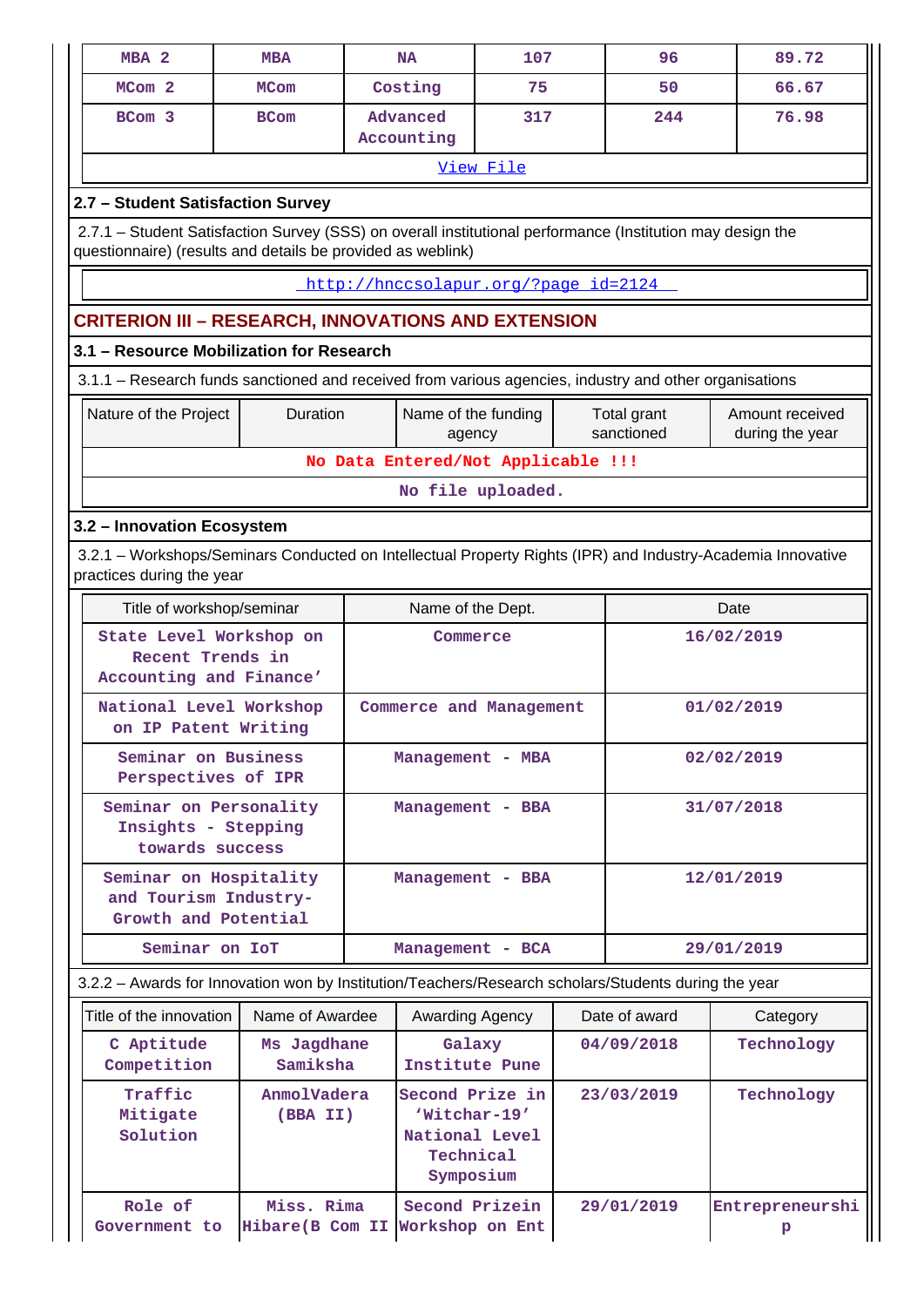| promoting Entre<br>preneurship<br>Incentives to<br>SSI                                        | and Miss.<br>Pallay                                                                                                            |  | repreneurship,<br>Globalization<br>and Modern<br>Management                                                                          |                               |            |                        |            |                                                                             |  |  |  |                        |
|-----------------------------------------------------------------------------------------------|--------------------------------------------------------------------------------------------------------------------------------|--|--------------------------------------------------------------------------------------------------------------------------------------|-------------------------------|------------|------------------------|------------|-----------------------------------------------------------------------------|--|--|--|------------------------|
| IOT Platforms                                                                                 | Miss<br>SudhaMhetre                                                                                                            |  | Dexter Innofest<br>$2018"$ ,.                                                                                                        |                               |            | 31/01/2019             |            | Technology                                                                  |  |  |  |                        |
| Cloud Computing                                                                               | Miss PoojaPosa<br>Miss<br>KanchanaMergu<br>(BCA II)                                                                            |  |                                                                                                                                      | Dexter Innofest<br>$2018"$ ,. |            | 31/01/2019             |            |                                                                             |  |  |  | Computer<br>Technology |
| Use of Digital<br>Money                                                                       | Miss. Rima<br>Hibare (B Com II<br>and Miss.<br>PallaviRandive<br>(B ComII) Miss<br>PoojaPosa Miss<br>KanchanaMergu<br>(BCA II) |  | First Prize<br>International,<br>Conference on<br>Innovation<br>Creativity and<br>Entrepreneurshi<br>p organized by<br>MIT-WPU Pune. |                               | 22/02/2019 |                        | Technology |                                                                             |  |  |  |                        |
| 'Celebrations<br>of Public<br>Festivals-A<br>Perceptual<br>Study'                             | Miss Rima<br>Hibare                                                                                                            |  | Second Prize<br>24/12/2019<br>West Zone<br>Student<br>Research<br>Convention<br>-Anveshan                                            |                               |            |                        | Humanities |                                                                             |  |  |  |                        |
| Challenges<br><b>Before Primary</b><br>Secondary<br>Education<br>System in<br>Solapur City    | Miss<br>KomalKasture                                                                                                           |  | Avishkar 2018<br>PAHSolapur<br>University,<br>Solapur                                                                                |                               | 24/12/2018 |                        |            | (PG)Humanities,<br>Language and<br>Fine Arts                                |  |  |  |                        |
| Celebrations of<br>Public<br>Festivals-A<br>Perceptual<br>Study'                              | Miss Rima<br>Hibare                                                                                                            |  | Avishkar 2018<br>PAHSolapur<br>University,<br>Solapur                                                                                |                               |            | 24/12/2018             |            | (UG) Humanities,<br>Language and<br>Fine Arts                               |  |  |  |                        |
| Civic<br>Engagement of<br>youth for rural<br>area<br>development -<br>An Unobtrusive<br>study | Vilas<br>Balgaonkar                                                                                                            |  | <b>BAMU University</b><br>Sub-Centre,<br>Osmanabad.                                                                                  |                               | 09/03/2019 |                        |            | <b>Research: Manage</b><br>ment IT for<br><b>Rural Entrepren</b><br>eurship |  |  |  |                        |
|                                                                                               |                                                                                                                                |  |                                                                                                                                      | View File                     |            |                        |            |                                                                             |  |  |  |                        |
| 3.2.3 – No. of Incubation centre created, start-ups incubated on campus during the year       |                                                                                                                                |  |                                                                                                                                      |                               |            |                        |            |                                                                             |  |  |  |                        |
| Incubation<br>Center                                                                          | Name                                                                                                                           |  | Sponsered By<br>Name of the<br>Start-up                                                                                              |                               |            | Nature of Start-<br>up |            | Date of<br>Commencement                                                     |  |  |  |                        |
| 01                                                                                            | Udyamsheel                                                                                                                     |  | ED Cell                                                                                                                              | Udyamdeep<br>View File        |            | Trade Fair             |            | 28/10/2018                                                                  |  |  |  |                        |
| 3.3 - Research Publications and Awards                                                        |                                                                                                                                |  |                                                                                                                                      |                               |            |                        |            |                                                                             |  |  |  |                        |
| 3.3.1 - Incentive to the teachers who receive recognition/awards                              |                                                                                                                                |  |                                                                                                                                      |                               |            |                        |            |                                                                             |  |  |  |                        |
| <b>State</b><br>International<br>National                                                     |                                                                                                                                |  |                                                                                                                                      |                               |            |                        |            |                                                                             |  |  |  |                        |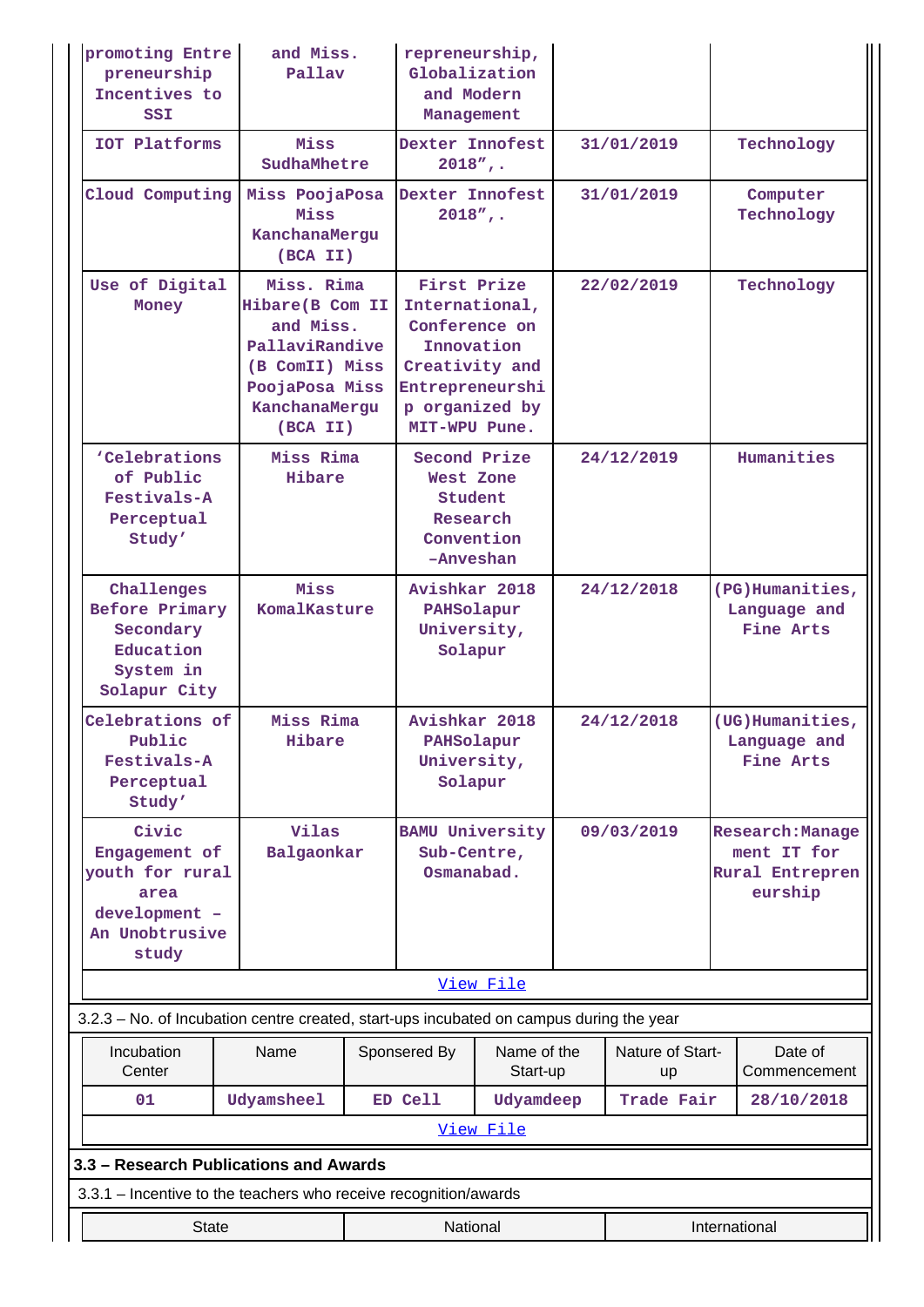| 0                                                                                                                                                                                                                  | 0<br>1         |                                            |                        |           |                       |                                                                                             |                                                      |                                                      |                                                                    |
|--------------------------------------------------------------------------------------------------------------------------------------------------------------------------------------------------------------------|----------------|--------------------------------------------|------------------------|-----------|-----------------------|---------------------------------------------------------------------------------------------|------------------------------------------------------|------------------------------------------------------|--------------------------------------------------------------------|
| 3.3.2 - Ph. Ds awarded during the year (applicable for PG College, Research Center)                                                                                                                                |                |                                            |                        |           |                       |                                                                                             |                                                      |                                                      |                                                                    |
| Name of the Department<br>Number of PhD's Awarded                                                                                                                                                                  |                |                                            |                        |           |                       |                                                                                             |                                                      |                                                      |                                                                    |
| No Data Entered/Not Applicable !!!                                                                                                                                                                                 |                |                                            |                        |           |                       |                                                                                             |                                                      |                                                      |                                                                    |
| 3.3.3 - Research Publications in the Journals notified on UGC website during the year                                                                                                                              |                |                                            |                        |           |                       |                                                                                             |                                                      |                                                      |                                                                    |
| <b>Type</b>                                                                                                                                                                                                        |                | Department                                 |                        |           | Number of Publication |                                                                                             |                                                      |                                                      | Average Impact Factor (if<br>any)                                  |
| International                                                                                                                                                                                                      |                | Commerce and<br>Management                 |                        |           | 12                    |                                                                                             |                                                      |                                                      | 6                                                                  |
|                                                                                                                                                                                                                    |                |                                            |                        | View File |                       |                                                                                             |                                                      |                                                      |                                                                    |
| 3.3.4 - Books and Chapters in edited Volumes / Books published, and papers in National/International Conference<br>Proceedings per Teacher during the year                                                         |                |                                            |                        |           |                       |                                                                                             |                                                      |                                                      |                                                                    |
|                                                                                                                                                                                                                    | Department     |                                            |                        |           |                       | Number of Publication                                                                       |                                                      |                                                      |                                                                    |
| Commerce and Management                                                                                                                                                                                            |                |                                            |                        |           |                       |                                                                                             | 3                                                    |                                                      |                                                                    |
|                                                                                                                                                                                                                    |                |                                            |                        | View File |                       |                                                                                             |                                                      |                                                      |                                                                    |
| 3.3.5 - Bibliometrics of the publications during the last Academic year based on average citation index in Scopus/<br>Web of Science or PubMed/ Indian Citation Index                                              |                |                                            |                        |           |                       |                                                                                             |                                                      |                                                      |                                                                    |
| Title of the<br>Name of<br>Author<br>Paper                                                                                                                                                                         |                | Title of journal<br>Year of<br>publication |                        |           |                       | <b>Citation Index</b><br>Institutional<br>affiliation as<br>mentioned in<br>the publication |                                                      | Number of<br>citations<br>excluding self<br>citation |                                                                    |
|                                                                                                                                                                                                                    |                | No Data Entered/Not Applicable !!!         |                        |           |                       |                                                                                             |                                                      |                                                      |                                                                    |
|                                                                                                                                                                                                                    |                |                                            | No file uploaded.      |           |                       |                                                                                             |                                                      |                                                      |                                                                    |
| 3.3.6 - h-Index of the Institutional Publications during the year. (based on Scopus/ Web of science)                                                                                                               |                |                                            |                        |           |                       |                                                                                             |                                                      |                                                      |                                                                    |
| Title of the<br>Name of<br>Paper<br>Author                                                                                                                                                                         |                | Title of journal                           | Year of<br>publication |           | h-index               |                                                                                             | Number of<br>citations<br>excluding self<br>citation |                                                      | Institutional<br>affiliation as<br>mentioned in<br>the publication |
|                                                                                                                                                                                                                    |                | No Data Entered/Not Applicable !!!         |                        |           |                       |                                                                                             |                                                      |                                                      |                                                                    |
|                                                                                                                                                                                                                    |                |                                            | No file uploaded.      |           |                       |                                                                                             |                                                      |                                                      |                                                                    |
| 3.3.7 - Faculty participation in Seminars/Conferences and Symposia during the year:                                                                                                                                |                |                                            |                        |           |                       |                                                                                             |                                                      |                                                      |                                                                    |
| Number of Faculty                                                                                                                                                                                                  | International  |                                            | National               |           |                       | <b>State</b>                                                                                |                                                      |                                                      | Local                                                              |
| Attended/Semina<br>rs/Workshops                                                                                                                                                                                    | 0              |                                            | 23                     |           |                       | 6                                                                                           |                                                      |                                                      | 11                                                                 |
| Presented<br>papers                                                                                                                                                                                                | $\overline{a}$ |                                            | 3                      |           |                       | $\overline{\mathbf{2}}$                                                                     |                                                      |                                                      | $\mathbf 0$                                                        |
| Resource<br>persons                                                                                                                                                                                                | $\mathbf 0$    |                                            | $\mathbf 0$            |           |                       | $\mathbf 0$                                                                                 |                                                      |                                                      | 1                                                                  |
|                                                                                                                                                                                                                    |                |                                            |                        | View File |                       |                                                                                             |                                                      |                                                      |                                                                    |
| 3.4 - Extension Activities                                                                                                                                                                                         |                |                                            |                        |           |                       |                                                                                             |                                                      |                                                      |                                                                    |
| 3.4.1 – Number of extension and outreach programmes conducted in collaboration with industry, community and<br>Non- Government Organisations through NSS/NCC/Red cross/Youth Red Cross (YRC) etc., during the year |                |                                            |                        |           |                       |                                                                                             |                                                      |                                                      |                                                                    |
| Title of the activities                                                                                                                                                                                            |                | Organising unit/agency/                    |                        |           | Number of teachers    |                                                                                             |                                                      |                                                      | Number of students                                                 |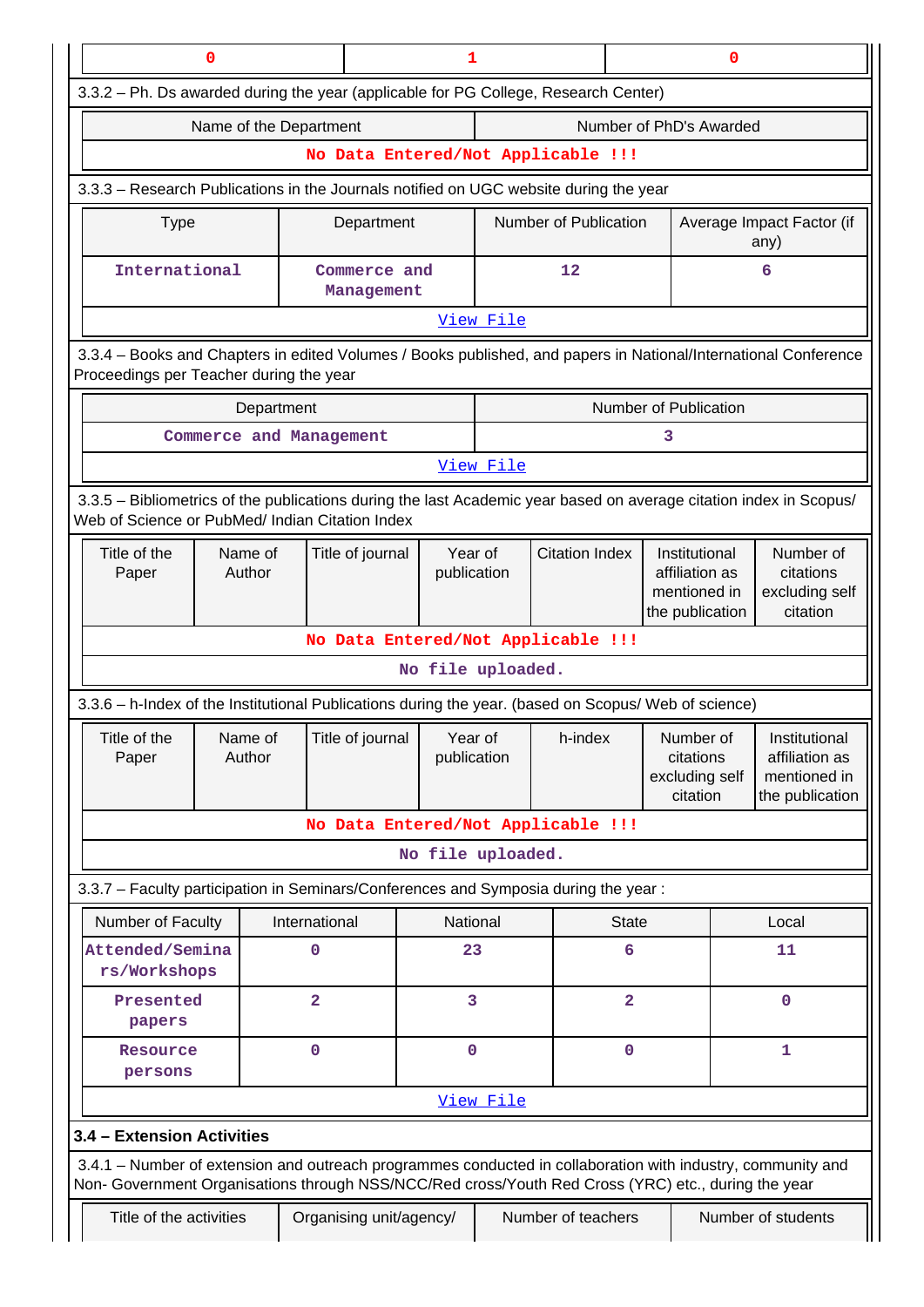|                                                           | collaborating agency               | participated in such<br>activities | participated in such<br>activities |
|-----------------------------------------------------------|------------------------------------|------------------------------------|------------------------------------|
| NirmalyaSankalan On<br>The Occasion Of<br>Ganesh Visarjan | NSS Unit Daily<br>Sakal Newspapers | $\overline{2}$                     | 45                                 |
| Dakshata Rally                                            | 38. MAH. BN. NCC                   | 1                                  | 16                                 |
| Ekta Rally                                                | 38. MAH. BN. NCC                   | 1                                  | 24                                 |
| Swatchata Rally                                           | 38. MAH. BN. NCC                   | $\overline{2}$                     | 12                                 |
| Swachata Abhiyan                                          | NSS Unit, HNCC                     | 1                                  | 17                                 |
| Shramdan                                                  | NSS Unit, HNCC                     | 1                                  | 16                                 |
| SwachataAbhiyan                                           | NSS Unit, HNCC                     | 1                                  | 15                                 |
| Tree Plantation                                           | NSS Unit, HNCC                     | 10                                 | 15                                 |
| Rally-Anti<br>Addiction day                               | 38. MAH. BN. NCC                   | $\overline{2}$                     | 12                                 |
| Yoga Day                                                  | 38. MAH. BN. NCC                   | 1                                  | 10                                 |
|                                                           |                                    | View File                          |                                    |

 3.4.2 – Awards and recognition received for extension activities from Government and other recognized bodies during the year

| Name of the activity                    | Award/Recognition                                             | <b>Awarding Bodies</b>         | Number of students<br><b>Benefited</b> |  |
|-----------------------------------------|---------------------------------------------------------------|--------------------------------|----------------------------------------|--|
| Hira -College<br>Annual Magazine        | First Prize in<br>University level<br>Magazine<br>Competition | Solapur University,<br>Solapur | 29                                     |  |
| University Level<br>Youth Festival      | Second Prize<br>ClassicalVocal Solo<br>Indian (SugamGayan)    | Solapur University,<br>Solapur | 1                                      |  |
| University Level<br>Youth Festival      | Third Prize Light<br>Vocal Solo                               | Solapur University,<br>Solapur | 1                                      |  |
| University Level<br>Youth Festival      | Second Prize<br>Classical Dance                               | Solapur University,<br>Solapur | 1                                      |  |
| Inter Collegiate<br>Marathi Kavyavachan | First Prize                                                   | BMIT, Solapur                  | 1                                      |  |
| View File                               |                                                               |                                |                                        |  |

 3.4.3 – Students participating in extension activities with Government Organisations, Non-Government Organisations and programmes such as Swachh Bharat, Aids Awareness, Gender Issue, etc. during the year

| Name of the scheme          | Organising unit/Agen<br>cy/collaborating<br>agency                    | Name of the activity | Number of teachers<br>participated in such<br>activites | Number of students<br>participated in such<br>activites |
|-----------------------------|-----------------------------------------------------------------------|----------------------|---------------------------------------------------------|---------------------------------------------------------|
| Swatcha Bharat<br>Campaign  | NSS Unit HNCC                                                         | CCleanliness         | 2                                                       | 24                                                      |
| World Organ<br>Donation Day | Medical<br>College,<br>Solapur and<br>Ashwani<br>Hospital,<br>Solapur | Awareness Rally      | 2                                                       | 52                                                      |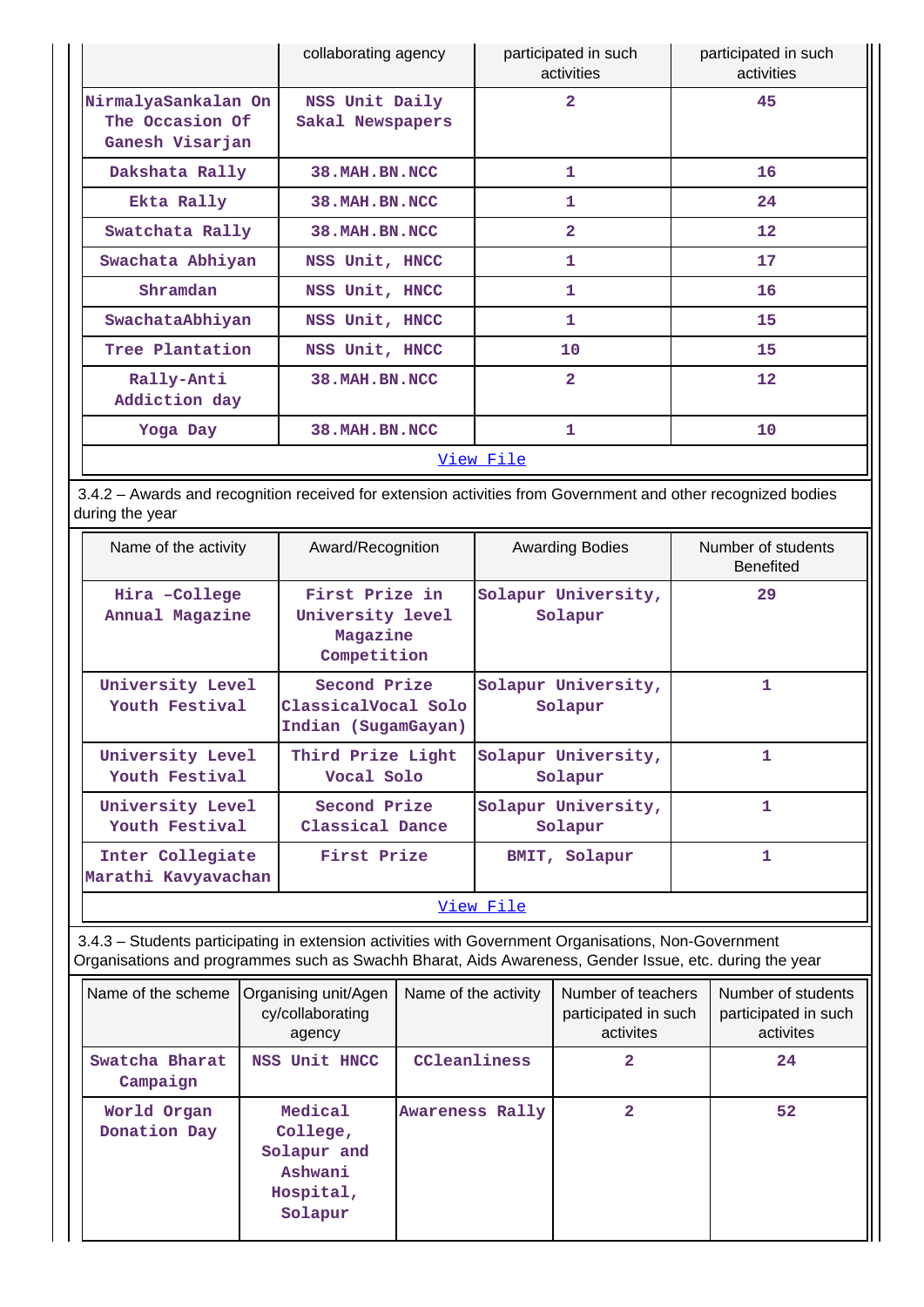| Nirmalvari                                                                                                                          | Solapur<br>University                                                                                   |                                                                               |                            | Campus cleaning                                       |                                                | $\overline{2}$          |                | 48             |    |
|-------------------------------------------------------------------------------------------------------------------------------------|---------------------------------------------------------------------------------------------------------|-------------------------------------------------------------------------------|----------------------------|-------------------------------------------------------|------------------------------------------------|-------------------------|----------------|----------------|----|
| 33 cr. Tree<br>Plantation                                                                                                           | NSS Unit, HNCC                                                                                          |                                                                               | Tree Plantation            |                                                       |                                                | 1                       |                | 32             |    |
| World<br>Population Day                                                                                                             | Family Planning<br>Association,<br>Solapur Branch<br>and Solapur<br>University,<br>Solapur              |                                                                               | World                      | Population Day                                        |                                                | $\overline{2}$          |                | 210            |    |
| Women<br>Empowerment                                                                                                                | Women<br>Empowerment<br>Centre-Hirkani                                                                  |                                                                               | Training Camp              | Self Defence                                          |                                                | $\overline{2}$          |                | 150            |    |
| Traffic Survey                                                                                                                      |                                                                                                         | Solapur<br>Municipal<br>Corporation in<br>association<br>With RTO,<br>Solapur |                            | Survey                                                |                                                | 8                       |                |                | 32 |
| Swatch Bharat<br>Sundar Bharat                                                                                                      |                                                                                                         | ZilhaParishad<br>Marathi School<br>of Aurad                                   |                            | Swachh Bharat<br>Summer<br>Internship<br>(MBA)        | 5                                              |                         |                | 200            |    |
| Lok Sabha<br>Election                                                                                                               |                                                                                                         | Tehsil Office,<br>North Solapur                                               |                            | Voluntary help<br>to Voters on<br><b>Election Day</b> |                                                | $\overline{2}$          |                | 22             |    |
| <b>Voters</b><br>Awareness<br>Campaign                                                                                              | NSS Unit                                                                                                |                                                                               | <b>Voters</b><br>Awareness |                                                       |                                                | $\overline{\mathbf{2}}$ |                | 27             |    |
|                                                                                                                                     |                                                                                                         |                                                                               |                            | View File                                             |                                                |                         |                |                |    |
| 3.5 - Collaborations<br>3.5.1 – Number of Collaborative activities for research, faculty exchange, student exchange during the year |                                                                                                         |                                                                               |                            |                                                       |                                                |                         |                |                |    |
| Nature of activity                                                                                                                  |                                                                                                         | Participant                                                                   |                            |                                                       | Source of financial support<br><b>Duration</b> |                         |                |                |    |
|                                                                                                                                     | Students of<br>Inter Collegiate<br>Quiz Competition<br>different colleges                               |                                                                               |                            | LokMangal<br>Cooperative Bank,<br>Solapur             |                                                |                         |                | 1              |    |
| Marketing<br>Experience                                                                                                             |                                                                                                         | <b>Students</b>                                                               |                            | Solapur Electronics<br>Dealers Association            |                                                |                         | 5              |                |    |
| Survey for Solapur<br>Muncipal<br>Corporation                                                                                       | Student                                                                                                 |                                                                               |                            |                                                       | RTO Solapur                                    |                         | $\overline{a}$ |                |    |
| Sales Experience                                                                                                                    |                                                                                                         | <b>Students</b>                                                               |                            |                                                       | Credai - Kruti<br>Construction                 |                         |                | $\overline{a}$ |    |
|                                                                                                                                     |                                                                                                         |                                                                               |                            | View File                                             |                                                |                         |                |                |    |
| 3.5.2 - Linkages with institutions/industries for internship, on-the- job training, project work, sharing of research               |                                                                                                         |                                                                               |                            |                                                       |                                                |                         |                |                |    |
| Nature of linkage                                                                                                                   | facilities etc. during the year<br>Title of the<br>Name of the<br>linkage<br>partnering<br>institution/ |                                                                               |                            | <b>Duration From</b>                                  |                                                | <b>Duration To</b>      |                | Participant    |    |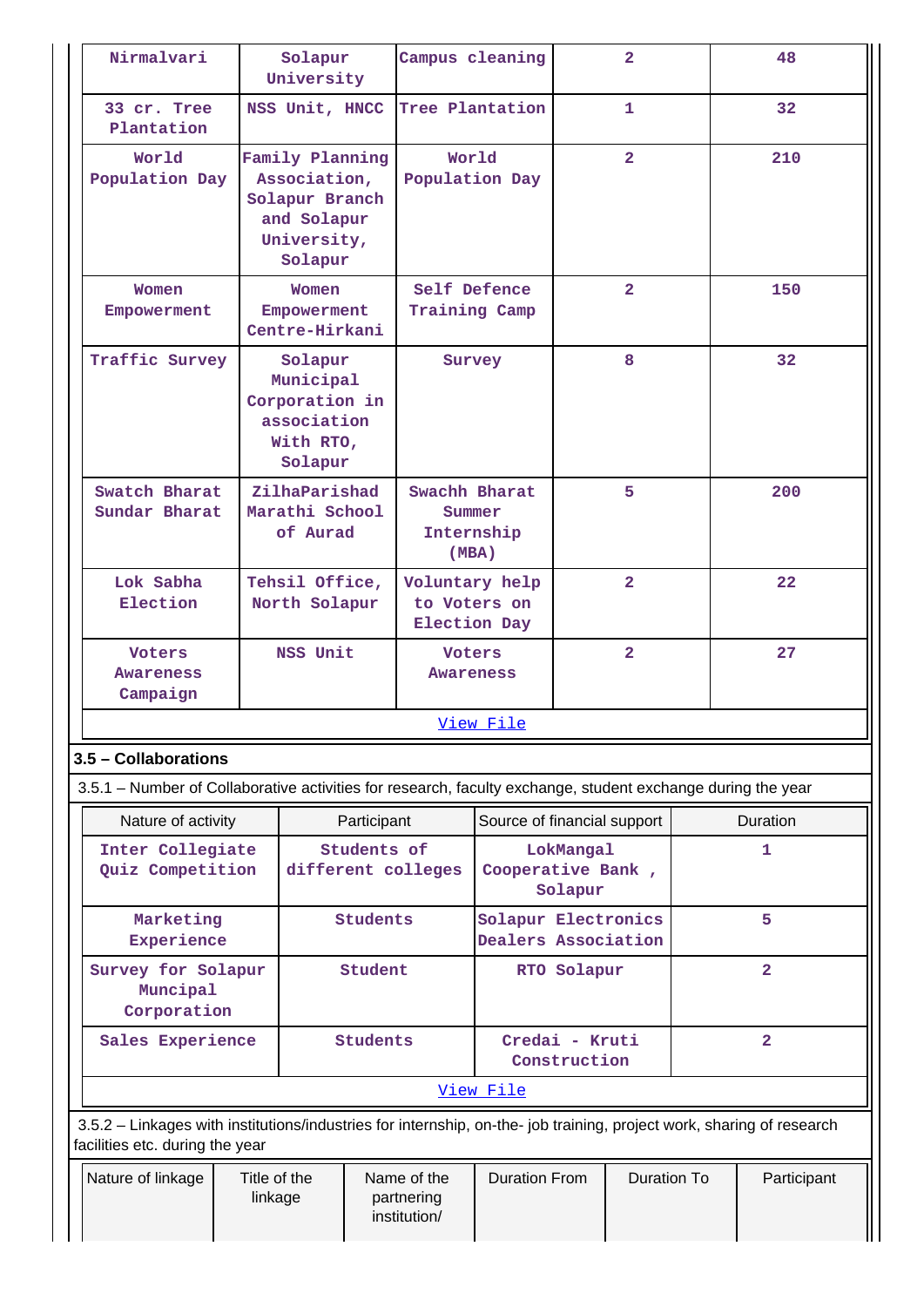|                                                                                                                                                       |                                                        | industry<br>/research lab<br>with contact<br>details                     |            |            |                 |  |  |
|-------------------------------------------------------------------------------------------------------------------------------------------------------|--------------------------------------------------------|--------------------------------------------------------------------------|------------|------------|-----------------|--|--|
| Summer<br>Internship                                                                                                                                  | Project Work                                           | Oriental<br>Insurance<br>Company                                         | 01/06/2018 | 30/06/2018 | Student         |  |  |
| $On-Job$<br>Training                                                                                                                                  | Training                                               | Various Co-<br>operative<br><b>Banks</b>                                 | 12/11/2018 | 22/11/2018 | Student         |  |  |
| $On-Job$<br>Training                                                                                                                                  | Training                                               | Syndicate<br>Bank and<br><b>State Bank</b><br>of India                   | 12/11/2018 | 22/11/2018 | Student         |  |  |
| Summer<br>Internship                                                                                                                                  | Project Work                                           | Gurukrupa<br>Motors Pvt<br>Ltd                                           | 01/06/2018 | 30/06/2018 | Student         |  |  |
| Summer<br>Internship                                                                                                                                  | Project Work                                           | Laxmi Co-<br>operative<br>Bank Ltd.                                      | 01/06/2018 | 30/06/2018 | Student         |  |  |
| Summer<br>Internship                                                                                                                                  | Project Work                                           | Solapur<br>Janata<br>Sahakari<br>Bank Ltd.                               | 01/06/2018 | 30/06/2018 | Student         |  |  |
| Research<br>Project                                                                                                                                   | Market<br>Survey                                       | Prop Browser<br>Reality<br>India Pvt<br>Ltd                              | 29/12/2019 | 29/12/2019 | students        |  |  |
| Research<br>Project                                                                                                                                   | Market<br>Survey                                       | S K<br>Advertising                                                       | 29/12/2019 | 29/12/2019 | <b>Students</b> |  |  |
| Guest<br>Session                                                                                                                                      | Industry<br>Institute Pa<br>rticipation<br>Cell (IIPC) | Saturday<br><b>Business</b><br>Club, Solapur                             | 29/12/2019 | 29/12/2019 | Faculty         |  |  |
| Employee<br>Training                                                                                                                                  | Industry<br>Institute Pa<br>rticipation<br>Cell (IIPC) | Lokamangal<br>Multi state<br>cooperative<br><b>Bank</b><br>Ltd., Solapur | 29/12/2019 | 29/12/2019 | Faculty         |  |  |
|                                                                                                                                                       | View File                                              |                                                                          |            |            |                 |  |  |
| 3.5.3 - MoUs signed with institutions of national, international importance, other universities, industries, corporate<br>houses etc. during the year |                                                        |                                                                          |            |            |                 |  |  |

| Organisation       | Date of MoU signed | Purpose/Activities | Number of<br>students/teachers<br>participated under MoUs |  |  |
|--------------------|--------------------|--------------------|-----------------------------------------------------------|--|--|
| <b>SEDA</b>        | 15/11/2018         | Student Training   | 150                                                       |  |  |
| Sandeep Traders    | 25/12/2018         | Student Training   | 15                                                        |  |  |
| Sandeep Steel Mart | 15/11/2018         | Student Training   | 4                                                         |  |  |
| Nuts Sweet World   | 22/10/2018         | Student Training   | 40                                                        |  |  |
| View File          |                    |                    |                                                           |  |  |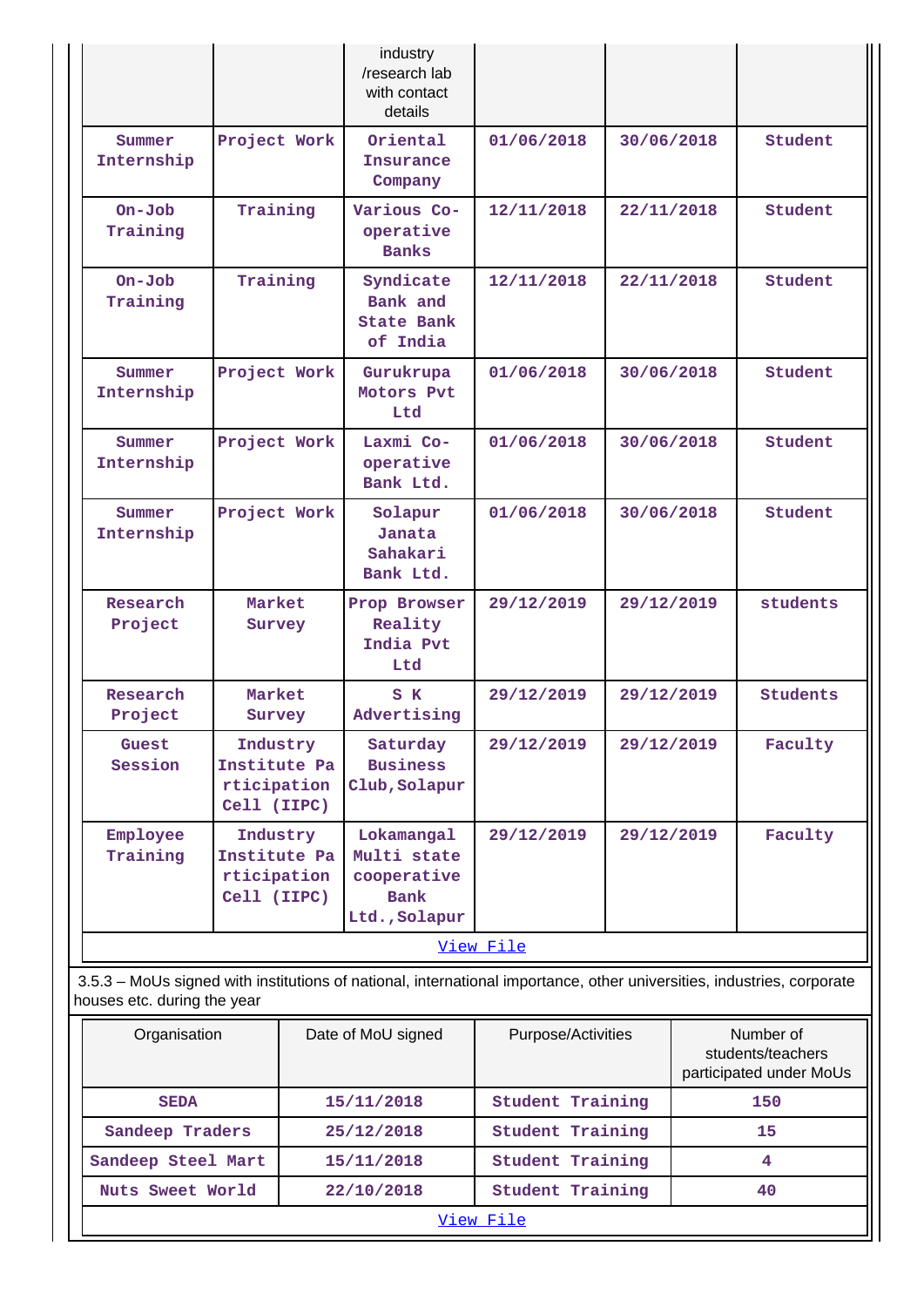|                                      |                   | <b>CRITERION IV - INFRASTRUCTURE AND LEARNING RESOURCES</b>                                 |                |                               |                                                |                                |              |  |
|--------------------------------------|-------------------|---------------------------------------------------------------------------------------------|----------------|-------------------------------|------------------------------------------------|--------------------------------|--------------|--|
| 4.1 - Physical Facilities            |                   |                                                                                             |                |                               |                                                |                                |              |  |
|                                      |                   | 4.1.1 - Budget allocation, excluding salary for infrastructure augmentation during the year |                |                               |                                                |                                |              |  |
|                                      |                   | Budget allocated for infrastructure augmentation                                            |                |                               | Budget utilized for infrastructure development |                                |              |  |
|                                      | 1300000           |                                                                                             |                |                               |                                                | 1709000                        |              |  |
|                                      |                   | 4.1.2 - Details of augmentation in infrastructure facilities during the year                |                |                               |                                                |                                |              |  |
|                                      | <b>Facilities</b> |                                                                                             |                |                               |                                                | <b>Existing or Newly Added</b> |              |  |
|                                      |                   | Campus Area                                                                                 |                |                               |                                                | Existing                       |              |  |
|                                      |                   | Class rooms                                                                                 |                |                               |                                                | Existing                       |              |  |
|                                      |                   | Laboratories                                                                                |                |                               |                                                | Existing                       |              |  |
|                                      |                   | Seminar Halls                                                                               |                |                               |                                                | Existing                       |              |  |
|                                      |                   | Classrooms with LCD facilities                                                              |                |                               |                                                | Existing                       |              |  |
|                                      |                   | Value of the equipment purchased<br>during the year (rs. in lakhs)                          |                |                               |                                                | Newly Added                    |              |  |
|                                      |                   | Others                                                                                      |                |                               |                                                | Newly Added                    |              |  |
|                                      |                   | Classrooms with Wi-Fi OR LAN                                                                |                |                               |                                                | Existing                       |              |  |
|                                      |                   |                                                                                             |                | View File                     |                                                |                                |              |  |
| 4.2 - Library as a Learning Resource |                   |                                                                                             |                |                               |                                                |                                |              |  |
|                                      |                   | 4.2.1 - Library is automated {Integrated Library Management System (ILMS)}                  |                |                               |                                                |                                |              |  |
| Name of the ILMS<br>software         |                   | Nature of automation (fully<br>or patially)                                                 |                | Year of automation<br>Version |                                                |                                |              |  |
| <b>LIBMAN Software</b>               |                   | Partially                                                                                   |                | 1.0                           |                                                |                                | 2006         |  |
| 4.2.2 - Library Services             |                   |                                                                                             |                |                               |                                                |                                |              |  |
| Library<br>Service Type              |                   | Existing                                                                                    |                | Newly Added<br>Total          |                                                |                                |              |  |
| <b>Text Books</b>                    | 22734             | 3874000                                                                                     | 552            |                               | 51415                                          | 23286                          | 3925415      |  |
| Reference<br><b>Books</b>            | 42017             | 2123000                                                                                     | 693            |                               | 312916                                         | 42710                          | 2435916      |  |
| e-Books                              | $\mathbf 0$       | $\mathbf 0$                                                                                 | $\mathbf{0}$   |                               | $\mathbf 0$                                    | $\mathbf 0$                    | $\mathbf 0$  |  |
| Journals                             | 71                | 93000                                                                                       | 36             |                               | 66826                                          | 107                            | 159826       |  |
| e-Journals                           | $\mathbf 0$       | $\pmb{0}$                                                                                   | $\overline{3}$ |                               | 85668                                          | 3                              | 85668        |  |
| Digital<br>Database                  | $\mathbf{1}$      | 45000                                                                                       | $\mathbf{1}$   |                               | 45000                                          | $\overline{a}$                 | 90000        |  |
| Library<br>Automation                | $\mathbf 0$       | $\mathbf 0$                                                                                 | $\overline{0}$ |                               | $\mathbf 0$                                    | $\mathbf{0}$                   | $\mathbf{0}$ |  |
| Weeding<br>(hard &<br>soft)          | $\overline{0}$    | $\mathbf 0$                                                                                 | 11184          |                               | 912284                                         | 11184                          | 912284       |  |
| CD & Video                           | 323               | 75000                                                                                       | $\mathbf{0}$   |                               | $\mathbf 0$                                    | 323                            | 75000        |  |
|                                      | View File         |                                                                                             |                |                               |                                                |                                |              |  |

 4.2.3 – E-content developed by teachers such as: e-PG- Pathshala, CEC (under e-PG- Pathshala CEC (Under Graduate) SWAYAM other MOOCs platform NPTEL/NMEICT/any other Government initiatives & institutional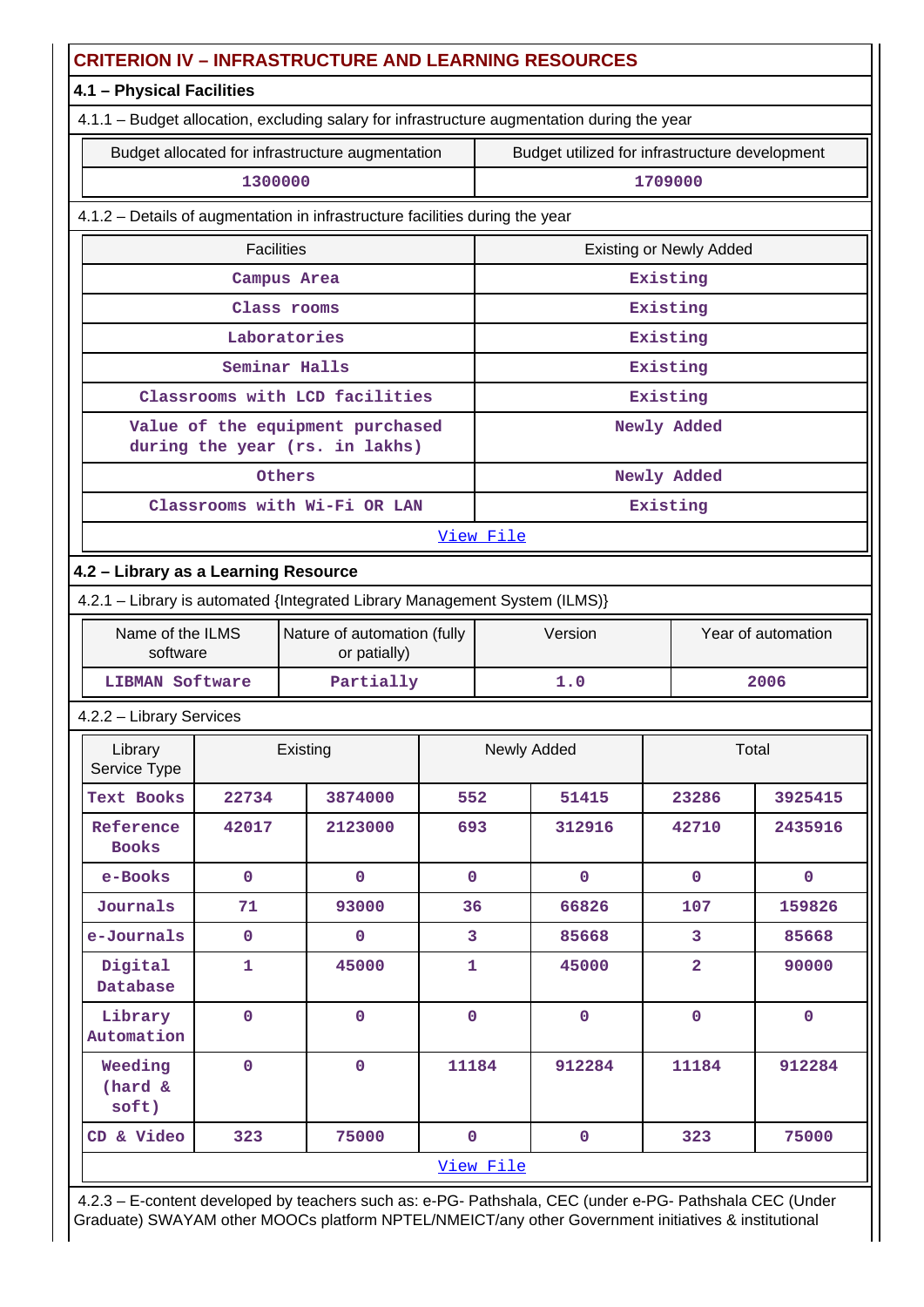| (Learning Management System (LMS) etc                                        |                                                                                                                                                                                                                                                                                                                                                                                                                                                                                                                                                                                                                                                                                                                                                                                                                                                                                                                                                                                                                                                                                                                                                                                                                                                                                                                                                                                                                                                                                                                                                                                                                     |                 |                                                                                                                      |                            |                     |                                           |                    |                                                                |               |
|------------------------------------------------------------------------------|---------------------------------------------------------------------------------------------------------------------------------------------------------------------------------------------------------------------------------------------------------------------------------------------------------------------------------------------------------------------------------------------------------------------------------------------------------------------------------------------------------------------------------------------------------------------------------------------------------------------------------------------------------------------------------------------------------------------------------------------------------------------------------------------------------------------------------------------------------------------------------------------------------------------------------------------------------------------------------------------------------------------------------------------------------------------------------------------------------------------------------------------------------------------------------------------------------------------------------------------------------------------------------------------------------------------------------------------------------------------------------------------------------------------------------------------------------------------------------------------------------------------------------------------------------------------------------------------------------------------|-----------------|----------------------------------------------------------------------------------------------------------------------|----------------------------|---------------------|-------------------------------------------|--------------------|----------------------------------------------------------------|---------------|
| Name of the Teacher                                                          |                                                                                                                                                                                                                                                                                                                                                                                                                                                                                                                                                                                                                                                                                                                                                                                                                                                                                                                                                                                                                                                                                                                                                                                                                                                                                                                                                                                                                                                                                                                                                                                                                     |                 | Name of the Module<br>Platform on which module<br>is developed                                                       |                            |                     | Date of launching e-<br>content           |                    |                                                                |               |
|                                                                              |                                                                                                                                                                                                                                                                                                                                                                                                                                                                                                                                                                                                                                                                                                                                                                                                                                                                                                                                                                                                                                                                                                                                                                                                                                                                                                                                                                                                                                                                                                                                                                                                                     |                 | No Data Entered/Not Applicable !!!                                                                                   |                            |                     |                                           |                    |                                                                |               |
|                                                                              |                                                                                                                                                                                                                                                                                                                                                                                                                                                                                                                                                                                                                                                                                                                                                                                                                                                                                                                                                                                                                                                                                                                                                                                                                                                                                                                                                                                                                                                                                                                                                                                                                     |                 |                                                                                                                      |                            | No file uploaded.   |                                           |                    |                                                                |               |
| 4.3 - IT Infrastructure                                                      |                                                                                                                                                                                                                                                                                                                                                                                                                                                                                                                                                                                                                                                                                                                                                                                                                                                                                                                                                                                                                                                                                                                                                                                                                                                                                                                                                                                                                                                                                                                                                                                                                     |                 |                                                                                                                      |                            |                     |                                           |                    |                                                                |               |
| 4.3.1 - Technology Upgradation (overall)                                     |                                                                                                                                                                                                                                                                                                                                                                                                                                                                                                                                                                                                                                                                                                                                                                                                                                                                                                                                                                                                                                                                                                                                                                                                                                                                                                                                                                                                                                                                                                                                                                                                                     |                 |                                                                                                                      |                            |                     |                                           |                    |                                                                |               |
| <b>Type</b>                                                                  | <b>Total Co</b><br>mputers                                                                                                                                                                                                                                                                                                                                                                                                                                                                                                                                                                                                                                                                                                                                                                                                                                                                                                                                                                                                                                                                                                                                                                                                                                                                                                                                                                                                                                                                                                                                                                                          | Computer<br>Lab | Internet                                                                                                             | <b>Browsing</b><br>centers | Computer<br>Centers | Office                                    | Departme<br>nts    | Available<br><b>Bandwidt</b><br>h (MBPS/<br>GBPS)              | <b>Others</b> |
| Existin<br>g                                                                 | 219                                                                                                                                                                                                                                                                                                                                                                                                                                                                                                                                                                                                                                                                                                                                                                                                                                                                                                                                                                                                                                                                                                                                                                                                                                                                                                                                                                                                                                                                                                                                                                                                                 | 163             | 32                                                                                                                   | 3                          | $\mathbf 0$         | 21                                        | 5                  | 0                                                              | 24            |
| Added                                                                        | $\mathbf 0$                                                                                                                                                                                                                                                                                                                                                                                                                                                                                                                                                                                                                                                                                                                                                                                                                                                                                                                                                                                                                                                                                                                                                                                                                                                                                                                                                                                                                                                                                                                                                                                                         | $\mathbf 0$     | $\mathbf 0$                                                                                                          | $\mathbf 0$                | $\mathbf 0$         | 5                                         | 5                  | 0                                                              | $\mathbf 0$   |
| Total                                                                        | 219                                                                                                                                                                                                                                                                                                                                                                                                                                                                                                                                                                                                                                                                                                                                                                                                                                                                                                                                                                                                                                                                                                                                                                                                                                                                                                                                                                                                                                                                                                                                                                                                                 | 163             | 32                                                                                                                   | 3                          | $\mathbf 0$         | 26                                        | 10                 | $\mathbf 0$                                                    | 24            |
|                                                                              |                                                                                                                                                                                                                                                                                                                                                                                                                                                                                                                                                                                                                                                                                                                                                                                                                                                                                                                                                                                                                                                                                                                                                                                                                                                                                                                                                                                                                                                                                                                                                                                                                     |                 | 4.3.2 – Bandwidth available of internet connection in the Institution (Leased line)                                  |                            |                     |                                           |                    |                                                                |               |
|                                                                              |                                                                                                                                                                                                                                                                                                                                                                                                                                                                                                                                                                                                                                                                                                                                                                                                                                                                                                                                                                                                                                                                                                                                                                                                                                                                                                                                                                                                                                                                                                                                                                                                                     |                 |                                                                                                                      |                            | 32 MBPS/ GBPS       |                                           |                    |                                                                |               |
| 4.3.3 - Facility for e-content                                               |                                                                                                                                                                                                                                                                                                                                                                                                                                                                                                                                                                                                                                                                                                                                                                                                                                                                                                                                                                                                                                                                                                                                                                                                                                                                                                                                                                                                                                                                                                                                                                                                                     |                 |                                                                                                                      |                            |                     |                                           |                    |                                                                |               |
|                                                                              |                                                                                                                                                                                                                                                                                                                                                                                                                                                                                                                                                                                                                                                                                                                                                                                                                                                                                                                                                                                                                                                                                                                                                                                                                                                                                                                                                                                                                                                                                                                                                                                                                     |                 | Name of the e-content development facility                                                                           |                            |                     |                                           | recording facility | Provide the link of the videos and media centre and            |               |
|                                                                              |                                                                                                                                                                                                                                                                                                                                                                                                                                                                                                                                                                                                                                                                                                                                                                                                                                                                                                                                                                                                                                                                                                                                                                                                                                                                                                                                                                                                                                                                                                                                                                                                                     | <b>NIL</b>      |                                                                                                                      |                            |                     |                                           | <u>NA</u>          |                                                                |               |
|                                                                              |                                                                                                                                                                                                                                                                                                                                                                                                                                                                                                                                                                                                                                                                                                                                                                                                                                                                                                                                                                                                                                                                                                                                                                                                                                                                                                                                                                                                                                                                                                                                                                                                                     |                 | 4.4 - Maintenance of Campus Infrastructure                                                                           |                            |                     |                                           |                    |                                                                |               |
| component, during the year                                                   |                                                                                                                                                                                                                                                                                                                                                                                                                                                                                                                                                                                                                                                                                                                                                                                                                                                                                                                                                                                                                                                                                                                                                                                                                                                                                                                                                                                                                                                                                                                                                                                                                     |                 | 4.4.1 – Expenditure incurred on maintenance of physical facilities and academic support facilities, excluding salary |                            |                     |                                           |                    |                                                                |               |
|                                                                              | Assigned Budget on<br>academic facilities                                                                                                                                                                                                                                                                                                                                                                                                                                                                                                                                                                                                                                                                                                                                                                                                                                                                                                                                                                                                                                                                                                                                                                                                                                                                                                                                                                                                                                                                                                                                                                           |                 | Expenditure incurred on<br>maintenance of academic<br>facilities                                                     |                            |                     | Assigned budget on<br>physical facilities |                    | Expenditure incurredon<br>maintenance of physical<br>facilites |               |
|                                                                              | 806750                                                                                                                                                                                                                                                                                                                                                                                                                                                                                                                                                                                                                                                                                                                                                                                                                                                                                                                                                                                                                                                                                                                                                                                                                                                                                                                                                                                                                                                                                                                                                                                                              |                 | 502000                                                                                                               |                            | 1425000<br>1437060  |                                           |                    |                                                                |               |
|                                                                              |                                                                                                                                                                                                                                                                                                                                                                                                                                                                                                                                                                                                                                                                                                                                                                                                                                                                                                                                                                                                                                                                                                                                                                                                                                                                                                                                                                                                                                                                                                                                                                                                                     |                 |                                                                                                                      |                            |                     |                                           |                    |                                                                |               |
| then after completion of stock new books are issued as per requirements. The | 4.4.2 - Procedures and policies for maintaining and utilizing physical, academic and support facilities - laboratory,<br>library, sports complex, computers, classrooms etc. (maximum 500 words) (information to be available in<br>institutional Website, provide link)<br>Procedure of purchasing and maintaining books, journals and other facilities by<br>the Library department : Taking into consideration revision and modification in<br>syllabus requirement related to books, journals and other library material is<br>taken from all the heads of the department and faculty members of the college<br>in the beginning of academic year. All requirements are reviewed for their<br>possible purchase depending on funds availability, and availability of books in<br>the library etc. Finalized requirements are sent to central store for further<br>process like calling of quotations, comparative statements etc. Once the<br>discount and rates are finalized, the orders are placed to the respective<br>vendor by central store. After receiving books, the central store transfers<br>these books to library department. In the Library these newly received books<br>are recorded in accession register and bill register. Library makes sure that<br>the books are returned after completion of examination by the students, No dues<br>certificate from library is made mandatory for issuing of transfer certificates<br>and leaving certificates. Teaching and non teaching faculty are informed to<br>submit the issued books they have issued to library before last working day and |                 |                                                                                                                      |                            |                     |                                           |                    |                                                                |               |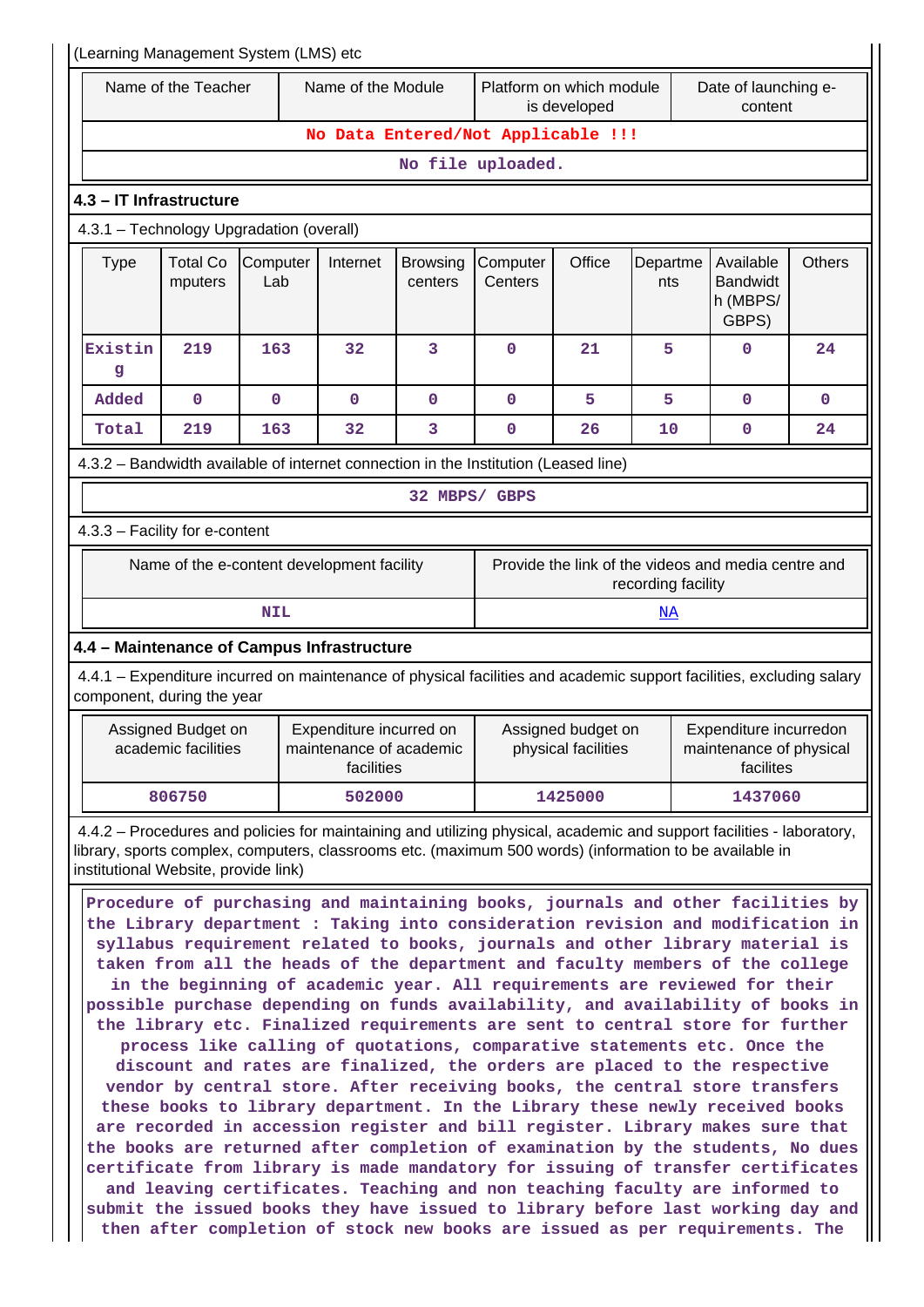**process of weeding out of old books, journals and other material is checked and resolved by the library committee in consultation with principal and management. For long term safeguarding of books pest control of books and other material in library is done on periodical basis. Procedure of purchasing goods: At the end of the academic year and as and when the situation demands,the Heads of different sections / concerned personnel place the demand list as per their requirement to the Central Store of the institute through office sales register. The Central Store calls for the quotation from different vendors . After comparing quotation, the central store places order without compromising on quality. Once the order material received it has been distributed to the respective departments as per their requirements. Maintenance of Academics and physical facilities Maintenance of academics and physical facilities is done on regular basis . Annual contracts has been signed with the following parties in order to maintain the physical infrastructure 1. Annual Maintenance Contract with the Generator vendor 2. Annual Maintenance Contract with the A.C. vendor Duty allotted to the menial staff for maintaining physical infrastructure Classrooms, laboratories, library and office are maintained by employees of the college. Allotments of classrooms and all other places on the campus is made for each employee for maintenance and concerned staffs work is monitored by office superintendent. Water tanks supplying potable water to faculty as well as students are cleaned regularly. Electricity and civil work maintenance is done by parent institution. The campus is monitored through surveillance Cameras installed at various places for general safety and maintenance. Computers purchased under various schemes are maintained and repaired through Annual Maintenance Contract. Maintenance of sports facilities Sports facilities are maintained by sports department with the help of college employee.**

<http://hnccsolapur.org/?p=2392>

### **CRITERION V – STUDENT SUPPORT AND PROGRESSION**

#### **5.1 – Student Support**

### 5.1.1 – Scholarships and Financial Support

|                                         | Name/Title of the scheme                        | Number of students | Amount in Rupees |  |
|-----------------------------------------|-------------------------------------------------|--------------------|------------------|--|
| Financial Support<br>from institution   | TSSAF and SAF                                   | 20                 | 42303            |  |
| Financial Support<br>from Other Sources |                                                 |                    |                  |  |
| a) National                             | online Government S<br>cholarship/Freeship<br>s | 717                | 16531081         |  |
| b) International                        | <b>NIL</b>                                      | 0                  | 0                |  |
| View File                               |                                                 |                    |                  |  |

 5.1.2 – Number of capability enhancement and development schemes such as Soft skill development, Remedial coaching, Language lab, Bridge courses, Yoga, Meditation, Personal Counselling and Mentoring etc.,

| Name of the capability<br>enhancement scheme | Date of implemetation | Number of students<br>enrolled | Agencies involved                                                                  |
|----------------------------------------------|-----------------------|--------------------------------|------------------------------------------------------------------------------------|
| Bridge Course                                | 06/08/2018            | 25                             | HNCC MBA Department                                                                |
| Career Councelling                           | 04/07/2018            | 250                            | Guest Lectures, Guid<br>ance, HNCC Placement<br>Cell TIME/ICWA<br>Centre/CA Branch |
| Soft Skills<br>Development                   | 01/08/2018            | 85                             | Michele Baptist -<br>Freelance Corporate                                           |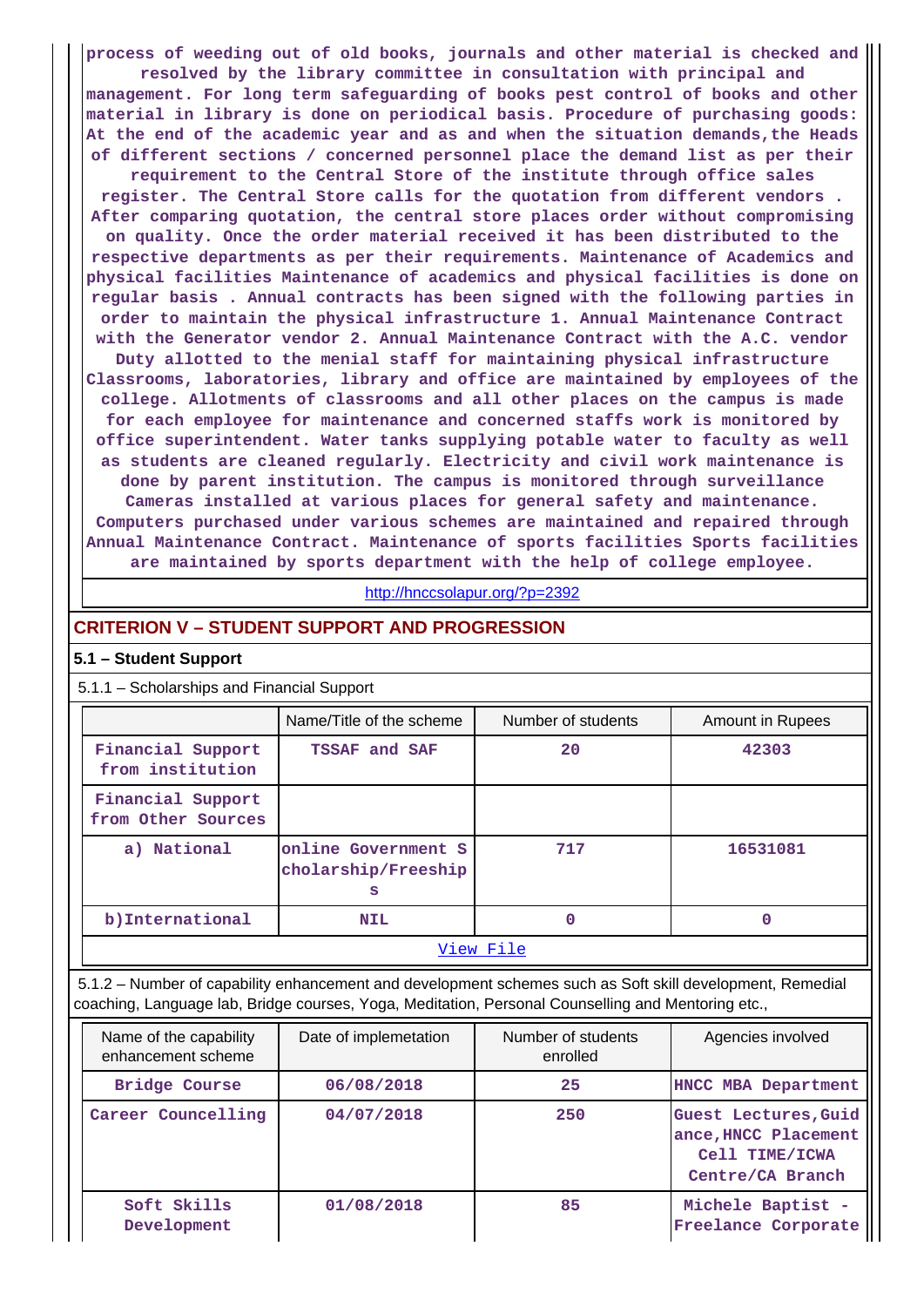| View File                                               |            |                 |                                        |  |  |  |
|---------------------------------------------------------|------------|-----------------|----------------------------------------|--|--|--|
| Remedial Coaching                                       | 16/01/2019 | 153             | Subject Teachers of<br>college         |  |  |  |
| Mentoring                                               | 20/08/2018 | 517             | HNCC Faculty                           |  |  |  |
| Certificate Course<br>In Communication-<br>Language Lab | 01/08/2018 | 12 <sup>2</sup> | Orell Technosystems<br>India Pvt. Ltd. |  |  |  |
| Yoga and Meditation                                     | 21/06/2018 | 277             | Isha Foundation<br>,Sakhi Yoga Studio  |  |  |  |
|                                                         |            |                 | TrainerSAPDJ<br>Pathshala (Impact)     |  |  |  |

 5.1.3 – Students benefited by guidance for competitive examinations and career counselling offered by the institution during the year

| Year      | Name of the<br>scheme                            | Number of<br>benefited<br>students for<br>competitive<br>examination | Number of<br>benefited<br>students by<br>career<br>counseling<br>activities | Number of<br>students who<br>have passedin<br>the comp. exam | Number of<br>studentsp placed |  |
|-----------|--------------------------------------------------|----------------------------------------------------------------------|-----------------------------------------------------------------------------|--------------------------------------------------------------|-------------------------------|--|
| 2018      | Competitive<br><b>Exam</b><br>Coaching<br>Centre | 108                                                                  | 0                                                                           | 3                                                            | 0                             |  |
| 2018      | Career<br>Counselling<br>(Placement<br>$Cell$ )  | $\Omega$                                                             | 250                                                                         | $\mathbf 0$                                                  | 87                            |  |
| View File |                                                  |                                                                      |                                                                             |                                                              |                               |  |

 5.1.4 – Institutional mechanism for transparency, timely redressal of student grievances, Prevention of sexual harassment and ragging cases during the year

| Total grievances received | Number of grievances redressed | Avg. number of days for grievance<br>redressal |
|---------------------------|--------------------------------|------------------------------------------------|
|                           |                                |                                                |

### **5.2 – Student Progression**

5.2.1 – Details of campus placement during the year

| On campus                                                                                                              |                                       |                              | Off campus                                                                          |                                       |                              |  |
|------------------------------------------------------------------------------------------------------------------------|---------------------------------------|------------------------------|-------------------------------------------------------------------------------------|---------------------------------------|------------------------------|--|
| Nameof<br>organizations<br>visited                                                                                     | Number of<br>students<br>participated | Number of<br>stduents placed | Nameof<br>organizations<br>visited                                                  | Number of<br>students<br>participated | Number of<br>stduents placed |  |
| Spice and<br>Ice Event,<br>Tata<br>Consultancy<br>Services,<br>Tech<br>Mahendra,<br>Infosys, SBI<br>Life<br>Insurance, | 526                                   | 55                           | ADP Ltd,<br>Mahindra<br><b>Business</b><br>Solutions,<br>ICICI Bank,<br><b>GAIA</b> | 58                                    | 32                           |  |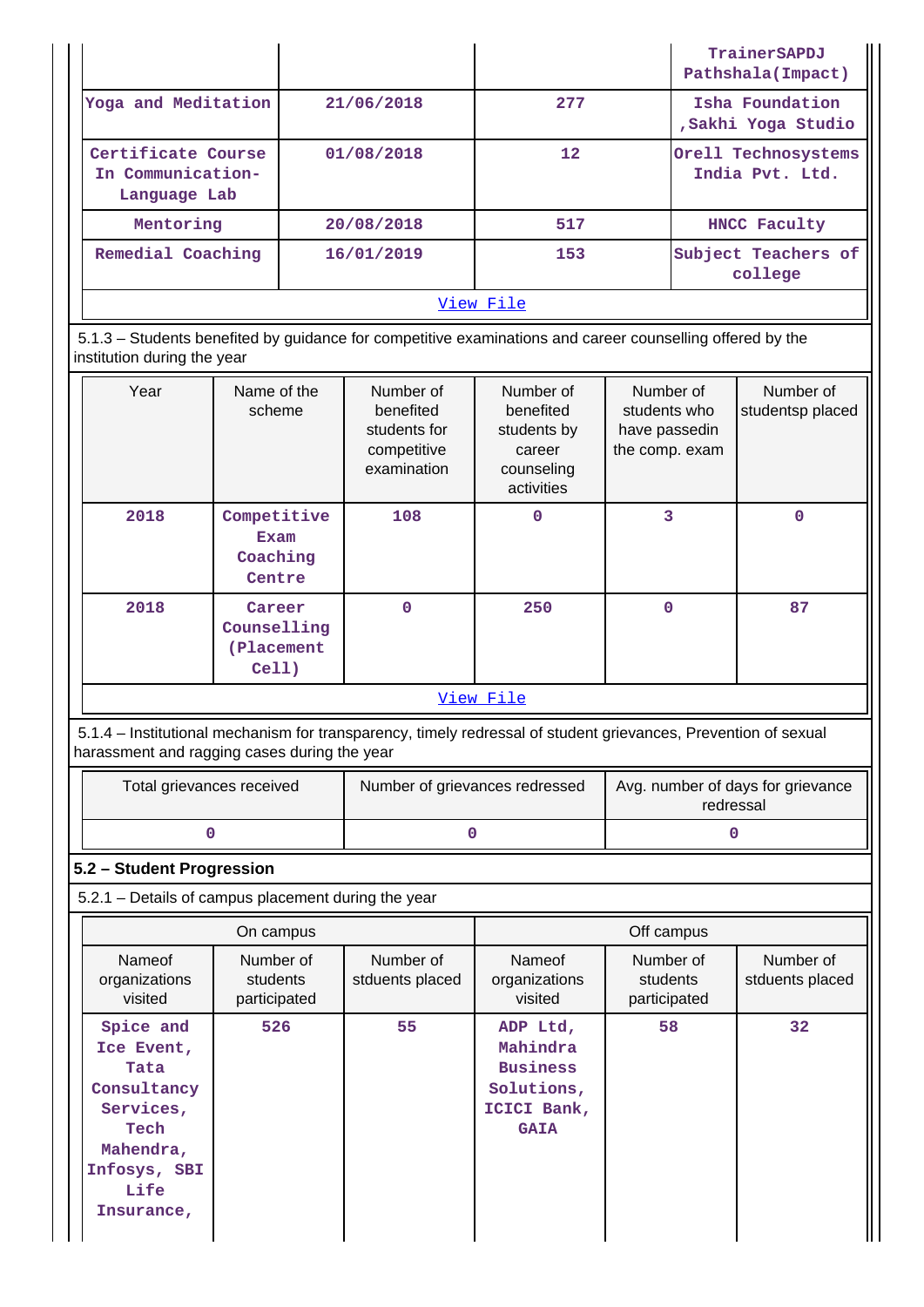| Just Dial,<br>Karvy,<br>Reliance<br>Jio, LG<br>Electronics,<br>P G-CMM<br>Tradelink,                                                                                                   |                                                             |                             |                                           |                                                                                                          |                                     |  |
|----------------------------------------------------------------------------------------------------------------------------------------------------------------------------------------|-------------------------------------------------------------|-----------------------------|-------------------------------------------|----------------------------------------------------------------------------------------------------------|-------------------------------------|--|
|                                                                                                                                                                                        |                                                             |                             | View File                                 |                                                                                                          |                                     |  |
| 5.2.2 - Student progression to higher education in percentage during the year                                                                                                          |                                                             |                             |                                           |                                                                                                          |                                     |  |
| Year                                                                                                                                                                                   | Number of<br>students<br>enrolling into<br>higher education | Programme<br>graduated from | Depratment<br>graduated from              | Name of<br>institution joined                                                                            | Name of<br>programme<br>admitted to |  |
| 2019                                                                                                                                                                                   | 29                                                          | <b>BBA</b>                  | Department<br>of<br>Management<br>Studies | MIT,<br>Sinhgad,<br>Indira<br>Institute,<br>Pune, HNCC-<br>MBA, Solapur                                  | <b>MBA</b>                          |  |
| 2019                                                                                                                                                                                   | 27                                                          | <b>BCA</b>                  | Department<br>of<br>Management<br>Studies | MIT, Sinhgad<br>, Pune, HNCC-<br>MBA, Solapur                                                            | MBA/MCA                             |  |
| 2019                                                                                                                                                                                   | 43                                                          | <b>BCom</b>                 | Commerce                                  | $HNCC$ ,<br>Sangmeshwar,<br>DAV, MIM<br>Solapur                                                          | MCom, MBA                           |  |
|                                                                                                                                                                                        |                                                             |                             | View File                                 |                                                                                                          |                                     |  |
| 5.2.3 - Students qualifying in state/ national/ international level examinations during the year<br>(eg:NET/SET/SLET/GATE/GMAT/CAT/GRE/TOFEL/Civil Services/State Government Services) |                                                             |                             |                                           |                                                                                                          |                                     |  |
|                                                                                                                                                                                        | <b>Items</b>                                                |                             |                                           | Number of students selected/ qualifying                                                                  |                                     |  |
|                                                                                                                                                                                        | Any Other                                                   |                             | 26                                        |                                                                                                          |                                     |  |
|                                                                                                                                                                                        |                                                             |                             | View File                                 |                                                                                                          |                                     |  |
|                                                                                                                                                                                        |                                                             |                             |                                           | 5.2.4 - Sports and cultural activities / competitions organised at the institution level during the year |                                     |  |
| Activity                                                                                                                                                                               |                                                             | Level                       |                                           | Number of Participants                                                                                   |                                     |  |
| Solapur University<br>Intercollegiate<br><b>Basketball</b><br>Championship(WoMen)                                                                                                      |                                                             |                             | University<br>108                         |                                                                                                          |                                     |  |
| Solapur University<br>Intercollegiate<br><b>Basketball</b><br>Championship(Men)                                                                                                        |                                                             | University                  |                                           | 168                                                                                                      |                                     |  |
| Coaching Camp for Solapur<br>University Football team<br>to participate in Inter<br>University (West Zone)<br>Football Championship,<br>Mumbai                                         |                                                             | University                  |                                           | 234                                                                                                      |                                     |  |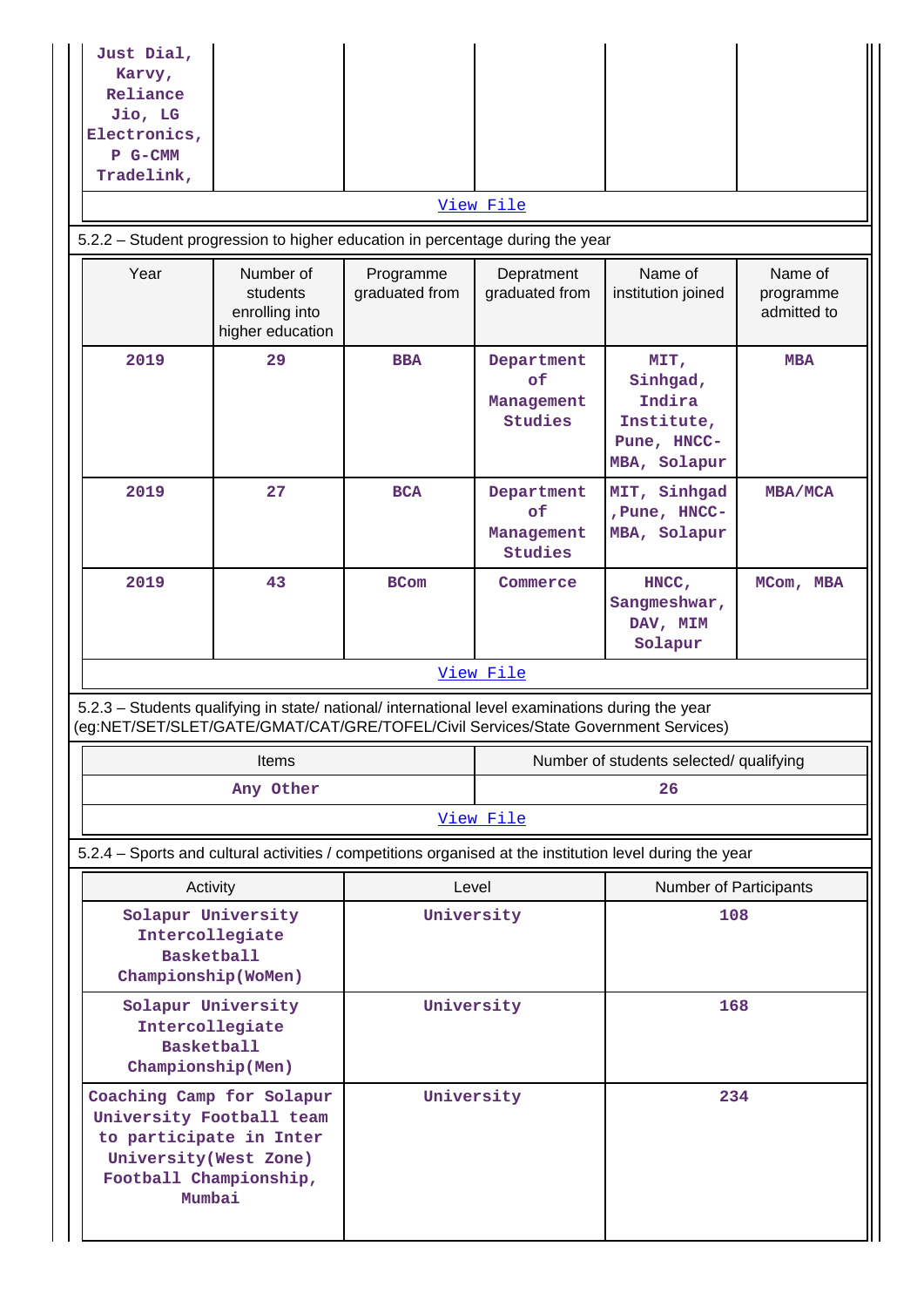| Intra Mural (Interclass)<br>Sports Chamiopnshio        | Institutional   | 658 |  |  |
|--------------------------------------------------------|-----------------|-----|--|--|
| Techmasters                                            | Intercollegiate | 152 |  |  |
| Self Defence training<br>Camp                          | Institutional   | 150 |  |  |
| Workshop on Stress<br>Management through<br>Meditation | Institutional   | 150 |  |  |
| Hira Utsav Cultural Fest                               | InterCollegiate | 180 |  |  |
| Rangoli Drawing<br>Competition                         | Institutional   | 14  |  |  |
| Best From Waste<br>Competition                         | Institutional   | 25  |  |  |
|                                                        | View File       |     |  |  |

### **5.3 – Student Participation and Activities**

 5.3.1 – Number of awards/medals for outstanding performance in sports/cultural activities at national/international level (award for a team event should be counted as one)

| Year | Name of the<br>award/medal                                                                                                                    | National/<br>Internaional | Number of<br>awards for<br>Sports | Number of<br>awards for<br>Cultural | Student ID<br>number | Name of the<br>student      |
|------|-----------------------------------------------------------------------------------------------------------------------------------------------|---------------------------|-----------------------------------|-------------------------------------|----------------------|-----------------------------|
| 2018 | Represente<br>d Solapur<br>University<br>Cricket<br>Team In<br>National<br>Inter<br>University<br>( West<br>Zone)<br>Cricket Ch<br>ampionship | National                  | $\mathbf{1}$                      | $\mathbf 0$                         | 2017032500<br>175790 | Madgundi<br>Seema<br>Ashok  |
| 2018 | Represente<br>d Solapur<br>University<br>Yoga Team<br>In<br>National<br>Inter<br>University<br>(West<br>Zone) Yoga<br>Championsh<br>ip.       | National                  | $\mathbf{1}$                      | $\mathbf 0$                         | 2018032500<br>034100 | Honrao<br>Daneshwari<br>Ram |
| 2018 | Represente<br>d Solapur<br>University<br>Yoga Team<br>In<br>National<br>Inter                                                                 | National                  | $\mathbf{1}$                      | $\mathbf 0$                         | 2018032500<br>034140 | Khed Arati<br>Hanmant       |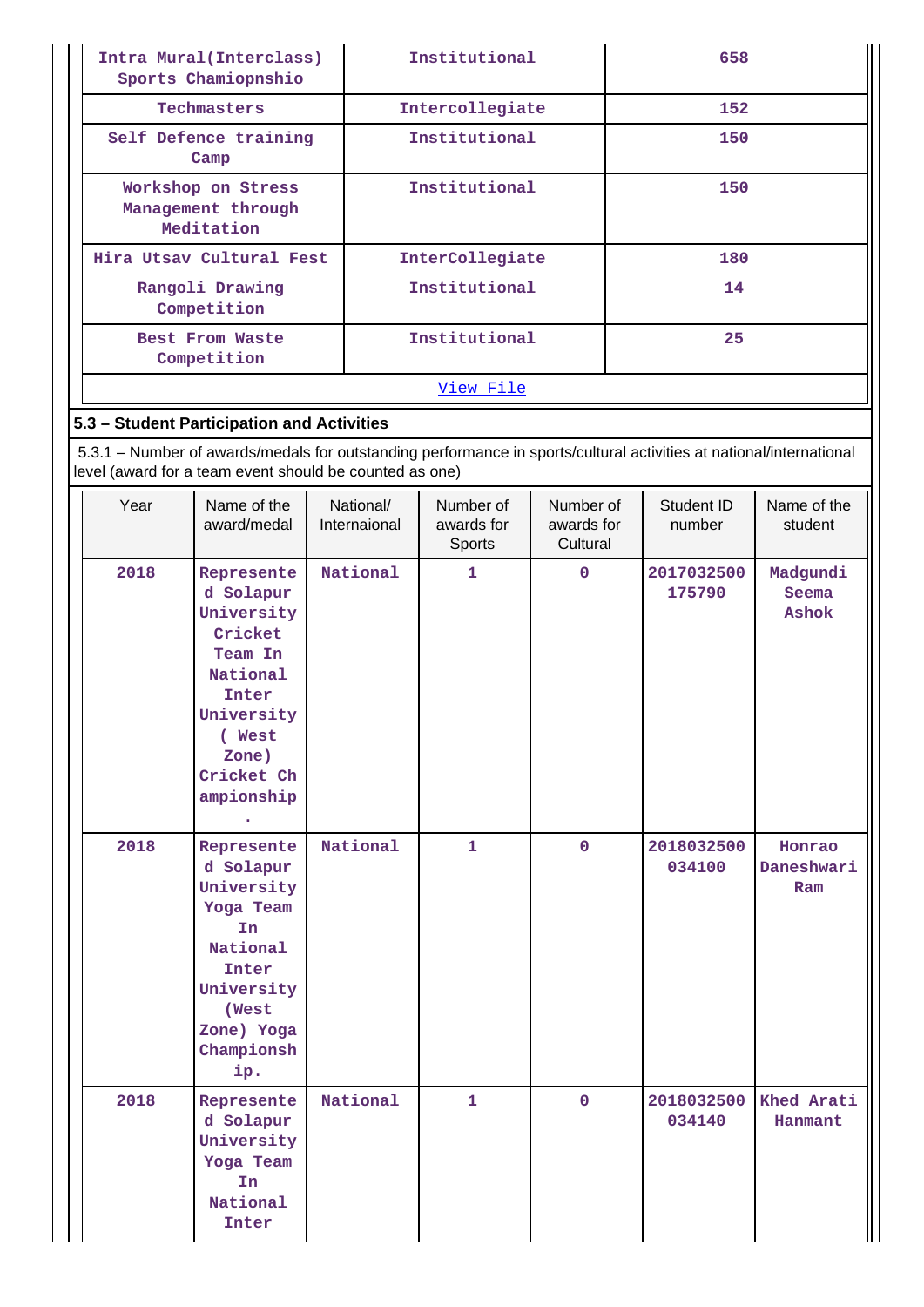|      | University<br>(West<br>Zone) Yoga<br>Championsh<br>ip.                                                                                                   |          |              |                |                      |                                       |
|------|----------------------------------------------------------------------------------------------------------------------------------------------------------|----------|--------------|----------------|----------------------|---------------------------------------|
| 2018 | Represente<br>d Solapur<br>University<br>Chess Team<br>In Inter<br>University<br>( West<br>Zone)<br>Chess Cham<br>pionship                               | National | $\mathbf{1}$ | $\mathbf{O}$   | 2017032500<br>005190 | Valavi<br>Supriya<br>Vajirsing        |
| 2018 | Represente<br>d Solapur<br>University<br><b>Basketball</b><br>Team In<br>Inter<br>University<br>( West<br>Zone)<br><b>Basketball</b><br>Championsh<br>ip | National | $\mathbf{1}$ | $\mathbf 0$    | 2017032500<br>005190 | Valavi<br>Supriya<br>Vajirsing        |
| 2018 | Represente<br>d Solapur<br>University<br><b>Basketball</b><br>Team In<br>Inter<br>University<br>( West<br>Zone)<br><b>Basketball</b><br>Championsh<br>ip | National | $\mathbf{1}$ | $\mathbf 0$    | 2018032500<br>009700 | Pawar<br>Shivani<br>Raju              |
| 2018 | Represente<br>d Solapur<br>University<br>Volleyball<br>Team In<br>Inter<br>University<br>( West<br>Zone)<br>Volleyball<br>Championsh<br>ip.              | National | $\mathbf{1}$ | $\mathbf{O}$   | 2016032500<br>094910 | Pawar<br>Amruta<br>Namdev             |
| 2018 | Represente<br>d Solapur<br>University<br><b>Basket</b><br>ball Team                                                                                      | National | $\mathbf{1}$ | $\overline{0}$ | 2014032500<br>012890 | Ram<br>Rohitkumar<br><b>Brajendra</b> |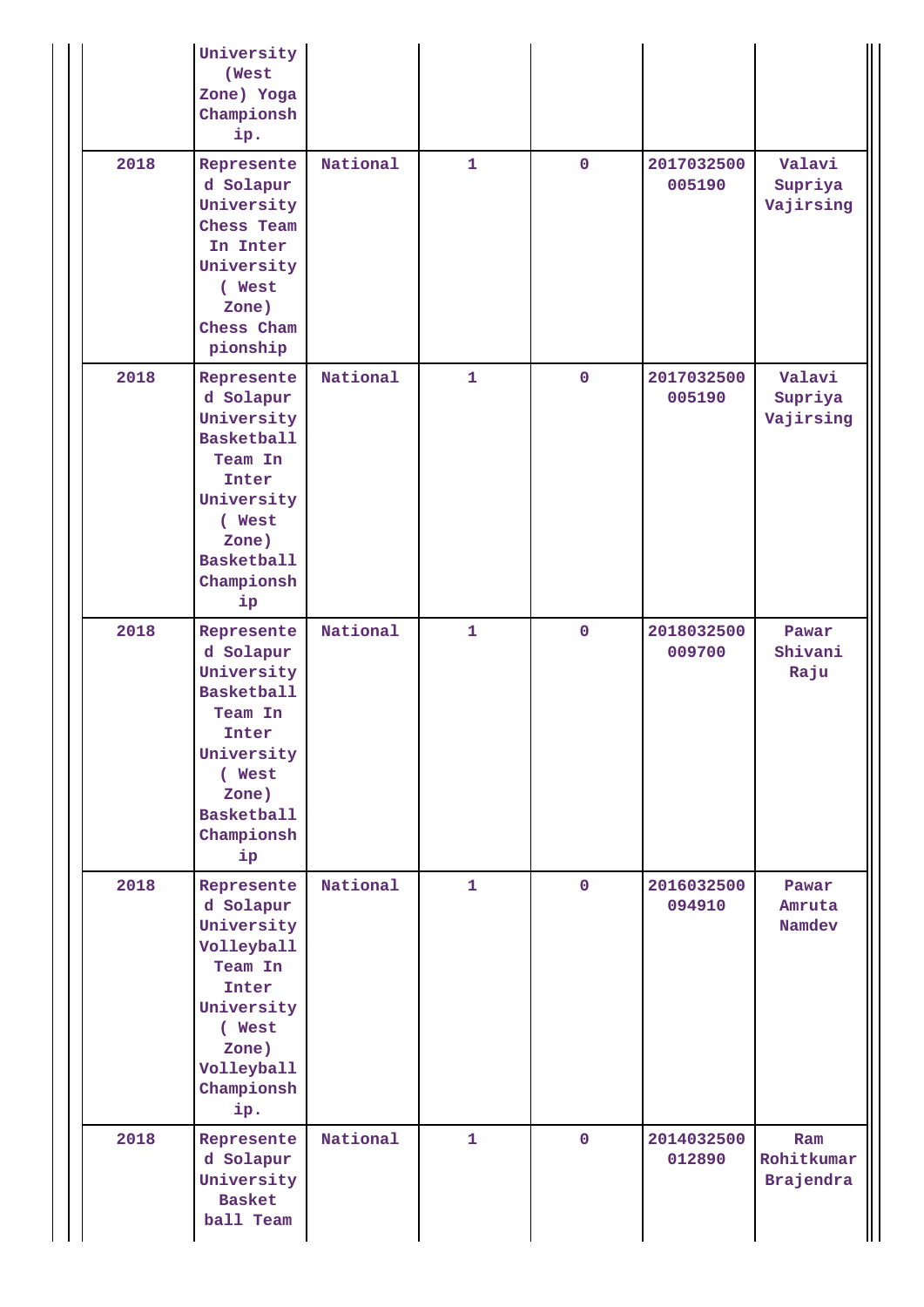|           | in<br>National<br>Inter Univ<br>ersity(Wes<br>t Zone)<br><b>Basket</b><br>ball Champ<br>ionship                                                                         |                   |              |             |                      |                                  |
|-----------|-------------------------------------------------------------------------------------------------------------------------------------------------------------------------|-------------------|--------------|-------------|----------------------|----------------------------------|
| 2018      | Represente<br>d Solapur<br>University<br><b>Basket</b><br>ball Team<br>in<br>National<br>Inter Univ<br>ersity(Wes<br>t Zone)<br><b>Basket</b><br>ball Champ<br>ionship. | National          | $\mathbf{1}$ | $\mathbf 0$ | 2018032500<br>009310 | Malvadkar<br>Pradip<br>Rajendra  |
| 2018      | 4th place<br>in Indian<br>Asian<br>Throw ball<br>Series Cha<br>mpionship<br>$2018 - 19$<br>held at Ku<br>alaumpur,<br>Malaysia                                          | Internatio<br>nal | $\mathbf{1}$ | $\mathbf 0$ | 2018032500<br>008450 | Bhadange<br>Keshavraj<br>Shripad |
| View File |                                                                                                                                                                         |                   |              |             |                      |                                  |

 5.3.2 – Activity of Student Council & representation of students on academic & administrative bodies/committees of the institution (maximum 500 words)

 **As per Maharashtra Public Universities Act. 2016 a notification to form the students council was awaited by colleges but the process could not take place in Maharashtra. Though there was no Elected Student Council in college during the year 2018-19, Principal nominated representative students are given representation in various committees in the college. HNCC has a unique culture of student driven activities and committees. The students are a part of planning, implementation and execution of all Curricular, Co curricular and Extracurricular activities The institute has student participation in NSS,Cultural Activities, Annual Magazine committee, Sports and various associations and forums. The Commerce Association and the Marathi Vangmay Mandal (Marathi Literary Association). are forums run by students. Members of the Commerce Association are elected in a democratic way . It is a forum of students and run by students. Mr Nitesh Chabukswar was elected as the president of the association for the year 2018-19. All activities of the association are conducted by students under the guidance of faculty members. On commencement of every academic year, student committees for associations and committees are formed . Students play an important role in the organisation of Every event of the college. Active participation of students in the organization committee is one way to groom students to build their confidence and develop their personality, learn to work in a team and also develop leadership qualities and interpersonal skills. This year too Students of all the departments organized various programmes wherein they learn practical concepts of marketing**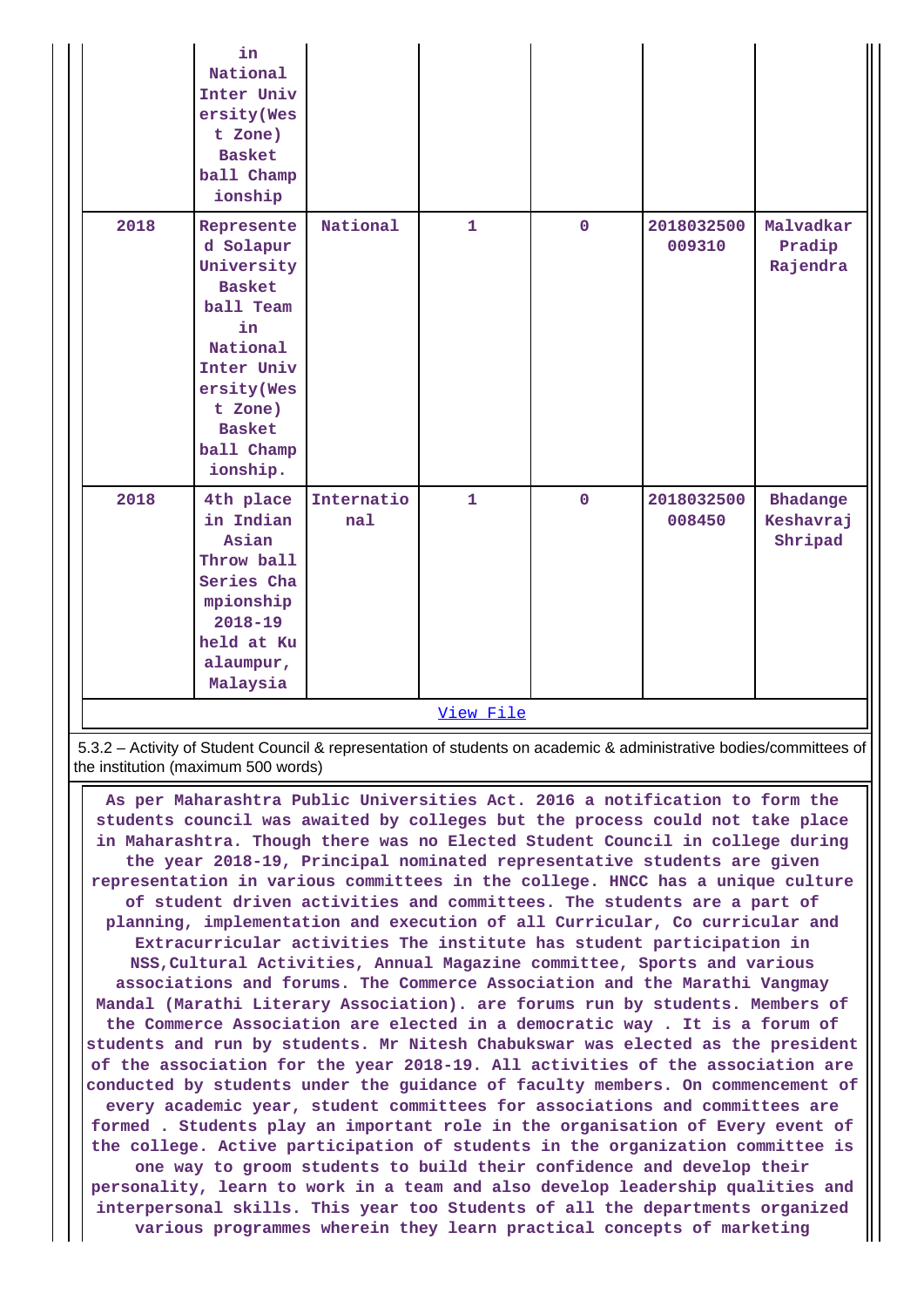**management, event management, finance etc. Students enthusiastically organized participated in various programmes like Teacher Day Celebration, , NSS, NCC Programmes, Marathi Bhasha Din, Traditional Day, Quiz competitins, Tree Plantation, Blood Donation Camps, Trade Fair Udaydeep. Komerze Arena, Hira Utsav, Management Fests etc. The College Magazine Hira has student editorial board where in students work as editords for seven different language sections offered. The contribution of students towards the magazine has resulted in the magazine being awarded second prize at the University Level Competition of Solapur University. In addition, students representation is given in IQAC, ICC , Sports Committee, Cultural committees, Anti ragging Committee and others. Every academic event like Seminar, Conference, Symposium, Guest Session has a systematic manner of involving students at various stages of event. The students are selected by the convener, trained and work under the supervision of faculty. Entrepreneurship Cell is an initiative to nurture the entrepreneurial mindset of students through exposure to various B-Plan competitions, activities and Case study. Students create their idea, build a plan and present it in various Inter-Institute competitions. . The student representatives also actively involved in organization of academic events like state and national level seminars,workshops organized by the college during this academic year. The students also actively participated in field based societal and environmental awareness camps and programmes.**

#### **5.4 – Alumni Engagement**

5.4.1 – Whether the institution has registered Alumni Association?

#### **Yes**

 **The Alumni of the college have acquired great success in their careers as Chartered Accountants, Company secretaries, Advocates, Managerial Positions in Marketing Finance HR CEOs etc. in and outside the country across various industrial and economic sectors. The college has pride in being contributory in its Alumni's Success and so are the Alumni. The Alumni of college have credited the college for laying the strong foundation for their careers. To assemble these prestigious Alumni from more than 40 various batches on a common platform, the college has formed an Alumni Association named 'Maitreya'. This association was formed informally years back and has conducted various activities like expert lecture interaction, Mentorship to current batches, Summer Internships and Final Placement Opportunities, Ideal Student , etc. However, the association is now a registered body as a Trust named 'Maitreya – HNCC Alumni Association' with the Assistant Charity Commissioner, Solapur with registration no. MAHA / 20 / 2019 dtd. 05/01/2019. The Trust has laid the following objectives that it intends to achieve in coordination with the institute. 1. To organize Alumni Meets for exchange of knowledge and experience with the current students. 2. To organize seminars, workshops, Expert Lectures for the current students of the Alma Mater. 3. To Help the current students of the Alma mater seek internship placements and final placements through its well positioned members. 4. To provide platform for Industry interaction with the Education Institute – the Alma Mater in various forms like Industrial Visits, Industry Expert Visits, Lectures and Workshops, etc. 5. To Undertake any such activity to develop the required level of bonding and belongingness amongst the Trust and the Alma Mater with the common objective of developing the Current students of the Alma-mater to make them Professionally Ready to achieve successful careers. 6. To conduct various sports competitions between the Alumni, the Current students and the staff of the institute. 7. To organize inter-collegiate competitions in Alma-mater for various curriculum streams such as quizzes, debates, elocution, ad-mad and similar contests which provide a platform for students to showcase their talent and scope for professional development. This would be organized with the help of current students of the institution i.e. sponsorship of the Alumni Association and implementation by**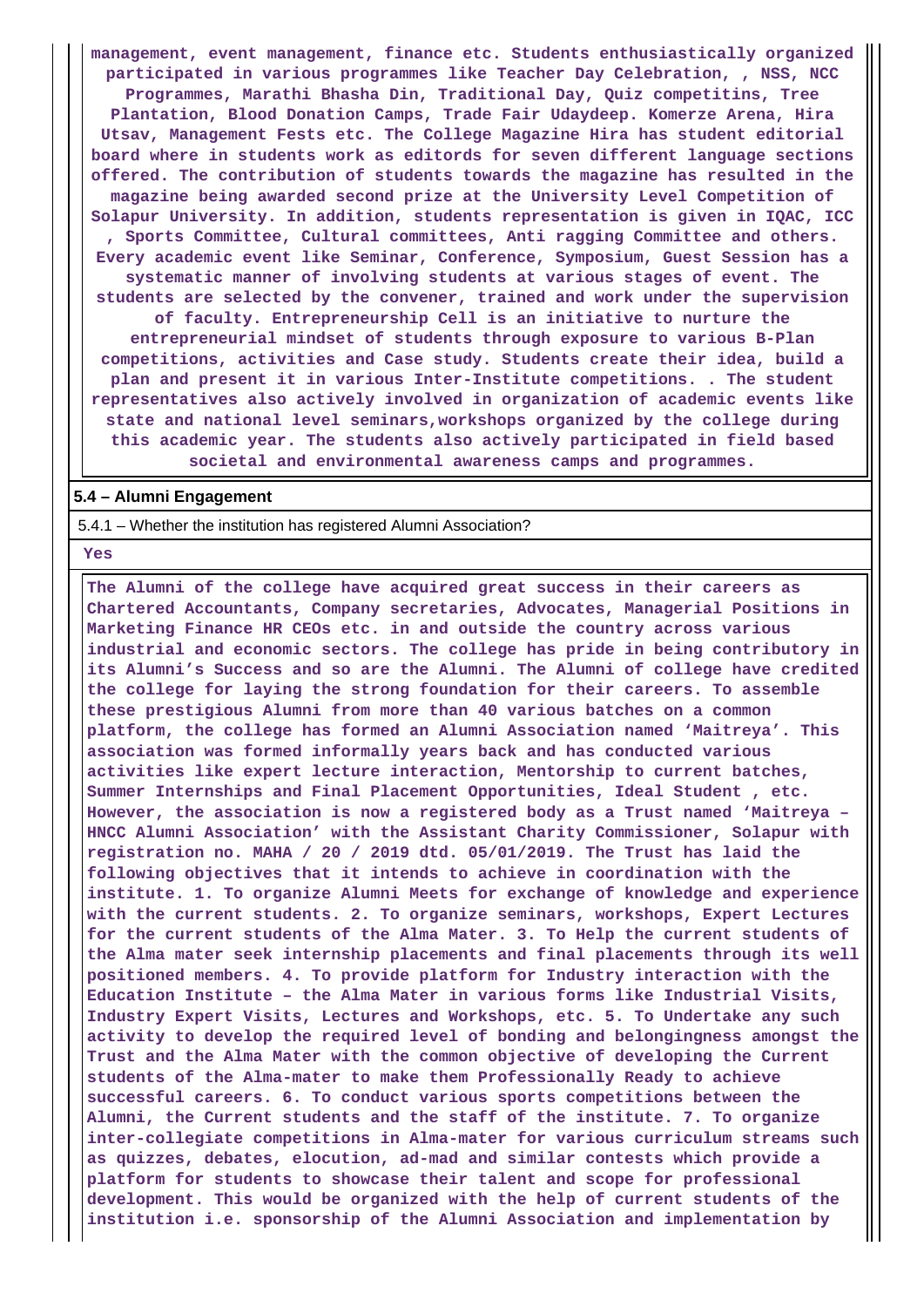**the current students. 8. To undertake social activities in association or with the help of current students to provide them the exposure to social problems and to inculcate social responsibility among the students. This may include blood donation camps, social awareness campaigns through road shows, rallies, tree plantations, collection and donations of educational material, food grains, clothes from the society to the under-privileged and needy sections of the society, etc. 9. To organize career development workshops and job fairs for the aspiring youngsters. The Principal, Hirachand Nemchand College of Commerce, Solapur shall be the Ex-Officio President of the association. Anyone who has completed any UG and / or PG course from Hirachand Nemchand College of Commerce, Solapur is eligible to be a member of the association.**

5.4.2 – No. of enrolled Alumni:

**11** 

5.4.3 – Alumni contribution during the year (in Rupees) :

**1100**

5.4.4 – Meetings/activities organized by Alumni Association :

 **the association is registered body as a Trust named 'Maitreya – HNCC Alumni Association' with the Assistant Charity Commissioner, Solapur with registration no. MAHA / 20 / 2019 dtd. 05/01/2019. Though Activities under registered association would be conducted from next academic year, alumni have been contributing their services in the form of guest lectures etc. Ideal Student Award is given to students of all progammes by Alumni of college Mr Harshal Kothari . This is in addition to awards given for best performance in Komerze**

**Arena.**

### **CRITERION VI – GOVERNANCE, LEADERSHIP AND MANAGEMENT**

#### **6.1 – Institutional Vision and Leadership**

 6.1.1 – Mention two practices of decentralization and participative management during the last year (maximum 500 words)

 **The concepts of decentralization and participative management are rampantly applied in planning and conduct of all activities in the college. This practice has resulted in coordination between members working at different levels of the hierarchical structure of the college. The College Development Committee, Principal, IQAC, teaching staff, non-teaching staff, support staff, students and other stakeholders work collectively to help bring about excellence in teaching, learning process and achieve desired goals in time effective manner Two practices of decentralization and participative management: Practice I: Decentralised Governance by providing operational autonomy to the departments/sections of the institution: Autonomy for academic and extraacademic functioning.: This involves freedom to plan for timely completion of curricula, use of various pedagogical methods, autonomy to departmental research work, internal examinations and conduction of student activities. College committee coordinators and members are free to plan and execute activities. Student representatives work in coordination with staff and are given freedom to express and implement their ideas in various literary, cultural and social activities. Most of the extension activities are successfully executed by student members under the supervision and guidance of teachers. Office Superintendent and office staff is given autonomy to supervise smoother functioning of office administration, student support system in office, timely delivery of Government scholarships/freeship etc. He is responsible for maintaining data pertaining to University, Higher Education Department and serves as an important conduit between the Principal and Management. Librarian is given autonomy to design , develop, and update the**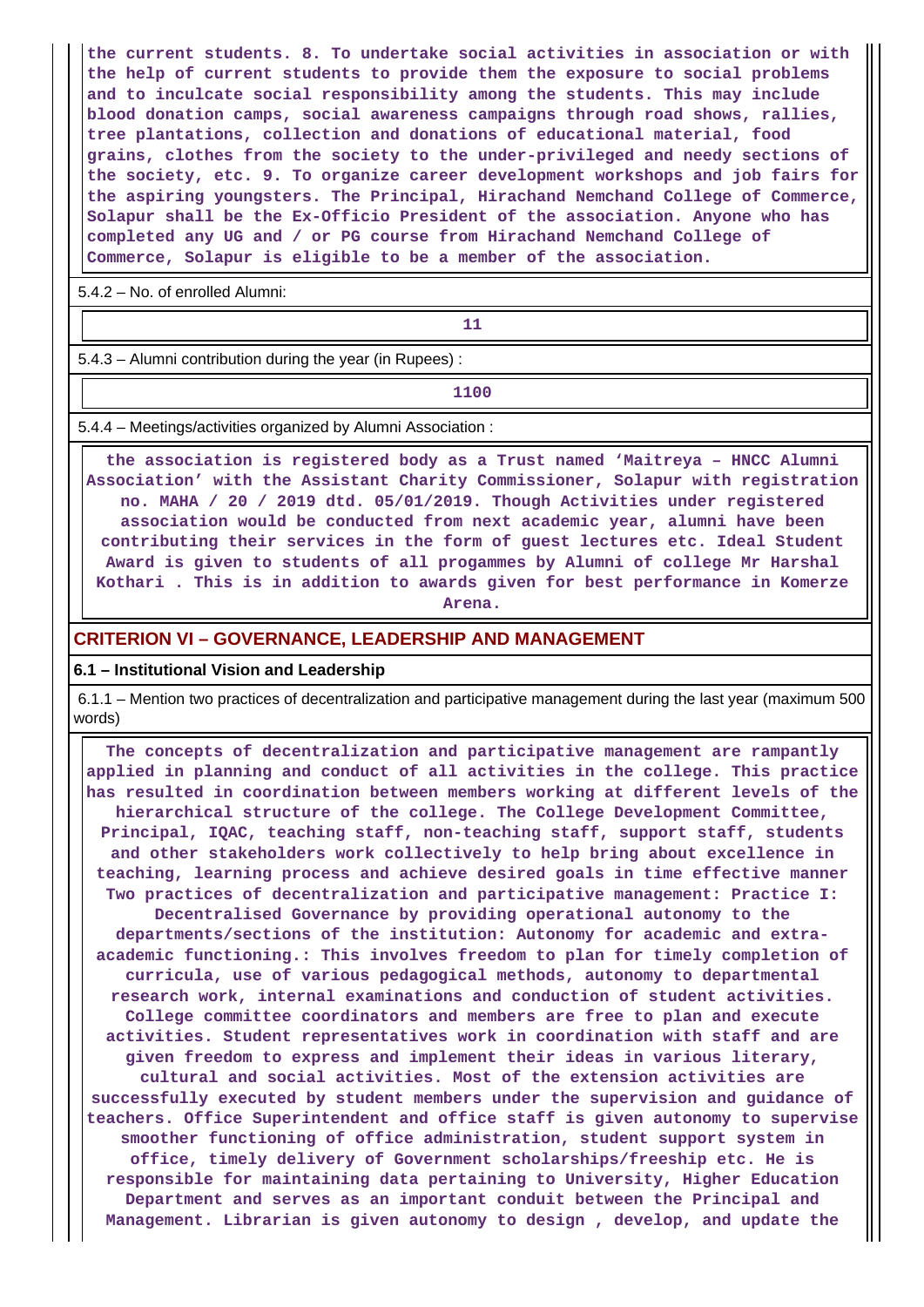**library as per needs and suggestions given by students, faculty and Library committee Practice II: Participative management in Organisation of Seminars, workshops other co-curricular activities: Plan of activities to be conducted in the academic year are invited by IQAC and academic calendar is prepared accordingly. Full freedom is given to faculty to chalk out the details of the event- title, sub themes, name of resource persons etc.in case of academic event. During the current academic year seminars and workshops at college, regional and national levels were organized. Participative management in organizing an academic event includes-- • Discussion and approval of proposals by Principal and IQAC in the meeting • Periodic review meetings by the Principal to discuss budget, work distribution, • Communication correspondence and notification of event . • Formation of Committees comprising representative of all stakeholders of the college for coordinating important academic activities of the college. • Feedback from stakeholders.**

6.1.2 – Does the institution have a Management Information System (MIS)?

### *Yes*

### **6.2 – Strategy Development and Deployment**

6.2.1 – Quality improvement strategies adopted by the institution for each of the following (with in 100 words each):

| <b>Strategy Type</b>       | Details                                                                                                                                                                                                                                                                                                                                                                                                                                                                                                                                                                                                                                                                                                                                                                                     |
|----------------------------|---------------------------------------------------------------------------------------------------------------------------------------------------------------------------------------------------------------------------------------------------------------------------------------------------------------------------------------------------------------------------------------------------------------------------------------------------------------------------------------------------------------------------------------------------------------------------------------------------------------------------------------------------------------------------------------------------------------------------------------------------------------------------------------------|
| Research and Development   | The college promotes research culture<br>in stuedents and Faculty. Faculty are<br>encouraged to participate indifferent<br>seminars, workshops and conferences for<br>academic development. Separate budget<br>is sanctioned for research. The<br>research committee guides students to<br>take part in research festivals and<br>attend conferences, seminars. Annual<br>Seminars are organised in college in<br>which students present papers. To<br>motivate students and encourage them to<br>work in research areas, Best Researcher<br>award is given. Incentive also given to<br>faculty . This year student research<br>scholar won accolades at Zonal state<br>and natonal research conventions.<br>Twelve research papers of faculty were<br>published in international journals. |
| Examination and Evaluation | Internal examinations are conducted in<br>every term by modes of class tests,<br>tutorials, student presentations. In<br>addition to conventional system of<br>evaluation like tests, semester exams,<br>performance of students is evaluated<br>through activities conducted in<br>classroom and beyond, under the banner<br>of different associations. This<br>evaluation method helps to identify<br>advanced and slow learners and motivate<br>them to harness their talent and<br>overcome weaknesses respectively<br>.External exams are conducted as per<br>schedule of the university. Subject<br>teachers are members of paper setting                                                                                                                                             |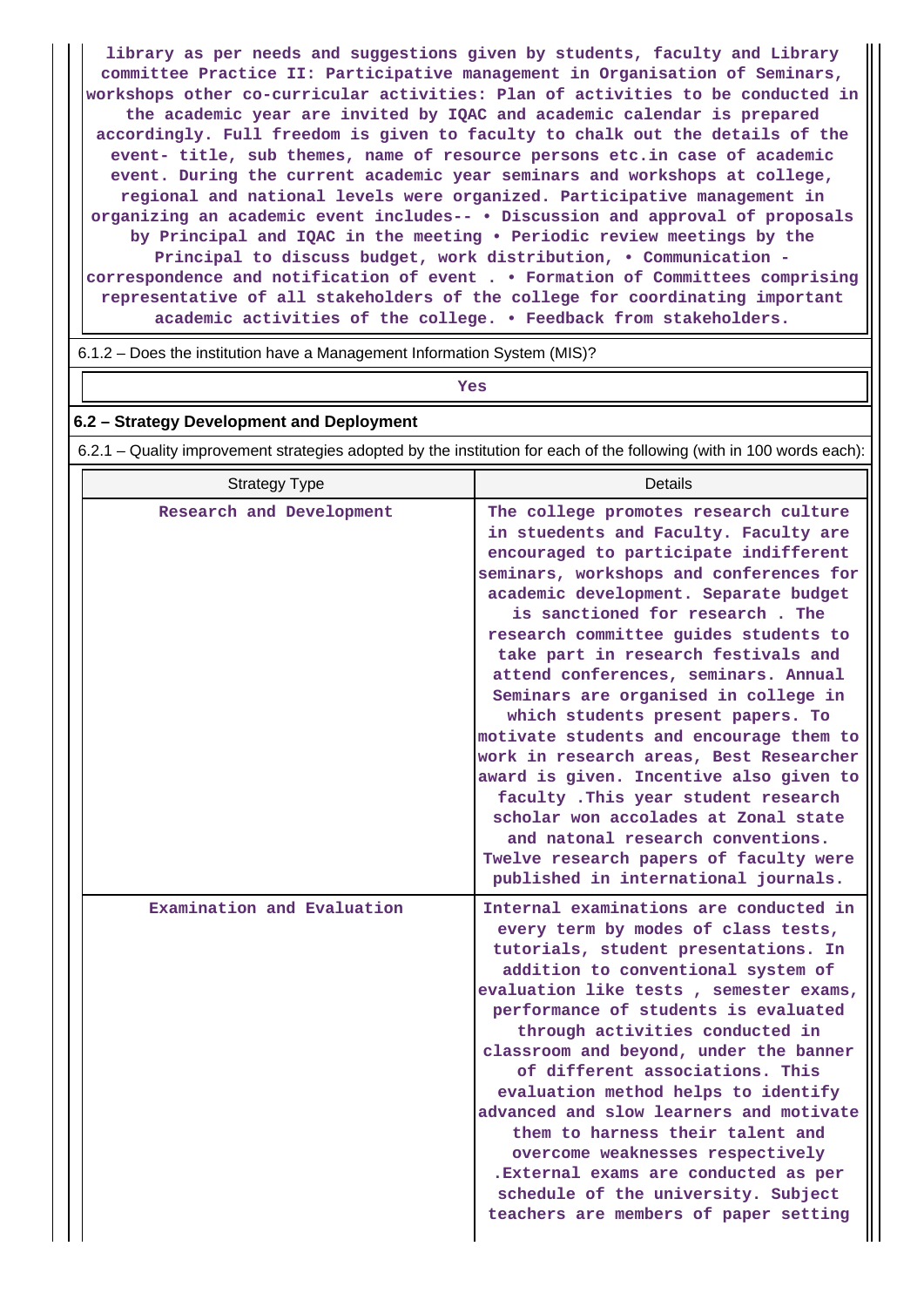|                                                               | and evaluation panel of the university.<br>Grievances of students, related to<br>exams , are addressed in time.                                                                                                                                                                                                                                                                                                                                                                                                                                                                                                                                                                                                                                                                                                          |
|---------------------------------------------------------------|--------------------------------------------------------------------------------------------------------------------------------------------------------------------------------------------------------------------------------------------------------------------------------------------------------------------------------------------------------------------------------------------------------------------------------------------------------------------------------------------------------------------------------------------------------------------------------------------------------------------------------------------------------------------------------------------------------------------------------------------------------------------------------------------------------------------------|
| Teaching and Learning                                         | The college has encouraged student<br>centric methods to make learning a life<br>experience for students ICT tools are<br>used to enhance the teaching-learning<br>process. Teachers make use of e-<br>resources, power point presentations,<br>softwares, smart classrooms for<br>effective course delivery. Students are<br>encouraged to use power point<br>presentatins in seminars, research<br>festivals, conferences. Various<br>cocurricular activities, competitions,<br>group discussions, quizzes, guest<br>lectures are organized for students to<br>boost their confidence and update their<br>knowledge. Industrial visits and<br>activities are arranged to inculcate<br>entrepreneurial skills among the<br>students. Advanced and slow learners<br>are identified and guidance is given<br>accordingly. |
| Curriculum Development                                        | The college is affiliated to PAH<br>Solapur University, Soapur, so the<br>curriculum prescribed by the University<br>is followed. However, taking into view<br>the need of the hour to impart<br>employability skills, college has<br>designed curriculum for inhouse<br>certificate courses in soft skills and<br>communication. Efforts are taken by the<br>college to implement the set curriculum<br>through Quality improvement strategies<br>like taking students beyond classroom<br>boundries and giving practical exposure<br>. A number of activities like<br>Udyamdeep, Kommerze Arena, quizes,<br>industrial and bank visits etc were<br>organised for effective delivery of<br>course curriculum.and help students<br>practice therotical concepts.                                                         |
| Library, ICT and Physical<br>Infrastructure / Instrumentation | ? The college has well developed<br>library, computer labs, seminar halls,<br>smart class rooms, ICT enabled<br>classrooms, which enhance the teaching<br>learning process. and knowledge sharing<br>and gaining process. The smart<br>classrooms have advanced ICT setup for<br>ICT enabled teaching and learning<br>process. The library has a huge<br>collection of books, reference books,<br>periodicals, electronic resources,<br>magazines and newspapers. Services of<br>library are extended to stakeholders<br>beyond staff and students to senior                                                                                                                                                                                                                                                             |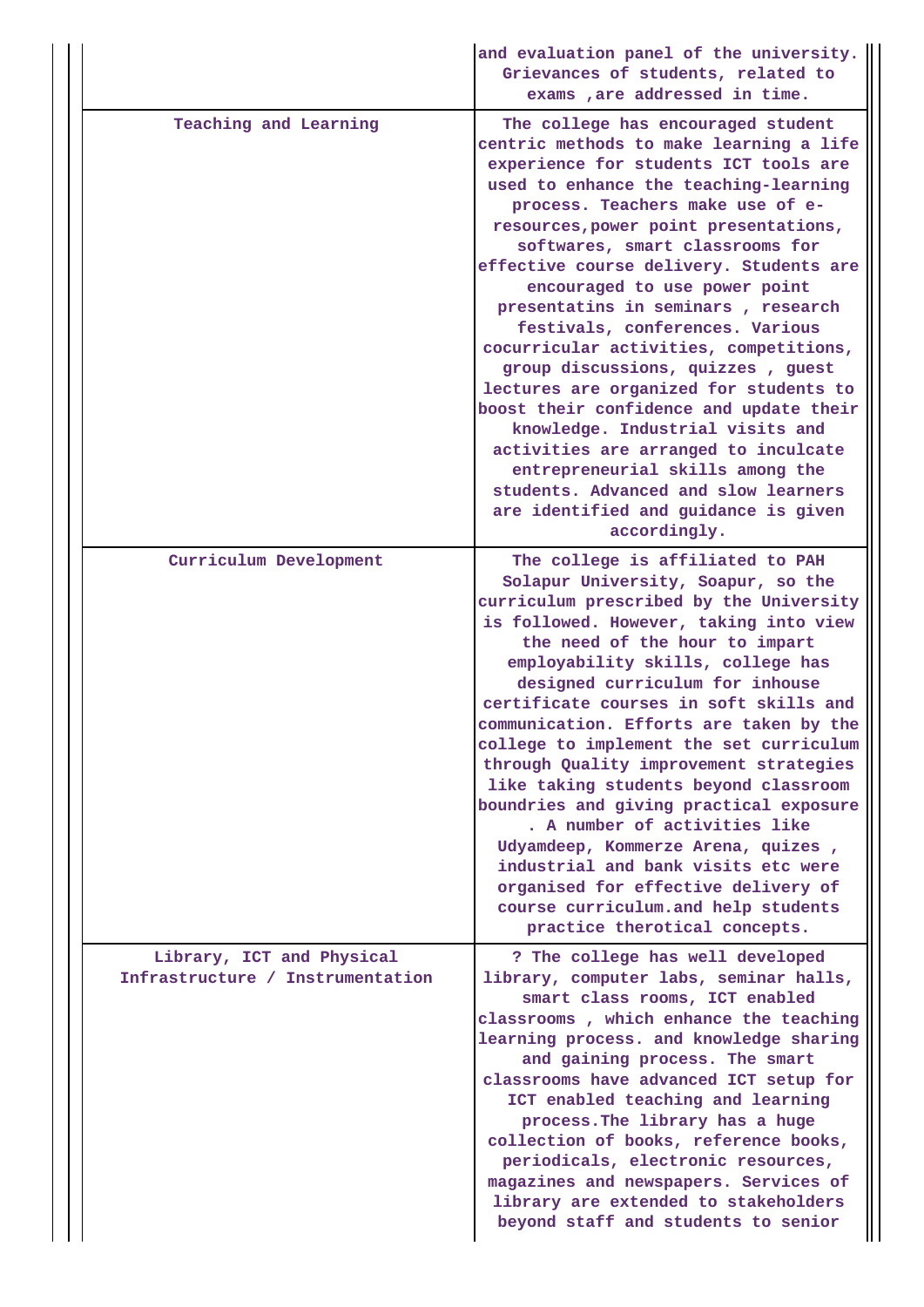|                                      | citizens and parents. Best Library user<br>award is given to students to encourage<br>and inculcate reading habits. Separate<br>playground for games is available to<br>develop physical fitness of students.                                                                                                                                                                                                                                                                                                                                                                                                                                                                                                                                                                               |
|--------------------------------------|---------------------------------------------------------------------------------------------------------------------------------------------------------------------------------------------------------------------------------------------------------------------------------------------------------------------------------------------------------------------------------------------------------------------------------------------------------------------------------------------------------------------------------------------------------------------------------------------------------------------------------------------------------------------------------------------------------------------------------------------------------------------------------------------|
| Human Resource Management            | One of the pillars of the college is<br>the team of dedicated staff which is a<br>blend of experienced and new members.<br>All efforts are taken to ensure<br>wellness and welfare of teaching and<br>non teaching staff on all fronts.<br>Professional development programms are<br>implemented for teachers to help them<br>to enrich their potential. Selection<br>and recruitment of qualified teachers<br>and staff is done as per guidelines of<br>UGC, Govt. of Maharashtra . Welfare<br>programms are implemented for staff.<br>Faculty is encouraged to attend FDPs to<br>help them to keep themselves updated.                                                                                                                                                                    |
| Industry Interaction / Collaboration | Industry Institute Participation Cell<br>of the college works for building<br>industry institute interaction through<br>organization of Lectures on<br>Entrepreneurial skill development,<br>professional grooming by industry<br>experts, Organization of regular visits<br>to various industries to improve<br>practical knowledge, Linkages with<br>industries are established for project<br>work and internship. Guidance Sessions<br>of industry experts are organized to<br>make students aware of the different<br>career opportunities and to share a<br>firsthand experience. Linkages with<br>industry are also for purpose of<br>employee training offered by faculty.<br>Involvement of eminent businessmen on<br>IQAC Committee also helps industry<br>institute interaction. |
| Admission of Students                | Admissions in college is strictly on<br>merit. The college adheres to rules and<br>regulations laid down by the State<br>Government, Solapur University and AICTE<br>and merit and guidelines for minority<br>institution. The reservation policy of<br>the Government of Maharashtra is<br>strictly followed in admission<br>procedure. This year B ComI admission<br>was Centralised with 20 other college<br>students and 80 for inhouse students.<br>Admissions for B.B.A and B.C.A. Courses<br>a through University CET followed by<br>merit of the students. Admission for<br>M.B.A. courses are given through common<br>entrance test conducted by State<br>Government and is administered by the                                                                                    |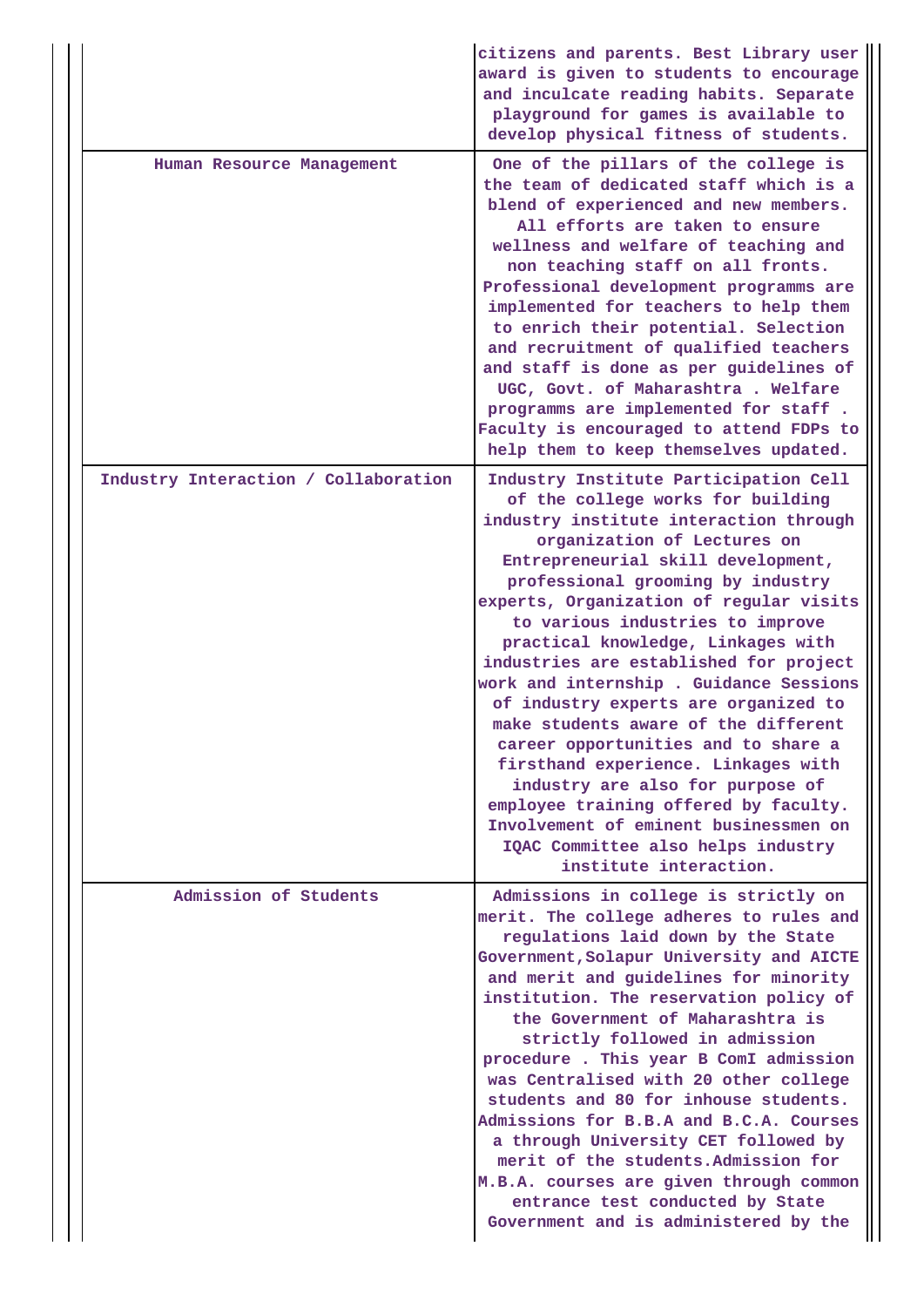6.2.2 – Implementation of e-governance in areas of operations:

| E-governace area         | Details                                                                                                                                                                                                                                                                                                                                                                                                                                                                                                                                                                                                                                                                                                                                                                 |
|--------------------------|-------------------------------------------------------------------------------------------------------------------------------------------------------------------------------------------------------------------------------------------------------------------------------------------------------------------------------------------------------------------------------------------------------------------------------------------------------------------------------------------------------------------------------------------------------------------------------------------------------------------------------------------------------------------------------------------------------------------------------------------------------------------------|
| Planning and Development | The OS and IQAC regularly visits web<br>sites of affiliating<br>University, Director of Higher Education<br>and UGC and other agencies for various<br>developmental schemes, academic events<br>and Staff is updated. The web links,<br>circulars, notifications about<br>research proposals etc are forwarded to<br>concerned staff through email for<br>planning and compliance within given<br>period. This year Applications were<br>submitted and approved for financial<br>assistance for national and State level<br>workshop and seminar. ICT tools like<br>email and whatsup groups are used for<br>formal and informal communication.<br>Information on College website is<br>regularly updated for accession to all<br>stakeholders.                         |
| Administration           | Implementation of E-governance system<br>for operation of administrative work is<br>functional in college. Correspondence<br>with university, state, Government, UGC<br>and Joint Director are made through web<br>link portals and emails. The official<br>notifications and circulars are<br>communicated through mail to staff and<br>all concerned and also on What's app<br>groups. Learning management systems<br>like CMS is used for maintaining<br>student's data. The college has<br>Biometric attendance for teaching and<br>non-teaching staff.online The<br>Administration Office handles online<br>applications for Eligibility and<br>Scholarships. Vigilance in college is<br>done through CCTV cameras installed in<br>the college building and campus |
| Finance and Accounts     | Accounts Section uses CMS system to<br>maintain its books of accounts. Online<br>transactions are used on a regular<br>basis. Transactions related to funds<br>from various agencies and salary of the<br>staff are managed through online<br>transaction procedures. Scholarships to<br>student transferred digitally to their<br>accounts in nationalized banks. For<br>bringing transparency in Finance and<br>Accounts section all expenses incurred<br>of various college activities are done<br>using electronic mode. All payment<br>receipts are also generated by<br>computing systems for effective                                                                                                                                                           |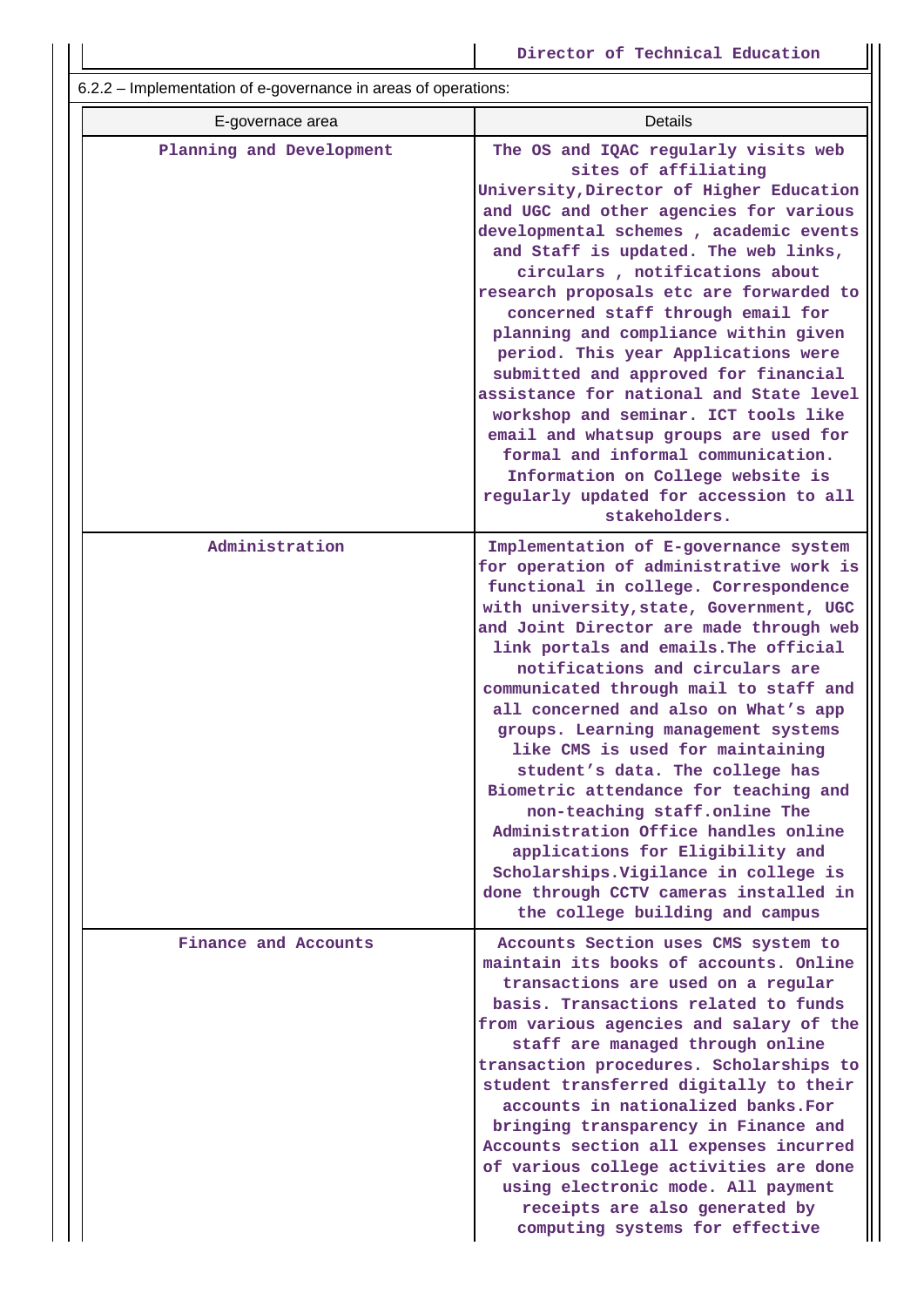|                               | implementation of e-governance in this<br>section.                                                                                                                                                                                                                                                                                                                                                                                                                                                                                                                                                                                                                                                   |
|-------------------------------|------------------------------------------------------------------------------------------------------------------------------------------------------------------------------------------------------------------------------------------------------------------------------------------------------------------------------------------------------------------------------------------------------------------------------------------------------------------------------------------------------------------------------------------------------------------------------------------------------------------------------------------------------------------------------------------------------|
| Student Admission and Support | All the processes like admissions,<br>application for examinations,<br>generation of admit cards submission of<br>marks of internal examinations is done<br>in electronic mode to ensure time<br>efficiency and data security. Feedback<br>of students related to teachers,<br>nonteaching staff, and college<br>administration in general is taken in<br>online mode. Student admission data is<br>fed on computer and university related<br>data filled online though software<br>provided by affiliating University.                                                                                                                                                                              |
| Examination                   | All data related to examination work is<br>online. Data about students allocated<br>at the centre, seating arrangements,<br>exam forms, reports, hall tickets,<br>results are generated online. Question<br>papers are also received online from<br>the University during the examinations.<br>Separate computing systems and Internet<br>facility are provided by the college<br>for online procedure examination<br>Affiliating university provides online<br>question paper one hour before<br>examination and all data, reports<br>regarding examinations are send through<br>internet. All information right from<br>Course syllabus to examination schedule<br>and result is available online. |

### **6.3 – Faculty Empowerment Strategies**

 6.3.1 – Teachers provided with financial support to attend conferences / workshops and towards membership fee of professional bodies during the year

| Year | Name of Teacher   | Name of conference/<br>workshop attended<br>for which financial<br>support provided                                                                                  | Name of the<br>professional body for<br>which membership<br>fee is provided | Amount of support |
|------|-------------------|----------------------------------------------------------------------------------------------------------------------------------------------------------------------|-----------------------------------------------------------------------------|-------------------|
| 2018 | S M Mayekar<br>Dr | <b>State level FDP</b><br>for IQAC<br>Coordinators<br>and members                                                                                                    | <b>NA</b>                                                                   | 2000              |
| 2018 | Dr.               | S A Pataskar State level FDP<br>for IQAC<br>Coordinators<br>and members On<br>IQAC at DAV<br>Velankar<br>College-of<br>Commerce, from<br>24th to 30th<br>June, 2018. | <b>NA</b>                                                                   | 2000              |
| 2019 | S L Biradar<br>Dr | International                                                                                                                                                        | <b>NA</b>                                                                   | 500               |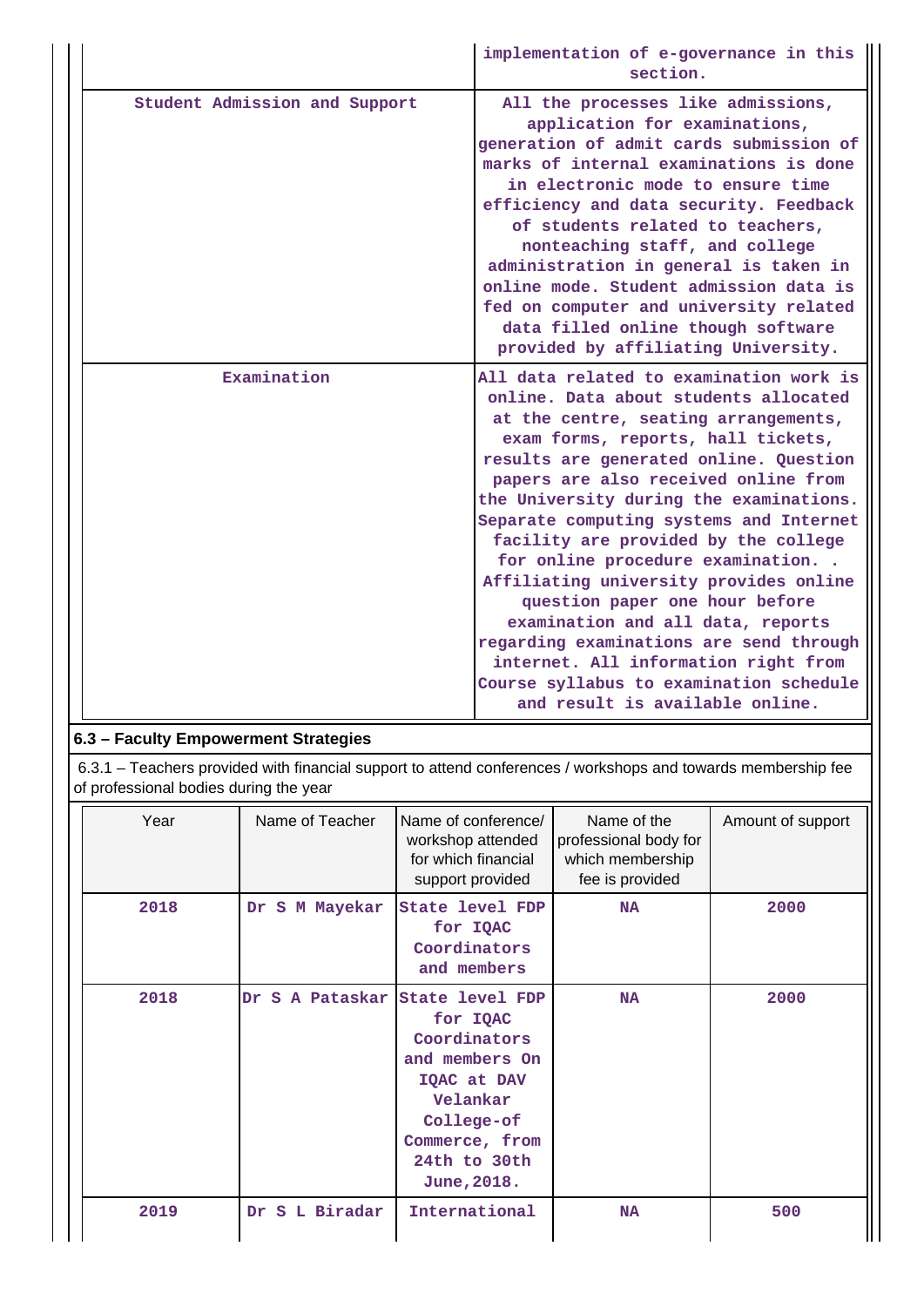|  |                                                                                                                                                                                                                                      |                                                                                             | Conference,<br>Pune                                                                               |                                                                                                              |                                                       |                                                                 |                                                  |                   |                                                      |
|--|--------------------------------------------------------------------------------------------------------------------------------------------------------------------------------------------------------------------------------------|---------------------------------------------------------------------------------------------|---------------------------------------------------------------------------------------------------|--------------------------------------------------------------------------------------------------------------|-------------------------------------------------------|-----------------------------------------------------------------|--------------------------------------------------|-------------------|------------------------------------------------------|
|  | 2019                                                                                                                                                                                                                                 |                                                                                             | Dr N G Kaldate                                                                                    | National<br>Conference                                                                                       |                                                       | <b>NA</b>                                                       |                                                  | 1000              |                                                      |
|  | 2018                                                                                                                                                                                                                                 | Dr. Dolas<br>Pankaj<br>Vijaykumar                                                           |                                                                                                   | <b>NA</b>                                                                                                    |                                                       | Laxmi<br>Publication<br>House                                   |                                                  |                   | 3000                                                 |
|  | 2018<br>Dr S K Shah                                                                                                                                                                                                                  |                                                                                             | <b>NA</b>                                                                                         |                                                                                                              | International<br>journal of<br>Management, IT.<br>Eng |                                                                 |                                                  | 2800              |                                                      |
|  | 2018<br>Mr. Bajaj<br>Pravin Balkisan                                                                                                                                                                                                 |                                                                                             | Workshop on<br>Video<br>Preparation for<br>Moodle                                                 |                                                                                                              | <b>NA</b>                                             |                                                                 |                                                  | 3000              |                                                      |
|  | 2018<br>Dr.Mrs. Godbole<br>Snehal<br>Dhananjay                                                                                                                                                                                       |                                                                                             | Workshop on<br>Video<br>Preparation fro<br>Moodle                                                 |                                                                                                              | <b>NA</b>                                             |                                                                 | 3000                                             |                   |                                                      |
|  | 2018                                                                                                                                                                                                                                 | Dr S K Shah                                                                                 |                                                                                                   | <b>NA</b>                                                                                                    |                                                       | International<br>Journal of<br>Creative<br>Research<br>Thoughts |                                                  | 1500              |                                                      |
|  | 2018                                                                                                                                                                                                                                 |                                                                                             | Mr. Kasturkar<br>Sandeep<br>Prakashchand                                                          | Work Shop on<br>Moodle Learning<br>Mgt. System                                                               |                                                       | <b>NA</b>                                                       |                                                  | 500               |                                                      |
|  |                                                                                                                                                                                                                                      |                                                                                             |                                                                                                   | View File                                                                                                    |                                                       |                                                                 |                                                  |                   |                                                      |
|  | teaching and non teaching staff during the year                                                                                                                                                                                      |                                                                                             |                                                                                                   | 6.3.2 - Number of professional development / administrative training programmes organized by the College for |                                                       |                                                                 |                                                  |                   |                                                      |
|  | Year                                                                                                                                                                                                                                 | Title of the<br>professional<br>development<br>programme<br>organised for<br>teaching staff | Title of the<br>administrative<br>training<br>programme<br>organised for<br>non-teaching<br>staff | From date                                                                                                    |                                                       | To Date                                                         | Number of<br>participants<br>(Teaching<br>staff) |                   | Number of<br>participants<br>(non-teaching<br>staff) |
|  | 2018<br>Workshop<br>Workshop<br>on<br>on<br>Competency<br>Competency<br>Building<br>Building<br>in Excel<br>in Excel<br>2018<br>Seminar on<br>Seminar on<br>Quality<br>Quality<br>Culture De<br>Culture De<br>velopment<br>velopment |                                                                                             | 14/12/2018                                                                                        |                                                                                                              | 14/12/2018                                            | 25                                                              |                                                  | $12 \overline{ }$ |                                                      |
|  |                                                                                                                                                                                                                                      |                                                                                             | 14/12/2018                                                                                        |                                                                                                              | 14/12/2018                                            | 25                                                              |                                                  | 10                |                                                      |
|  | 2019<br>Seminar on<br>Financial<br>Planning<br>for Indivi<br>duals                                                                                                                                                                   |                                                                                             | Seminar on<br>Financial<br>Planning<br>for Indivi<br>duals                                        | 18/02/2019                                                                                                   |                                                       | 18/02/2019<br>15                                                |                                                  |                   | 7                                                    |
|  | 2019                                                                                                                                                                                                                                 | Workshop                                                                                    | Workshop                                                                                          | 01/02/2019                                                                                                   |                                                       | 01/02/2019                                                      | 25                                               |                   | 8                                                    |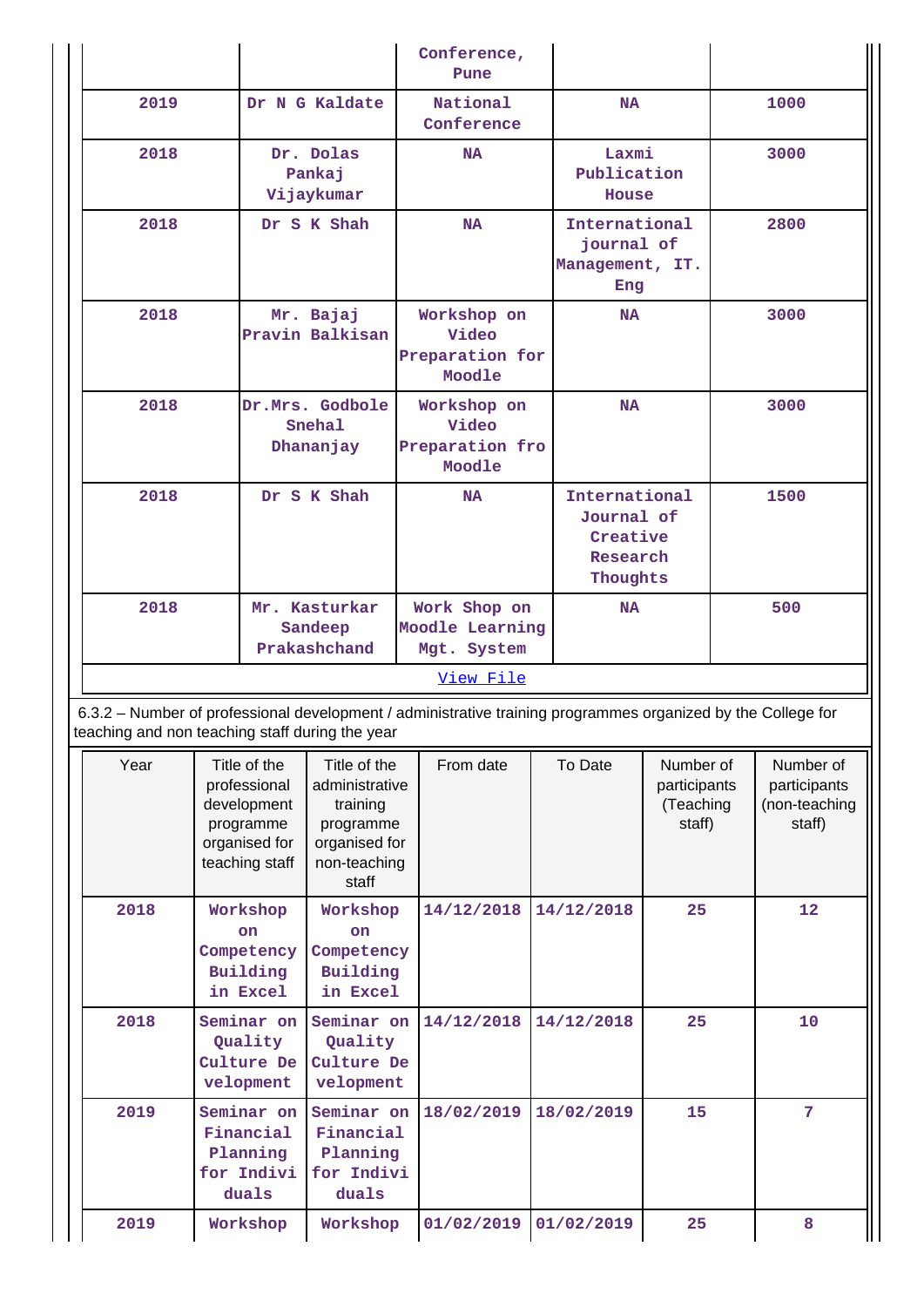|                                                                                                                                                                                            | on Use of<br><b>ICT</b><br>Techniques | on Use of<br><b>ICT</b><br>Techniques |  |            |         |            |  |  |              |  |
|--------------------------------------------------------------------------------------------------------------------------------------------------------------------------------------------|---------------------------------------|---------------------------------------|--|------------|---------|------------|--|--|--------------|--|
|                                                                                                                                                                                            |                                       |                                       |  | View File  |         |            |  |  |              |  |
| 6.3.3 - No. of teachers attending professional development programmes, viz., Orientation Programme, Refresher<br>Course, Short Term Course, Faculty Development Programmes during the year |                                       |                                       |  |            |         |            |  |  |              |  |
| Title of the<br>professional<br>development<br>programme                                                                                                                                   | Number of teachers<br>who attended    |                                       |  | From Date  | To date |            |  |  | Duration     |  |
| <b>AICTE</b> sponsored<br>online FDP on<br>Marketing<br>Research and<br>Analysis IIT<br>Roorkee1                                                                                           |                                       | $\mathbf{1}$                          |  | 16/01/2019 |         | 13/04/2019 |  |  | 84           |  |
| FDP on ICT for<br>Education and<br>Pedalogy for<br>online and<br>blended Teachin<br>g-Learning<br>Process                                                                                  |                                       | $\overline{3}$                        |  | 17/07/2018 |         | 17/07/2018 |  |  | 14           |  |
| FDP on Moocs at<br>IIM Bangalore                                                                                                                                                           |                                       | 1                                     |  | 05/08/2018 |         | 05/08/2018 |  |  | $\mathbf{1}$ |  |
| State level FDP<br>for IQAC<br>Coordinators<br>and members                                                                                                                                 |                                       | $\overline{a}$                        |  | 24/06/2018 |         | 30/06/2018 |  |  | 7            |  |
| Refresher<br>Course-UGC,<br>HRDC Kumaun<br>University,<br>Nainital                                                                                                                         |                                       | 1                                     |  | 04/09/2018 |         | 26/09/2018 |  |  | 23           |  |
| <b>Refresher Cours</b><br>e-UGC-HRDC,<br>Andhra<br>University,<br>Visakhapatnam,<br>Andhra Pradesh                                                                                         |                                       | $\mathbf{1}$                          |  | 26/11/2018 |         | 16/12/2018 |  |  | 21           |  |
| FDP on BFSI<br>Sector<br>organised by<br>Dnyanprassark<br>Mandal's<br>College,<br>Mhapsa, Goa<br>under PMMMMTT<br>MHRD New Delhi                                                           |                                       | 3                                     |  | 14/05/2019 |         | 23/05/2019 |  |  | 10           |  |
| Orientation<br>Programme<br>-Rajaram<br>College                                                                                                                                            |                                       | 1.                                    |  | 03/12/2018 |         | 28/12/2018 |  |  | 26           |  |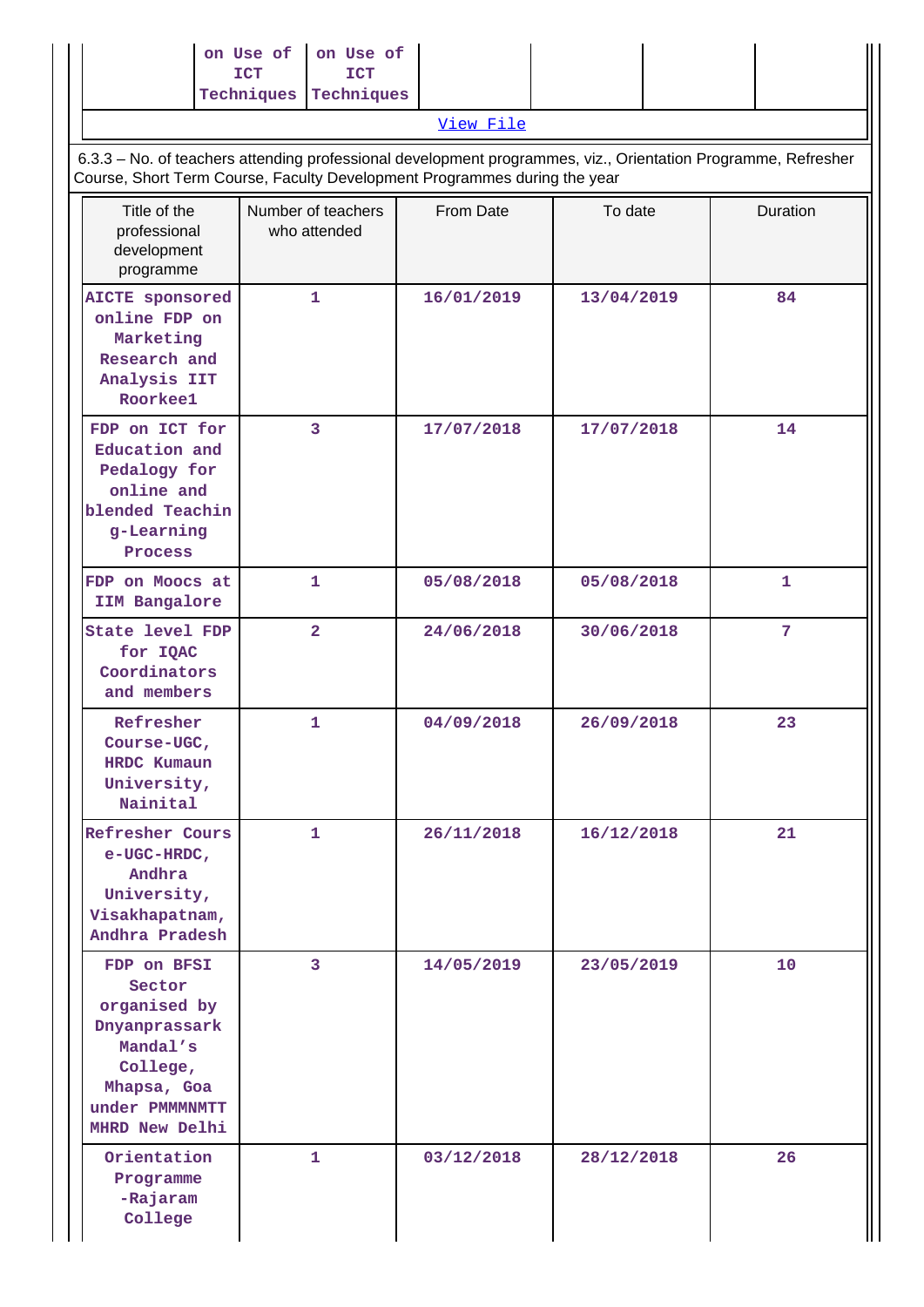| Kolhapur                                                                                               |                                                                                                                                                                                                                                                                                                                                                                                                                                                                                                                                                                                                                                                                                                                                                                                                                                                                                                                                                                                                                                                                          |                           |                               |            |  |                                                                                                                |  |  |  |  |  |
|--------------------------------------------------------------------------------------------------------|--------------------------------------------------------------------------------------------------------------------------------------------------------------------------------------------------------------------------------------------------------------------------------------------------------------------------------------------------------------------------------------------------------------------------------------------------------------------------------------------------------------------------------------------------------------------------------------------------------------------------------------------------------------------------------------------------------------------------------------------------------------------------------------------------------------------------------------------------------------------------------------------------------------------------------------------------------------------------------------------------------------------------------------------------------------------------|---------------------------|-------------------------------|------------|--|----------------------------------------------------------------------------------------------------------------|--|--|--|--|--|
| Short Term                                                                                             | 1                                                                                                                                                                                                                                                                                                                                                                                                                                                                                                                                                                                                                                                                                                                                                                                                                                                                                                                                                                                                                                                                        |                           | 19/11/2018                    | 24/11/2018 |  | 6                                                                                                              |  |  |  |  |  |
| Course - SRTM<br>Uni Nagpur                                                                            |                                                                                                                                                                                                                                                                                                                                                                                                                                                                                                                                                                                                                                                                                                                                                                                                                                                                                                                                                                                                                                                                          |                           |                               |            |  |                                                                                                                |  |  |  |  |  |
|                                                                                                        |                                                                                                                                                                                                                                                                                                                                                                                                                                                                                                                                                                                                                                                                                                                                                                                                                                                                                                                                                                                                                                                                          |                           | <u>View File</u>              |            |  |                                                                                                                |  |  |  |  |  |
| 6.3.4 - Faculty and Staff recruitment (no. for permanent recruitment):                                 |                                                                                                                                                                                                                                                                                                                                                                                                                                                                                                                                                                                                                                                                                                                                                                                                                                                                                                                                                                                                                                                                          |                           |                               |            |  |                                                                                                                |  |  |  |  |  |
| Non-teaching<br>Teaching                                                                               |                                                                                                                                                                                                                                                                                                                                                                                                                                                                                                                                                                                                                                                                                                                                                                                                                                                                                                                                                                                                                                                                          |                           |                               |            |  |                                                                                                                |  |  |  |  |  |
| Permanent                                                                                              | <b>Full Time</b><br><b>Full Time</b><br>Permanent                                                                                                                                                                                                                                                                                                                                                                                                                                                                                                                                                                                                                                                                                                                                                                                                                                                                                                                                                                                                                        |                           |                               |            |  |                                                                                                                |  |  |  |  |  |
| 0                                                                                                      | 0<br>$\mathbf 0$<br>$\mathbf 0$                                                                                                                                                                                                                                                                                                                                                                                                                                                                                                                                                                                                                                                                                                                                                                                                                                                                                                                                                                                                                                          |                           |                               |            |  |                                                                                                                |  |  |  |  |  |
| $6.3.5$ – Welfare schemes for                                                                          |                                                                                                                                                                                                                                                                                                                                                                                                                                                                                                                                                                                                                                                                                                                                                                                                                                                                                                                                                                                                                                                                          |                           |                               |            |  |                                                                                                                |  |  |  |  |  |
| Teaching                                                                                               |                                                                                                                                                                                                                                                                                                                                                                                                                                                                                                                                                                                                                                                                                                                                                                                                                                                                                                                                                                                                                                                                          |                           | Non-teaching                  |            |  | <b>Students</b>                                                                                                |  |  |  |  |  |
| PF, DCPS, GLIC, Bhausaheb                                                                              |                                                                                                                                                                                                                                                                                                                                                                                                                                                                                                                                                                                                                                                                                                                                                                                                                                                                                                                                                                                                                                                                          | PF, DCPS, GLIC, Bhausaheb |                               |            |  | TS SAF, SAF, Government                                                                                        |  |  |  |  |  |
| Gandhi Seva Bhavi<br>Puraskar, SAPDJ                                                                   |                                                                                                                                                                                                                                                                                                                                                                                                                                                                                                                                                                                                                                                                                                                                                                                                                                                                                                                                                                                                                                                                          | uraskar, SAPDJ Pathashala | Gandhi Seva Bhavi             |            |  | Scholarships, Freeships,<br>Group LIC                                                                          |  |  |  |  |  |
| Pathashala Credit                                                                                      |                                                                                                                                                                                                                                                                                                                                                                                                                                                                                                                                                                                                                                                                                                                                                                                                                                                                                                                                                                                                                                                                          |                           | Credit Cooperative            |            |  |                                                                                                                |  |  |  |  |  |
| Cooperative Society                                                                                    |                                                                                                                                                                                                                                                                                                                                                                                                                                                                                                                                                                                                                                                                                                                                                                                                                                                                                                                                                                                                                                                                          |                           | Societyxx                     |            |  |                                                                                                                |  |  |  |  |  |
| 6.4 - Financial Management and Resource Mobilization                                                   |                                                                                                                                                                                                                                                                                                                                                                                                                                                                                                                                                                                                                                                                                                                                                                                                                                                                                                                                                                                                                                                                          |                           |                               |            |  |                                                                                                                |  |  |  |  |  |
| 6.4.1 – Institution conducts internal and external financial audits regularly (with in 100 words each) |                                                                                                                                                                                                                                                                                                                                                                                                                                                                                                                                                                                                                                                                                                                                                                                                                                                                                                                                                                                                                                                                          |                           |                               |            |  |                                                                                                                |  |  |  |  |  |
|                                                                                                        | related to finance at college level. Internal audit is done periodically by<br>Accounts and Purchase Committee. All record related to requisitions, quotations,<br>comparison of quotations, purchase order, delivery challan, tax invoice etc.<br>are maintained by the central store which looks into the purchase of all<br>consumable and non-consumable items. During internal audit entries in various<br>registers are checked for purchase of all recurring and non-recurring items.<br>Observations made by the auditor are brought to the notice of accountant and<br>Principal of the college. External Audit: C.R.Doshi and Associates is the<br>external auditor of the college. Government grant is accounted on accrued<br>basis. Revenue Grant is appeared in the income and Expenditure account. The<br>University audits the funds sanctioned to the college under NSS, MRPs,<br>Organization of Conferences / Seminars/Workshops and expenditures related to<br>examination. The department of Higher Education carries out audit of salary<br>grants |                           |                               |            |  |                                                                                                                |  |  |  |  |  |
| year(not covered in Criterion III)                                                                     |                                                                                                                                                                                                                                                                                                                                                                                                                                                                                                                                                                                                                                                                                                                                                                                                                                                                                                                                                                                                                                                                          |                           |                               |            |  | 6.4.2 – Funds / Grants received from management, non-government bodies, individuals, philanthropies during the |  |  |  |  |  |
| Name of the non government<br>funding agencies /individuals                                            |                                                                                                                                                                                                                                                                                                                                                                                                                                                                                                                                                                                                                                                                                                                                                                                                                                                                                                                                                                                                                                                                          |                           | Funds/ Grnats received in Rs. |            |  | Purpose                                                                                                        |  |  |  |  |  |
| Harshal Kothari and CA                                                                                 |                                                                                                                                                                                                                                                                                                                                                                                                                                                                                                                                                                                                                                                                                                                                                                                                                                                                                                                                                                                                                                                                          |                           | 18000                         |            |  | Kommerz Arena, Cultural                                                                                        |  |  |  |  |  |
| Bank                                                                                                   | Sunil Agarwal, Lokmangal                                                                                                                                                                                                                                                                                                                                                                                                                                                                                                                                                                                                                                                                                                                                                                                                                                                                                                                                                                                                                                                 |                           |                               |            |  | Activity, Inter<br>Collegiate Quiz                                                                             |  |  |  |  |  |
|                                                                                                        | View File                                                                                                                                                                                                                                                                                                                                                                                                                                                                                                                                                                                                                                                                                                                                                                                                                                                                                                                                                                                                                                                                |                           |                               |            |  |                                                                                                                |  |  |  |  |  |
| 6.4.3 - Total corpus fund generated                                                                    |                                                                                                                                                                                                                                                                                                                                                                                                                                                                                                                                                                                                                                                                                                                                                                                                                                                                                                                                                                                                                                                                          |                           |                               |            |  |                                                                                                                |  |  |  |  |  |
| 0                                                                                                      |                                                                                                                                                                                                                                                                                                                                                                                                                                                                                                                                                                                                                                                                                                                                                                                                                                                                                                                                                                                                                                                                          |                           |                               |            |  |                                                                                                                |  |  |  |  |  |
| 6.5 - Internal Quality Assurance System                                                                |                                                                                                                                                                                                                                                                                                                                                                                                                                                                                                                                                                                                                                                                                                                                                                                                                                                                                                                                                                                                                                                                          |                           |                               |            |  |                                                                                                                |  |  |  |  |  |
| 6.5.1 – Whether Academic and Administrative Audit (AAA) has been done?                                 |                                                                                                                                                                                                                                                                                                                                                                                                                                                                                                                                                                                                                                                                                                                                                                                                                                                                                                                                                                                                                                                                          |                           |                               |            |  |                                                                                                                |  |  |  |  |  |
| <b>Audit Type</b>                                                                                      |                                                                                                                                                                                                                                                                                                                                                                                                                                                                                                                                                                                                                                                                                                                                                                                                                                                                                                                                                                                                                                                                          | External                  |                               |            |  | Internal                                                                                                       |  |  |  |  |  |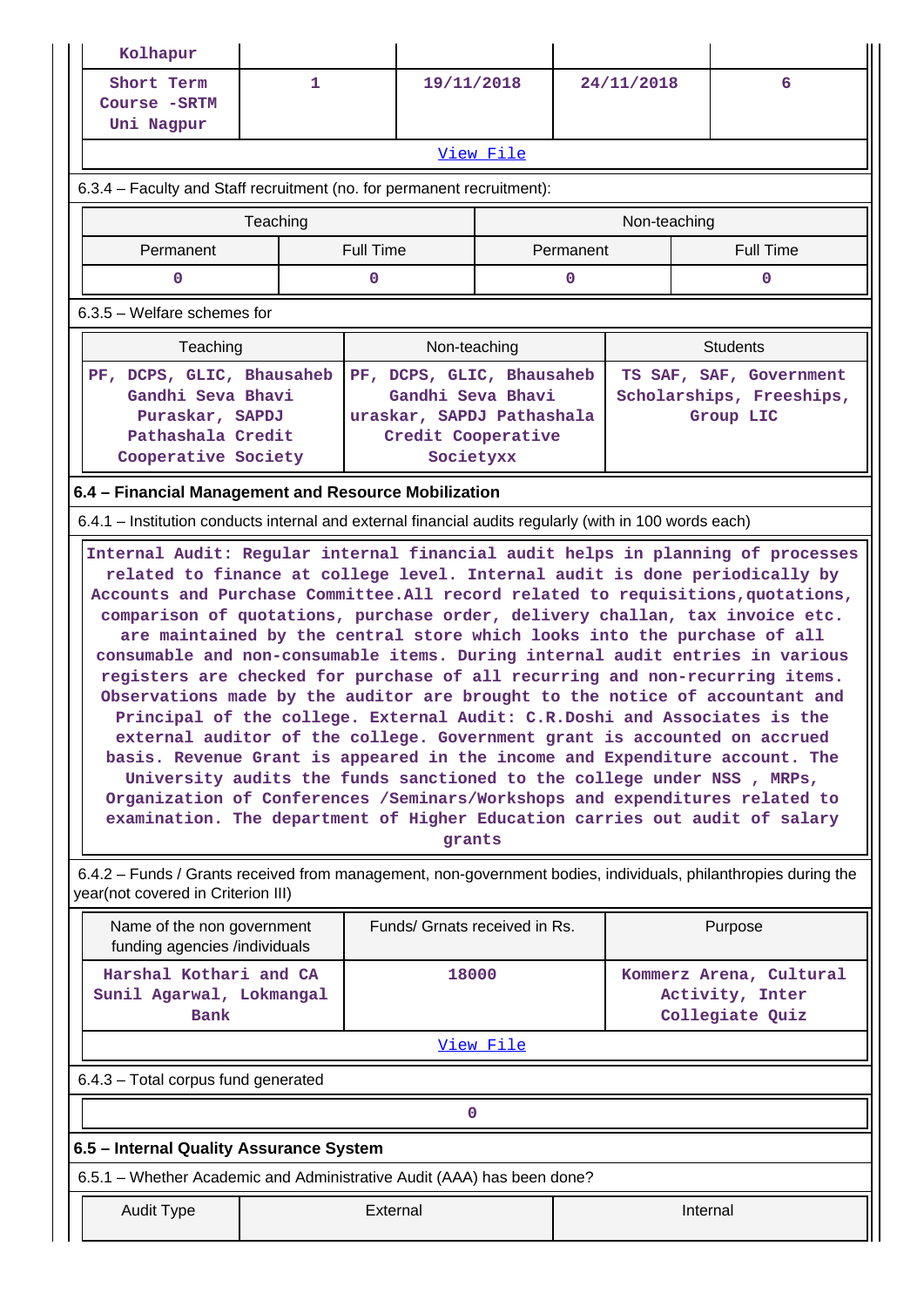|                                                                                                                                                                                                                                                                                                                                                                                                                                                                                                                                                                                                                                                                                       | Yes/No                                                                                |                            | Agency               |  | Yes/No      |  | Authority                 |  |  |  |
|---------------------------------------------------------------------------------------------------------------------------------------------------------------------------------------------------------------------------------------------------------------------------------------------------------------------------------------------------------------------------------------------------------------------------------------------------------------------------------------------------------------------------------------------------------------------------------------------------------------------------------------------------------------------------------------|---------------------------------------------------------------------------------------|----------------------------|----------------------|--|-------------|--|---------------------------|--|--|--|
| Academic                                                                                                                                                                                                                                                                                                                                                                                                                                                                                                                                                                                                                                                                              | <b>No</b>                                                                             |                            |                      |  | Yes         |  | Management                |  |  |  |
| Administrative                                                                                                                                                                                                                                                                                                                                                                                                                                                                                                                                                                                                                                                                        | <b>No</b>                                                                             |                            |                      |  | <b>Yes</b>  |  | Management                |  |  |  |
|                                                                                                                                                                                                                                                                                                                                                                                                                                                                                                                                                                                                                                                                                       | 6.5.2 – Activities and support from the Parent – Teacher Association (at least three) |                            |                      |  |             |  |                           |  |  |  |
| 1. ParentTeacher Meetings are organized spereately by departments during which<br>parents are given updates of their ward's progression regarding attendance,<br>results and general behaviour. Feedback on overall functioning of the college<br>and teaching learning process is taken from the parents during these meetings.<br>2. Parents are invited and involved in the celebration of the achievements of<br>their children at the annual prize distribution . 3. Orientation programs for<br>parents and students is organised at the beginning of the year and Awareness<br>programmee to choose appropriate carreer option is organised at the end of the<br>academic year |                                                                                       |                            |                      |  |             |  |                           |  |  |  |
| 6.5.3 – Development programmes for support staff (at least three)                                                                                                                                                                                                                                                                                                                                                                                                                                                                                                                                                                                                                     |                                                                                       |                            |                      |  |             |  |                           |  |  |  |
| 1. Organized Guidance on Stress Management, Health Awareness, Financial<br>Planning for staff 2. To improve Computer knowledge staff also participated in<br>a workshop on Competency building in Excel 3. Yoga workshop organized on<br>International Yoga Day 4. SAPDJ Pathshalas Credit Cooperative Society for staff<br>awards Bhausaheb Gandhi Sevabhavi Puraskar to staff members every year. This<br>year Mr. Sanjay Raut received the award in recognition of his services and<br>contribution to the college.                                                                                                                                                                |                                                                                       |                            |                      |  |             |  |                           |  |  |  |
|                                                                                                                                                                                                                                                                                                                                                                                                                                                                                                                                                                                                                                                                                       | 6.5.4 – Post Accreditation initiative(s) (mention at least three)                     |                            |                      |  |             |  |                           |  |  |  |
| Established Entrepreneur Development Cell to harness employbility skills among<br>students and work for entrepreneurship development, Established Industry<br>Institute Participation Cell for Industry Institute Interaction, Registration<br>of Alumni Association, Installation of RO unit to provide clean potable water<br>for students and staff.                                                                                                                                                                                                                                                                                                                               |                                                                                       |                            |                      |  |             |  |                           |  |  |  |
|                                                                                                                                                                                                                                                                                                                                                                                                                                                                                                                                                                                                                                                                                       | 6.5.5 - Internal Quality Assurance System Details                                     |                            |                      |  |             |  |                           |  |  |  |
|                                                                                                                                                                                                                                                                                                                                                                                                                                                                                                                                                                                                                                                                                       | a) Submission of Data for AISHE portal                                                |                            |                      |  | Yes         |  |                           |  |  |  |
|                                                                                                                                                                                                                                                                                                                                                                                                                                                                                                                                                                                                                                                                                       | b) Participation in NIRF                                                              |                            |                      |  | Yes         |  |                           |  |  |  |
|                                                                                                                                                                                                                                                                                                                                                                                                                                                                                                                                                                                                                                                                                       | c)ISO certification                                                                   |                            |                      |  | No          |  |                           |  |  |  |
|                                                                                                                                                                                                                                                                                                                                                                                                                                                                                                                                                                                                                                                                                       | d)NBA or any other quality audit                                                      |                            |                      |  | <b>No</b>   |  |                           |  |  |  |
|                                                                                                                                                                                                                                                                                                                                                                                                                                                                                                                                                                                                                                                                                       | 6.5.6 - Number of Quality Initiatives undertaken during the year                      |                            |                      |  |             |  |                           |  |  |  |
| Year                                                                                                                                                                                                                                                                                                                                                                                                                                                                                                                                                                                                                                                                                  | Name of quality<br>initiative by IQAC                                                 | Date of<br>conducting IQAC | <b>Duration From</b> |  | Duration To |  | Number of<br>participants |  |  |  |
| 2018                                                                                                                                                                                                                                                                                                                                                                                                                                                                                                                                                                                                                                                                                  | Seminar on<br>'Quality<br>Culture<br>Development<br>in<br>Educational<br>Institutes'  | 14/12/2018                 | 14/12/2018           |  | 14/12/2018  |  | 52                        |  |  |  |
| 2018                                                                                                                                                                                                                                                                                                                                                                                                                                                                                                                                                                                                                                                                                  | Workshop on<br>Competency<br>in EXCEL                                                 | 11/12/2018                 | 11/12/2018           |  | 11/12/2018  |  | 61                        |  |  |  |
| 2019                                                                                                                                                                                                                                                                                                                                                                                                                                                                                                                                                                                                                                                                                  | Workshop on<br>Intellectual<br>Property and                                           | 01/02/2019                 | 01/02/2019           |  | 02/02/2019  |  | 59                        |  |  |  |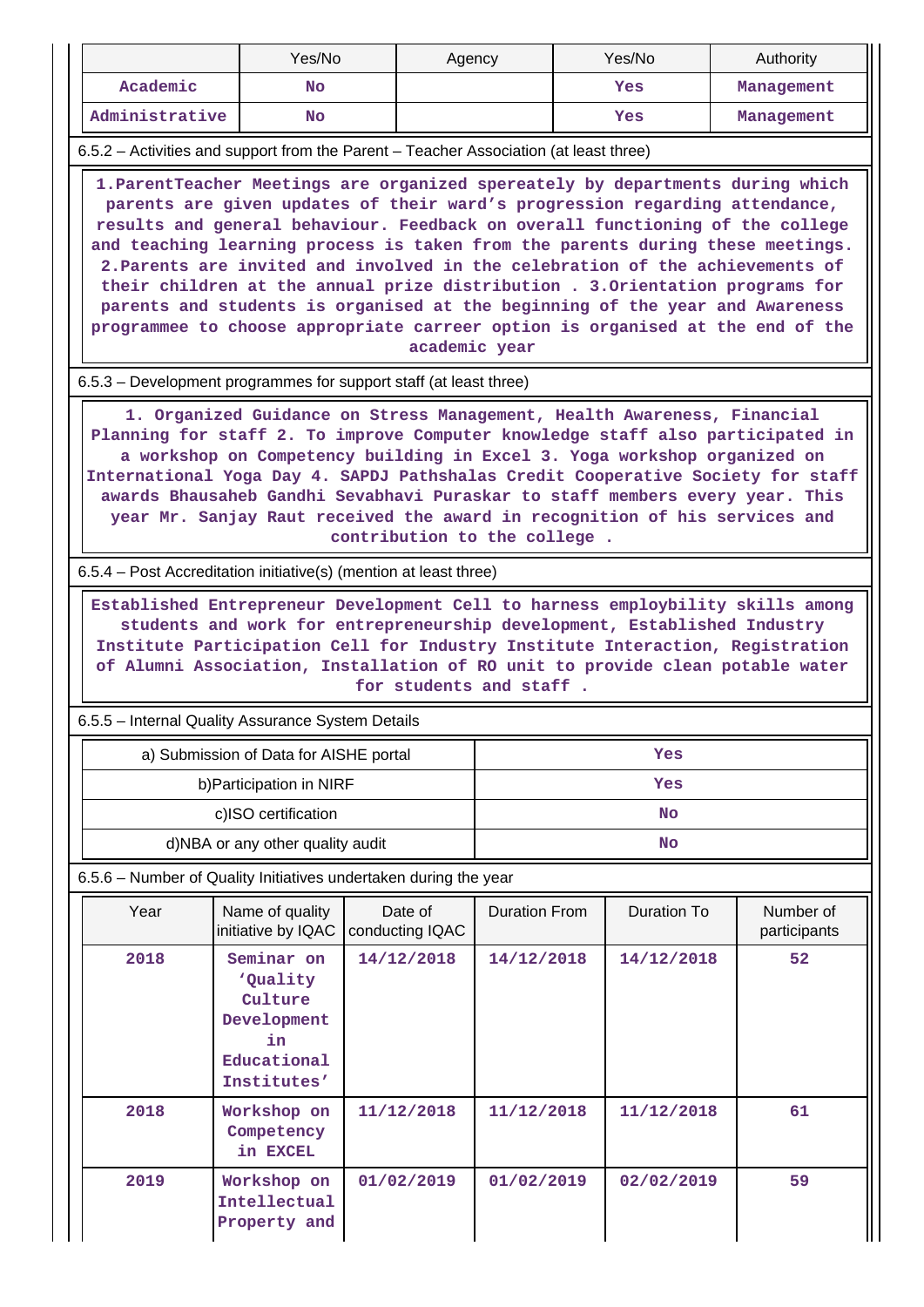[View File](https://assessmentonline.naac.gov.in/public/Postacc/Quality_Initiatives_B/3478_Quality_Initiatives_B_1583481360.xlsx)

### **CRITERION VII – INSTITUTIONAL VALUES AND BEST PRACTICES**

### **7.1 – Institutional Values and Social Responsibilities**

 7.1.1 – Gender Equity (Number of gender equity promotion programmes organized by the institution during the year)

| Title of the<br>programme                                    | Period from | Period To  | Number of Participants |              |  |
|--------------------------------------------------------------|-------------|------------|------------------------|--------------|--|
|                                                              |             |            | Female                 | Male         |  |
| <b>Stress</b><br>Management Yoga                             | 21/06/2018  | 21/06/2018 | 35                     | 25           |  |
| Self Defence<br>training Camp<br>for Girls                   | 14/08/2018  | 20/08/2018 | 150                    | $\mathbf{0}$ |  |
| Workshop on GST                                              | 02/07/2018  | 02/07/2018 | 55                     | 25           |  |
| Laws for<br>Protection of<br>women                           | 18/08/2018  | 18/08/2018 | 142                    | 63           |  |
| Workshop on<br>Meditation for<br><b>Stress</b><br>Management | 20/08/2018  | 20/08/2018 | 35                     | 14           |  |
| Health and<br>Nutrition                                      | 28/09/2019  | 28/09/2019 | 86                     | 85           |  |
| Personal<br>Grooming                                         | 04/10/2018  | 04/10/2018 | 45                     | 15           |  |
| Aids awareness<br>and Precaution                             | 10/01/2019  | 10/01/2019 | 82                     | 74           |  |

7.1.2 – Environmental Consciousness and Sustainability/Alternate Energy initiatives such as:

Percentage of power requirement of the University met by the renewable energy sources

**Tree Plantation Programmes Alternative Energy Source used: Solar Panels In the institutional campus housing colleges run by our parent institute SAPDJ Pathshala solar panels with capacity of 40 KW have been installed The Solar Water Heating system is installed in the girls and boys hostel.**

### 7.1.3 – Differently abled (Divyangjan) friendliness

| Item facilities                       | Yes/No     | Number of beneficiaries |
|---------------------------------------|------------|-------------------------|
| Physical facilities                   | <b>Yes</b> | 6                       |
| Provision for lift                    | <b>No</b>  | O                       |
| Ramp/Rails                            | <b>Yes</b> | 6                       |
| Rest Rooms                            | <b>Yes</b> | 6                       |
| <b>Braille</b><br>Software/facilities | <b>No</b>  | 0                       |
| Scribes for examination               | <b>Yes</b> |                         |
| Special skill development             | <b>No</b>  |                         |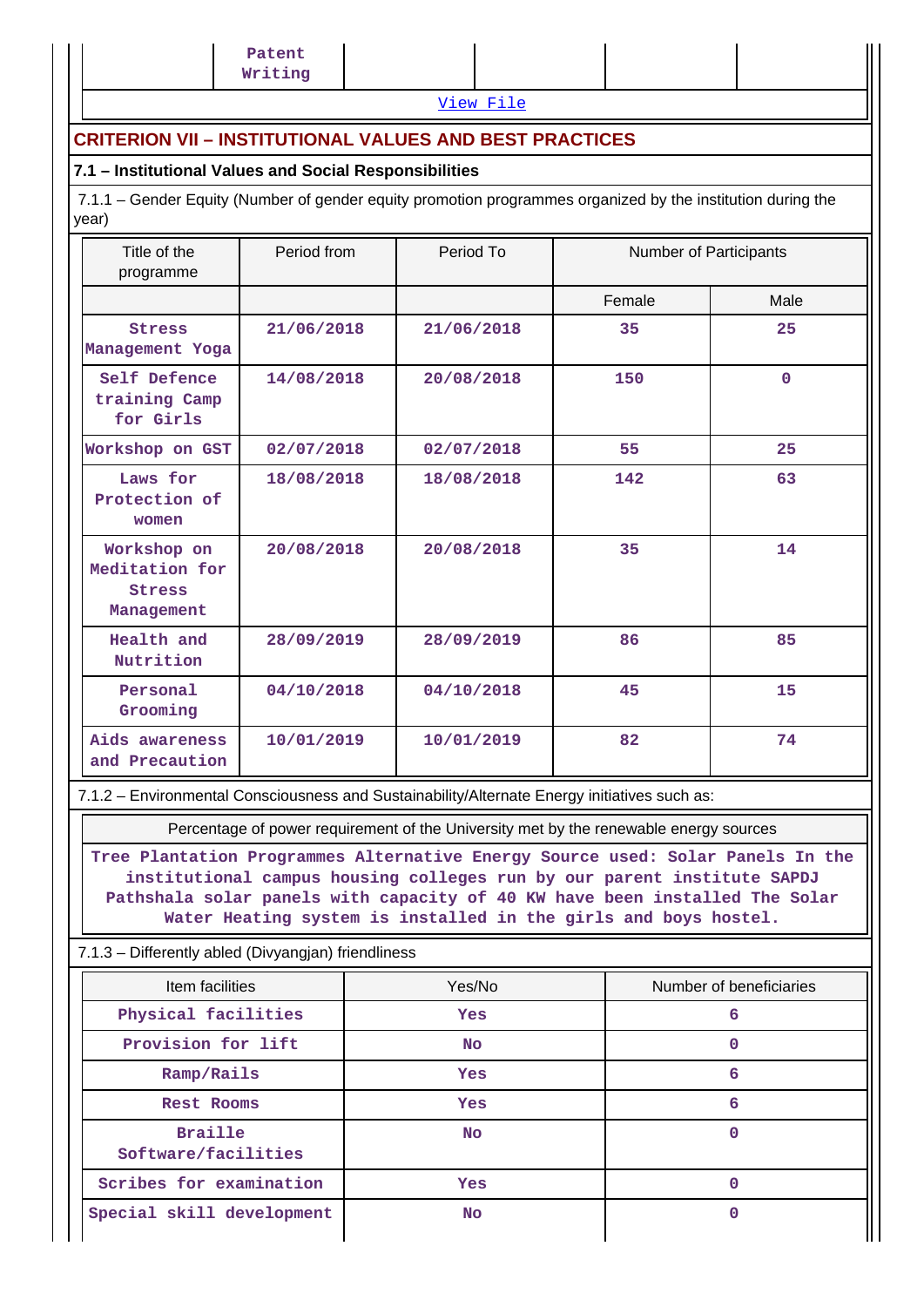|                                    | for differently abled<br>students                                                           |                                                                                                   |  |                |              |                       |                                                                                |                                                                  |                                                     |
|------------------------------------|---------------------------------------------------------------------------------------------|---------------------------------------------------------------------------------------------------|--|----------------|--------------|-----------------------|--------------------------------------------------------------------------------|------------------------------------------------------------------|-----------------------------------------------------|
|                                    | Any other similar<br>facility                                                               |                                                                                                   |  | Yes            |              |                       | 6                                                                              |                                                                  |                                                     |
| 7.1.4 - Inclusion and Situatedness |                                                                                             |                                                                                                   |  |                |              |                       |                                                                                |                                                                  |                                                     |
| Year                               | Number of<br>initiatives to<br>address<br>locational<br>advantages<br>and disadva<br>ntages | Number of<br>initiatives<br>taken to<br>engage with<br>and<br>contribute to<br>local<br>community |  | Date           | Duration     | Name of<br>initiative |                                                                                | <b>Issues</b><br>addressed                                       | Number of<br>participating<br>students<br>and staff |
| 2018                               | $\mathbf 0$                                                                                 | 1                                                                                                 |  | 23/10/201<br>8 | 1            |                       | nment Cle<br>anliness                                                          | <b>Awareness Environme</b><br>to Enviro nt Cleanl<br>iness       | 50                                                  |
| 2018                               | $\mathbf 0$                                                                                 | $\mathbf{1}$                                                                                      |  | 30/10/201<br>8 | $\mathbf{1}$ |                       | Submissio<br>n of new<br>voters (S<br>tudents)<br>Form 6                       | <b>Voters</b><br><b>Awareness</b>                                | 81                                                  |
| 2019                               | $\mathbf 0$                                                                                 | $\mathbf{1}$                                                                                      |  | 26/03/201<br>9 | $\mathbf{1}$ |                       | of Voter<br><b>Awareness</b><br>at Public<br>Places (M<br>cdonalds<br>Solapur) | Promotion social re<br>sponsibil<br>ity                          | 49                                                  |
| 2019                               | $\mathbf 0$                                                                                 | $\mathbf{1}$                                                                                      |  | 26/01/201<br>9 | 15           |                       | Distribut<br>ion of<br>Pamplates<br>(Voter Aw<br>areness)                      | Voters<br><b>Awareness</b>                                       | 25                                                  |
| 2019                               | $\mathbf{O}$                                                                                | 1                                                                                                 |  | 20/03/201<br>9 | 1            |                       | Cycle<br>Rally                                                                 | Voters<br><b>Awareness</b>                                       | 35                                                  |
| 2018                               | $\mathbf 0$                                                                                 | 1                                                                                                 |  | 15/10/201<br>9 | 1            |                       | Vacchan<br>Prerana<br>Din                                                      | Awareness<br>about Imp<br>ortance<br>of<br>Reading               | 115                                                 |
| 2018                               | $\mathbf{1}$                                                                                | $\mathbf 0$                                                                                       |  | 31/01/201<br>9 | 1            |                       | Financial<br>Literacy<br>Camp in<br>village                                    | Creating<br>awareness<br>and<br>guidance<br>on online<br>banking | 50                                                  |
| 2018                               | $\mathbf 0$                                                                                 | $\mathbf{1}$                                                                                      |  | 16/10/201<br>8 | 1            |                       | agement<br><b>Awareness</b><br>Campaign                                        | Waste Man Waste Man<br>agement                                   | 60                                                  |
|                                    |                                                                                             |                                                                                                   |  |                | View File    |                       |                                                                                |                                                                  |                                                     |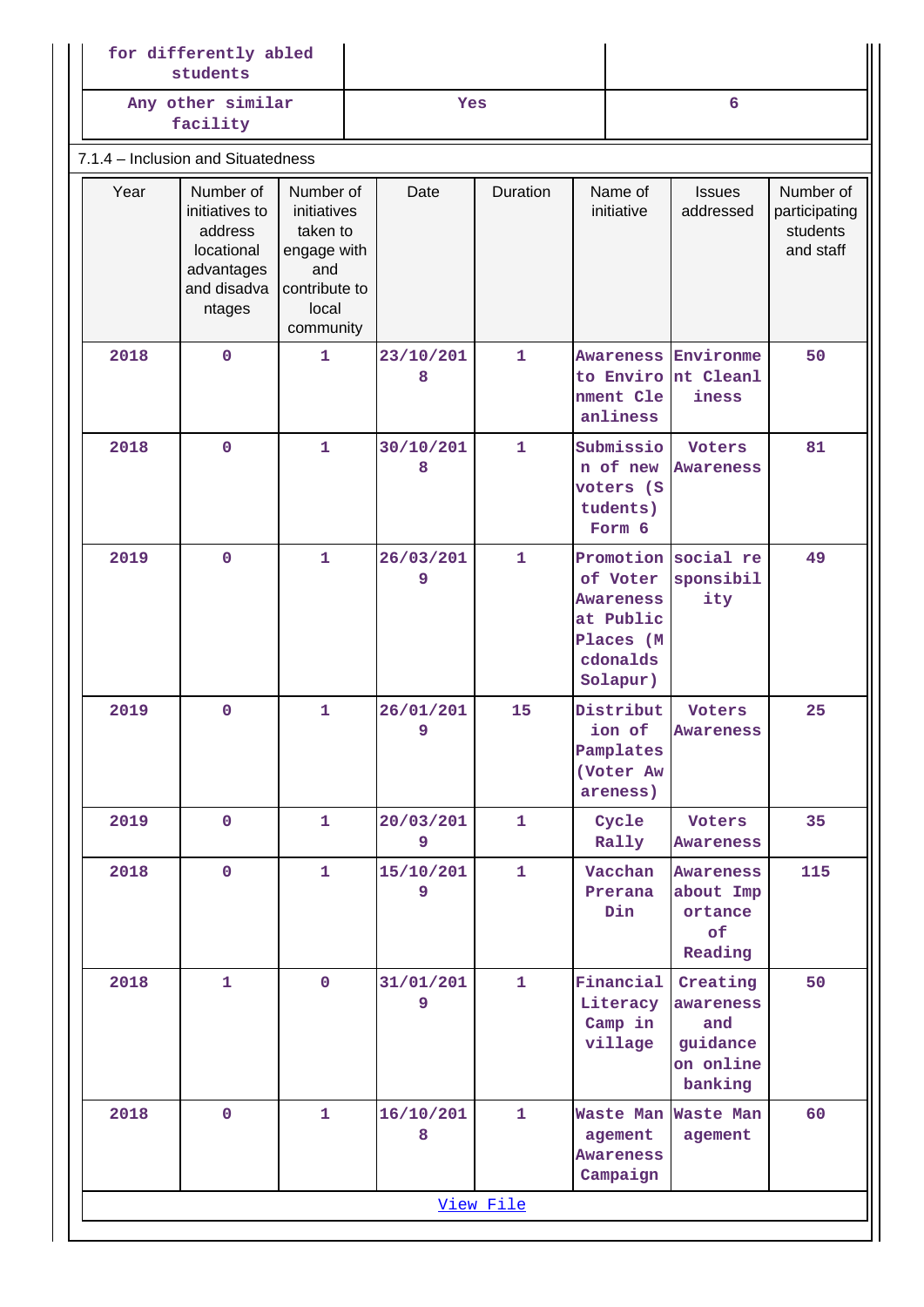| 7.1.5 - Human Values and Professional Ethics Code of conduct (handbooks) for various stakeholders                         |                     |                                                                                                                                                                                                                                                                                                                                                                                                                                                                                                       |  |  |  |  |  |  |  |
|---------------------------------------------------------------------------------------------------------------------------|---------------------|-------------------------------------------------------------------------------------------------------------------------------------------------------------------------------------------------------------------------------------------------------------------------------------------------------------------------------------------------------------------------------------------------------------------------------------------------------------------------------------------------------|--|--|--|--|--|--|--|
| Title                                                                                                                     | Date of publication | Follow up(max 100 words)                                                                                                                                                                                                                                                                                                                                                                                                                                                                              |  |  |  |  |  |  |  |
| Student Code as in<br>HANDBOOK OF INSTITUTIONAL<br>VALUES, POLICIES CODE OF<br><b>CONDUCT</b>                             | 17/07/2018          | Code of conduct has<br>enabled discipline<br>committee to maintain<br>conducive atmosphere in<br>the college. No cases of<br>ragging,<br>rustication, student<br>grievance, damage to<br>property have been<br>observed in the campus.                                                                                                                                                                                                                                                                |  |  |  |  |  |  |  |
| Code of Ethics for<br>Research Scholars as in<br>HANDBOOK OF INSTITUTIONAL<br>VALUES, POLICIES CODE OF<br><b>CONDUCT</b>  | 17/07/2018          | Number of papers<br>published by faculty in<br>reviewed journals and<br>many presented in<br>seminars and conferences.<br>Student Research scholars<br>have won a number of<br>awards in university,<br>state and zonal research<br>conventions and<br>participated in national<br>level resarch fest and<br>presented papers in<br>International<br>Conferences. Accolades<br>received for their<br>awareness of professional<br>ethics followed while<br>working on resarch<br>projects and papers. |  |  |  |  |  |  |  |
| Conduct and discipline<br>for staff as in HANDBOOK<br>OF INSTITUTIONAL VALUES,<br>POLICIES CODE OF CONDUCT                | 17/07/2018          | Every teacher follows<br>rules regarding<br>Employment, Syllabus<br>Completion and<br>Organization of<br>activities as team<br>members and coordinators.<br>It has helped in strict<br>adherence to conduct<br>classes as per declared<br>time table and teaching<br>plans prepared by<br>teachers.                                                                                                                                                                                                   |  |  |  |  |  |  |  |
| Code of Conduct for<br>Parents/Guardians as in<br>HANDBOOK OF INSTITUTIONAL<br>VALUES, POLICIES CODE OF<br><b>CONDUCT</b> | 17/07/2018          | Permission for<br>involvement of their ward<br>in all college activities<br>is given by parents. .<br>prescribed fee is paid<br>regularly. Undertaking<br>regarding non indulgence<br>of their ward in ragging<br>attending classes<br>punctually and<br>maintaining discipline is                                                                                                                                                                                                                    |  |  |  |  |  |  |  |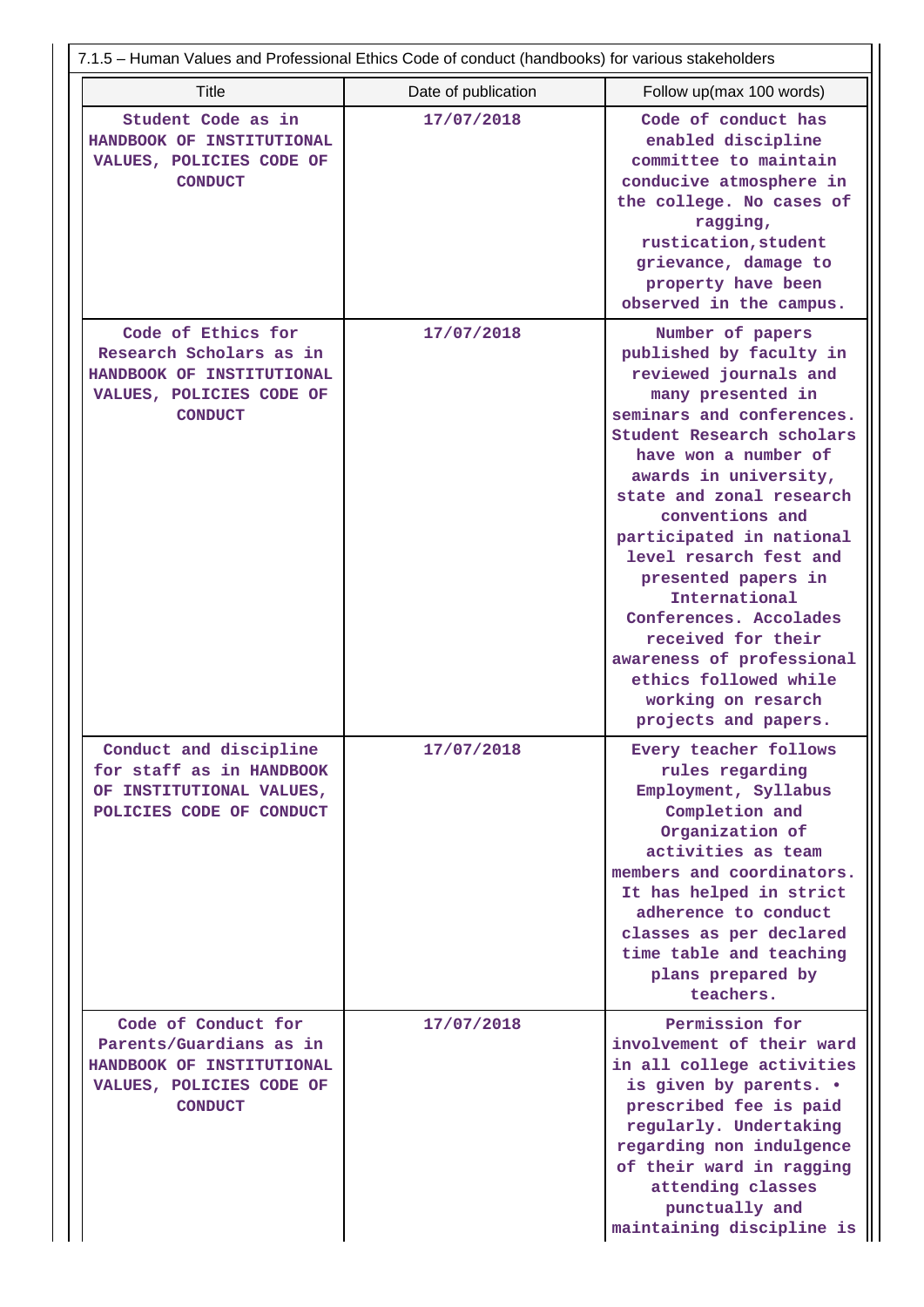7.1.6 – Activities conducted for promotion of universal Values and Ethics

| 7.1.6 – Activities conducted for promotion of universal values and Ethics                                                                                                                                                               |                                                                                                                                    |             |                        |  |  |  |  |  |  |  |
|-----------------------------------------------------------------------------------------------------------------------------------------------------------------------------------------------------------------------------------------|------------------------------------------------------------------------------------------------------------------------------------|-------------|------------------------|--|--|--|--|--|--|--|
| Activity                                                                                                                                                                                                                                | <b>Duration From</b>                                                                                                               | Duration To | Number of participants |  |  |  |  |  |  |  |
| Essay Competition<br>on Democracy and<br>good<br>governanceDemocracy                                                                                                                                                                    | 22/03/2019                                                                                                                         | 22/03/2019  | 30                     |  |  |  |  |  |  |  |
| Street Play on<br>Ethics in<br>Democratic state                                                                                                                                                                                         | 09/02/2019                                                                                                                         | 09/02/2019  | 8                      |  |  |  |  |  |  |  |
| Poster Competiton<br>on Ethics in<br>Election                                                                                                                                                                                           | 30/01/2019                                                                                                                         | 30/01/2019  | 8                      |  |  |  |  |  |  |  |
| Pledge/Oath to be<br>responsible citizen<br>in democracy                                                                                                                                                                                | 25/01/2019                                                                                                                         | 25/01/2019  | 100                    |  |  |  |  |  |  |  |
| Lecture on 'Right<br>to Information Act'                                                                                                                                                                                                | 28/09/2018                                                                                                                         | 28/09/2018  | 94                     |  |  |  |  |  |  |  |
| Guest Lecture On<br>Participatory<br>Democracy                                                                                                                                                                                          | 08/02/2019                                                                                                                         | 08/02/2019  | 115                    |  |  |  |  |  |  |  |
| Lecture on Human<br>Rights                                                                                                                                                                                                              | 10/12/2018                                                                                                                         | 10/12/2018  | 105                    |  |  |  |  |  |  |  |
| Celebration of<br>Constitution Day                                                                                                                                                                                                      | 26/11/2018                                                                                                                         | 26/11/2018  | 114                    |  |  |  |  |  |  |  |
| Visit to Orphanage-<br>Pakhar Sankul                                                                                                                                                                                                    | 12/01/2019                                                                                                                         | 12/01/2019  | 45                     |  |  |  |  |  |  |  |
| Observe<br>International Youth<br>Day                                                                                                                                                                                                   | 12/08/2018                                                                                                                         | 12/08/2018  | 26                     |  |  |  |  |  |  |  |
|                                                                                                                                                                                                                                         |                                                                                                                                    | View File   |                        |  |  |  |  |  |  |  |
| 7.1.7 – Initiatives taken by the institution to make the campus eco-friendly (at least five)                                                                                                                                            |                                                                                                                                    |             |                        |  |  |  |  |  |  |  |
|                                                                                                                                                                                                                                         | Tree plantation drives are undertaken annually in the college campus on various<br>occasions to enhance green cover within campus. |             |                        |  |  |  |  |  |  |  |
| Rain water harvesting facility installed in College and Hostel campus resulting<br>in water conservation                                                                                                                                |                                                                                                                                    |             |                        |  |  |  |  |  |  |  |
| Solid biodegradable waste generated in college campus and hostel canteen is<br>recycled in vermicomposting unit installed in the campus.                                                                                                |                                                                                                                                    |             |                        |  |  |  |  |  |  |  |
| Non working computers , monitors and printers are discarded scrapped on a<br>systematic basis . Some parts are used for other equipment Use of social and<br>electronic media to deliver notices and less paper is used in the college. |                                                                                                                                    |             |                        |  |  |  |  |  |  |  |
| Solar Panels have been installed in Campus. Cross ventilation in classrooms<br>maximises natural light and minimises use of electricity.                                                                                                |                                                                                                                                    |             |                        |  |  |  |  |  |  |  |
| 7.2 - Best Practices                                                                                                                                                                                                                    |                                                                                                                                    |             |                        |  |  |  |  |  |  |  |

7.2.1 – Describe at least two institutional best practices

**Best Practice 1( 2018-19) Catching them Young: Entrepreneurship Development**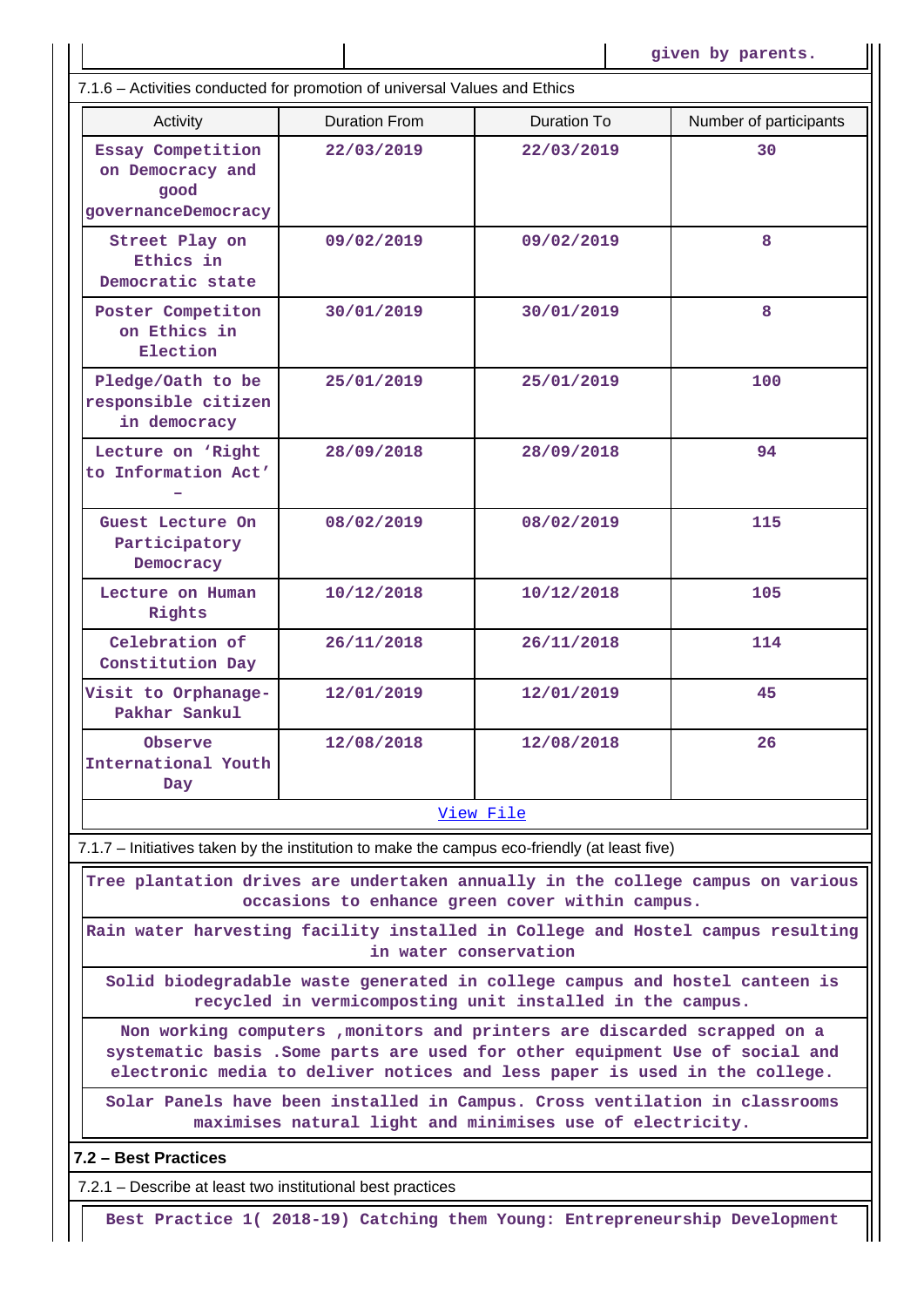**Programmes Goal: 1. To encourage and support students to start-up their own enterprise 2. To promote entrepreneurship skills among students 3. To give first-hand experience of trading to students 4. To instill the marketing skills amongst students The context: Teaching and learning can become inherently spontaneous and student-centered when moved from the confines of the classroom into the 'real world' at large. At HNCC, students are therefore taken beyond classroom boundaries and engaged in a meticulously and carefully planned mix of academics and extra-curricular activities. The Entrepreneur Development Cell of the college aims to inculcate entrepreneurial skills among students. Various activities are organized to encourage students to start their own enterprise by making available guidance, infrastructure and basic provisions. The Practice: 1.Udyamdeep : In order to give first hand experience of trading to the students to start their own enterprise and to promote entrepreneurship skills among students Udyamdeep—the trade fair was organized on October 27,2018, just before Diwali festival. Registration of stallholders and their items was done Provisions for initial startup and setting the stall was made by the college. Each registered group was given a stall of specific dimension in the huge pendol erected for the same. Participants were asked to prepare a budget statement before and then required to submit profit and loss statement. In this exhibition students were encouraged to set up stalls of clothes, chaddars, pooja material, diwali special items like soaps, scented hair oil, agarbatti, , books, diaries, Diwali special eatables etc 2. Kommerze Arena: In order to instill the marketing skills of students a noteworthy activity, Kommerze Arena .The Food Mela was organized on 4th January 2019. Provisions for initial startup and setting the stall was made by the college. At the time of registration, students were asked to prepare their budget statement. Then they were asked to prepare a video clip to advertise their product.It was shown to students , the prospective customers. After the event participants were required to submit profit loss statement. The group with highest profit was awarded prize. Prizes were also for best stall and innovative product. Evidence of Success: . The two events got a tremendous response from students / sellers' side as well as from buyers' side. Around 62 different stalls compromising 300 students--with maximum five students in each group--- participated in the trade fair. In Kommerze Arena 36 stalls served variety of mesmerizing food items and staggering nomenclatures attracted large crowd. Around 180 Students participated in the event in which prizes were given for Best Stall, Highest Profit, Innovative Product and Best Promotion The stalls were visited by large outsiders who appreciated the quality and price of the things and the marketing skills of the students. The profit earned by students, the learning experience, the videos prepared by students to market and promote their products and the feedback given by visitors in the visitor's book itself is evidence of success. Obstacles faced/Problems encountered: Exact amount of profit and turnover was not possible as students tend to misquote turnover and profit. The committee is working to find possible measures to monitor on this front. Best Practice 2 ( 2018-19) Enerprising Initiative for Women Empowerment Goals and Objectives • To provide boundless opportunities for the growth and development of girl students of the institution. • To encourage leadership for women empowerment initiatives on and off the campus. • To address issues related to girl students • To conduct programmes for the holistic development of girl students , including lecture series, self-defense training camps, health awareness camps workshops for personality development and development of entrepreneurship skills Context: Empowering women by building confidence their confidence and making them independent and self-supportive.is the need of the hour. The college provides conductive environment for women so HNCC is the most sought after college by girl students. As the college provides safe and secure environment in the campus, near to 50 of the total students of the college are girls. . Since the college has more the 50 of female students, Women empowerment has been an important issues in the delivery of curriculum as efforts are take into make**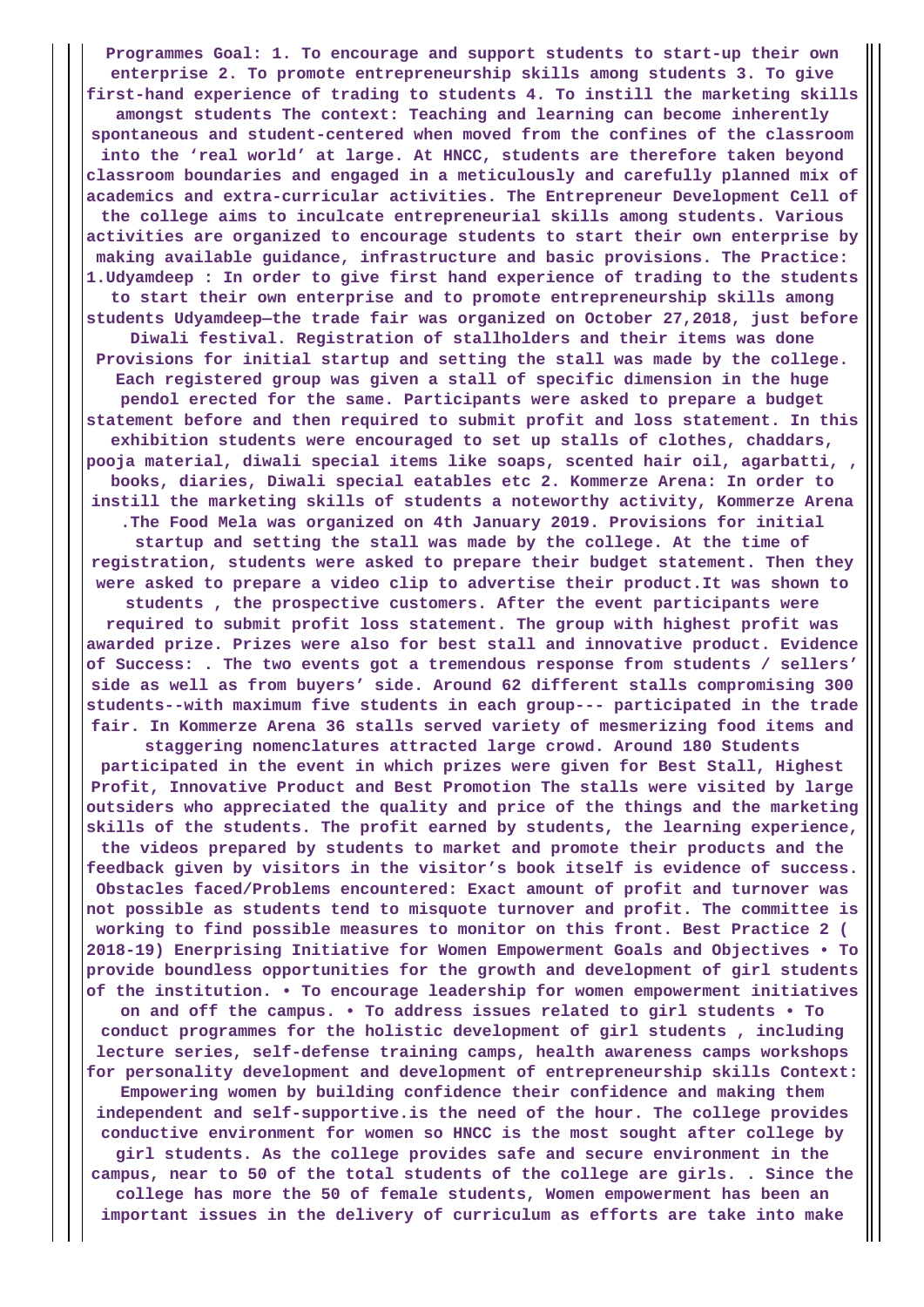**girl students competent enough to face the challenges of the society. The Practice The Women Empowerment Centre –Hirkani was set up to provide opportunities for the growth and development of girl students of the institution. Various programs, including guest lectures, self-defense training camps, health checkup camps workshops for personality development, self defence and development of entrepreneurship skills, are conducted for the holistic development of girl students.These programmes also give an opportunity for the girl students to meet successful women in the various areas of the society Evidence of Success: A large number of Girls students were benefited by the number of Initiatives taken by members of Women Empowerment Centre . Following Programmes were conducted for girl students during the year 2018-19: Self Defence Training Camp for girls: Self Defence Training camp for girl students was conducted from August 14, 2018 to August 20, 2018. During this camp HB check up was also conducted by doctors and staff of Family Planning Association, Solapur. Swastha—the Workshop on Meditation for Stress Management: A workshop on Meditation was conducted on August 20, 2018 in which Mrs.Neha Mirajgaonkar and Ms. Unmani Jange guided students on the importance of meditation for concentration, stress management and for physical and mental fitness. Health Checkup camp: HB checkup camp for girl students was oganised in association with FPA of India, Solapur branch. Creations-The Art Workshop :To empower girls to and encourage them to start their own enterprise, a workshop on decorative diya making and hand embroidery was conducted by our Mrs. Rashmi Shah. Zumba-Workshop: Healthy body houses a healthy mind. To stay fit Three day Zumba Workshop was conducted from 5th to 7th Oct,2018. Cake and Icing Workshop: To encourage students to start their own enterprise workshop on baking cake and decorating with icing was organised on 21 Jan, 2019. Mrs Bhavesha Shah gave practical knowledge to students. Workshop on Personal grooming: To groom the personality and build confidence, a workshop was conducted on 28 Jan, 2019 . Mrs Sonal Panchal taught students the importance of confident personality as an important aspect of womanhood. Guidance on Self employability Opportunities:Guest Lecture on opportunities available to set up own enterprise was given by Mrs Aboli Shah on 28 Jan, 2019. Obstacles faced/Problems encountered: Not all Girl students whole heartedly participate in activities for women empowerment. Many of them hesitate to attend lectures on gender issues, health checkup camps etc due to embarrassment. However they express**

**satisfaction after attending these programmes.**

 Upload details of two best practices successfully implemented by the institution as per NAAC format in your institution website, provide the link

> [http://hnccsolapur.org/wp-content/uploads/2020/03/Best-](http://hnccsolapur.org/wp-content/uploads/2020/03/Best-Practices-2018-19-website.pdf)[Practices-2018-19-website.pdf](http://hnccsolapur.org/wp-content/uploads/2020/03/Best-Practices-2018-19-website.pdf)

### **7.3 – Institutional Distinctiveness**

 7.3.1 – Provide the details of the performance of the institution in one area distinctive to its vision, priority and thrust in not more than 500 words

 **Our College has evolved as a leading college in higher education for Commerce and Pioneer in Management Education in Solapur District. Top quality education with a tradition of excellent result, outstanding record of co-curricular, extra-curricular and extension activities have contributed towards the building the image of the college as a center of excellence and a favorite choice amongst students seeking admission for different courses in the commerce faculty . In line with the mission of the college to cater to the academic and professional aspirations of students through value-based education and promoting social awareness, the college provides conducive and competitive atmosphere that promotes critical thinking, creativity and scientific temper among students. In addition to giving lessons on becoming a good entrepreneur, manager or professional, students are taught to become a good responsible**